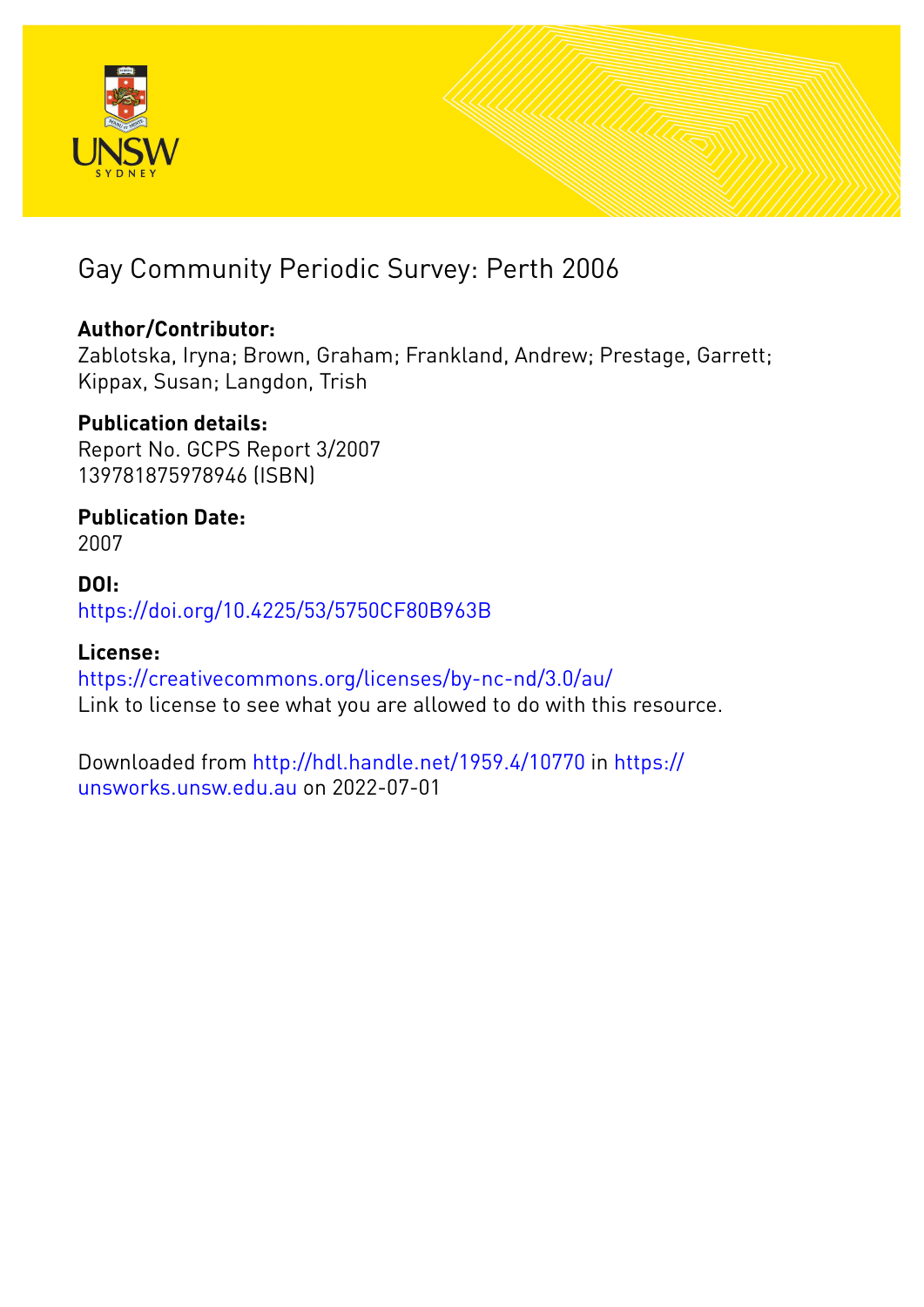## Gay Community Periodic Survey PERTH 2006

Iryna Zablotska<sup>1</sup> Graham Brown3 Andrew Frankland<sup>1</sup> Garrett Prestage<sup>2</sup> Susan Kippax<sup>1</sup> Trish Langdon4

1National Centre in HIV Social Research 2National Centre in HIV Epidemiology and Clinical Research 3Western Australian Centre for Health Promotion Research 4Western Australian AIDS Council

GCPS Report 3/2007

National Centre in HIV Social Research Faculty of Arts and Social Sciences The University of New South Wales

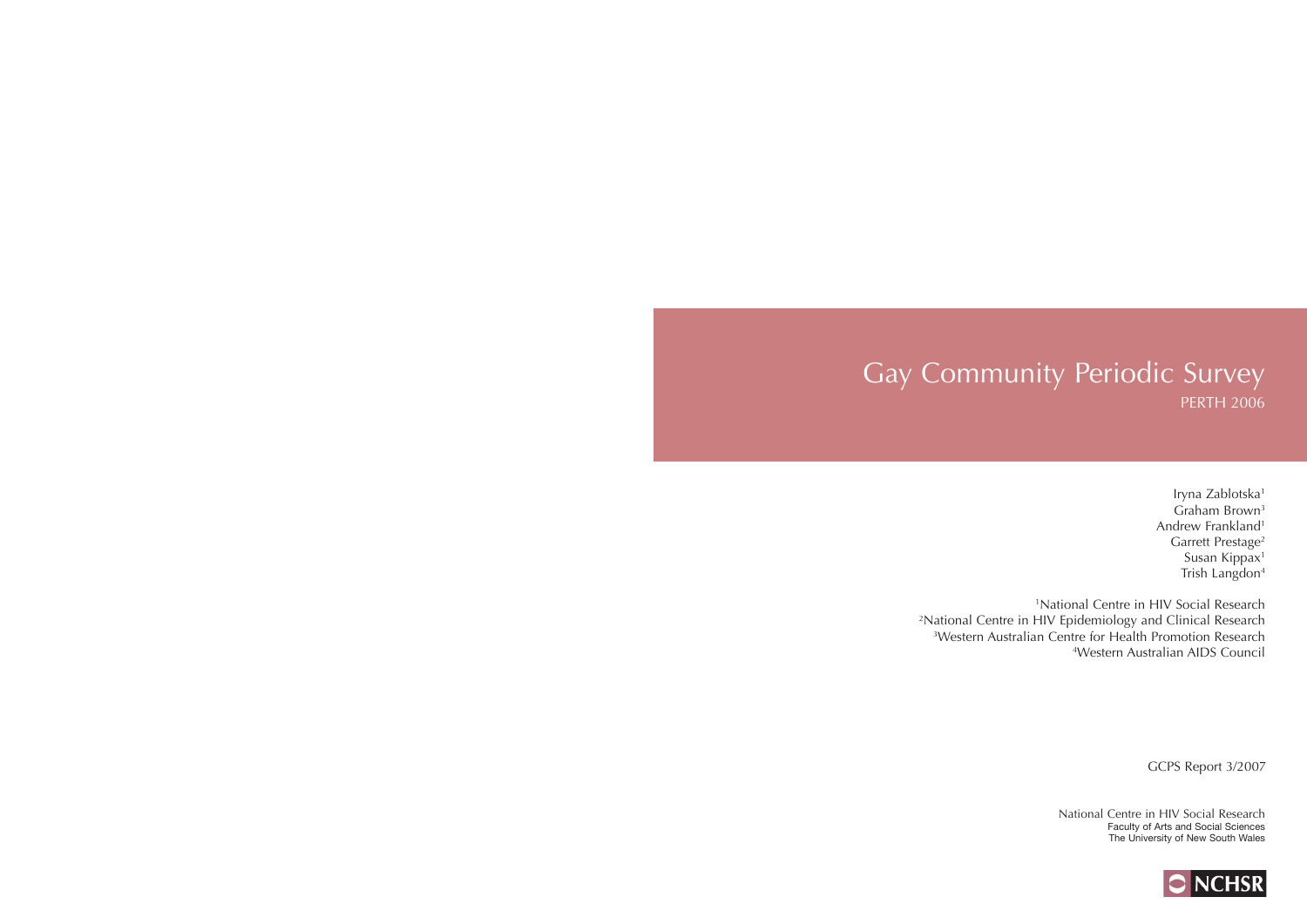**Copies of this monograph or any other publications from this project may be obtained by contacting:**

#### National Centre in HIV Social Research

**Level 2, Robert Webster BuildingUniversity of New South WalesSydney NSW 2052 Australia**

**Telephone: +61 2 9385 6776Fax: +61 2 9385 6455 Email: nchsr@unsw.edu.auWebsite: http://nchsr.arts.unsw.edu.au**

**© National Centre in HIV Social Research 2007ISBN-10 1-875978-94-1 ISBN-13 978-1-875978-94-6GCPS Report 3/2007**

**Cover photo © Stockbyte, reproduced under licence**

**Edited by Deborah Cassell Design by Point CommunicationsLayout by Judi RainbowPrinted by Pegasus Print Group**

**The National Centre in HIV Social Research is funded by the Australian Government Department of Health and Ageing and is affiliated with the Faculty of Arts and Social Sciences at the University of New South Wales.**

**Suggested citation:Zablotska, I., Brown, G., Frankland, A., Prestage, G.,** 

**Kippax, S., & Langdon, T. (2007).** *Gay Community Periodic Survey: Perth 2006* **(GCPS Report 3/2007). Sydney: National Centre in HIV Social Research, The University of New South Wales.**

http://doi.org/10.4225/53/5750CF80B963B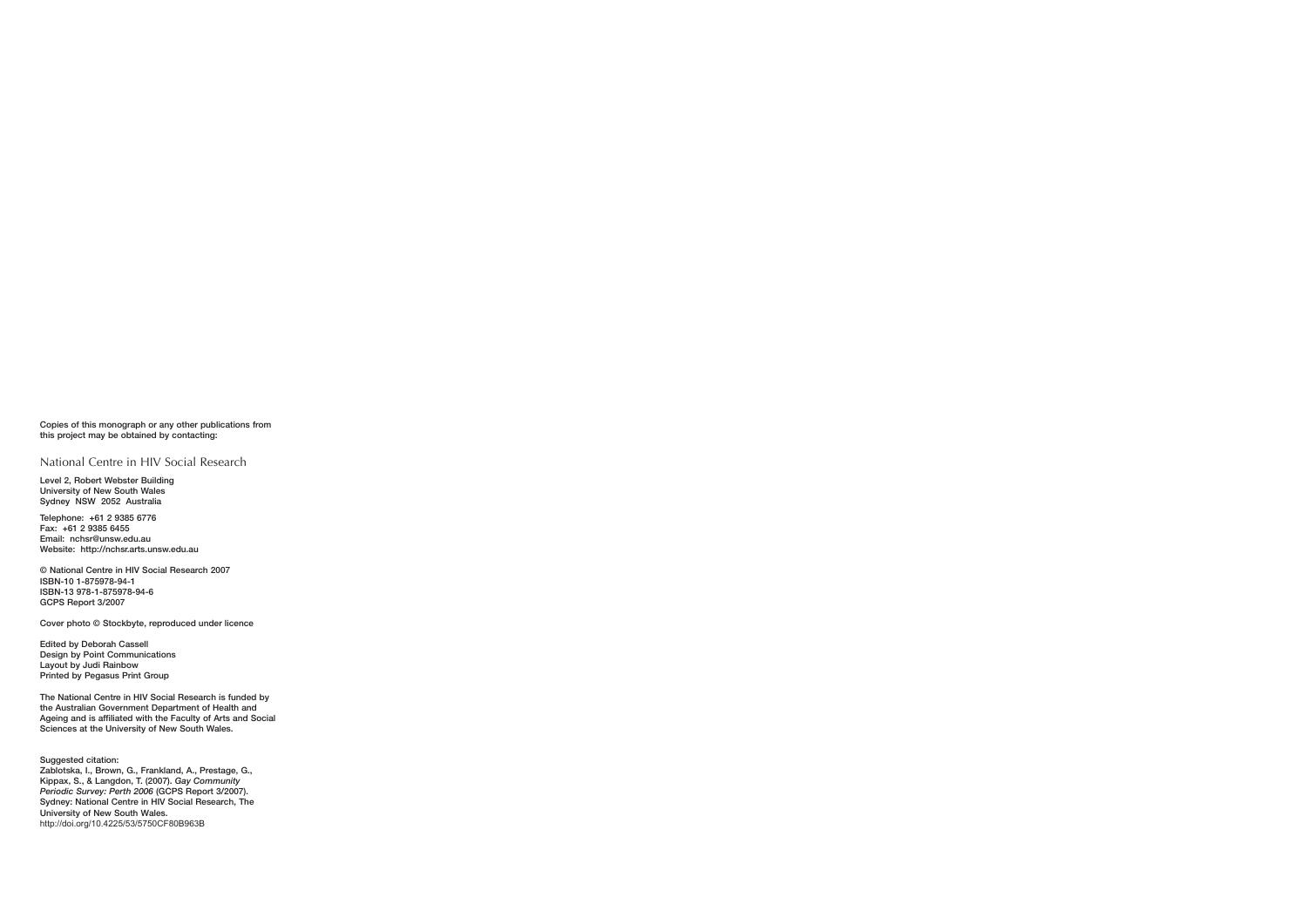## **Contents**

| Acknowledgments                                            | iii          |
|------------------------------------------------------------|--------------|
| List of tables                                             | iv           |
| List of figures                                            | V            |
| List of tables corresponding to the figures                | vii          |
|                                                            |              |
| About the study                                            | $\mathbf{I}$ |
| Study design                                               | 1            |
| Recruiting and sample                                      | 1            |
| Demographic profile                                        | 3            |
| Residential location                                       | 3            |
| Age                                                        | 3            |
| Ethnicity                                                  | 4            |
| Employment                                                 | 5            |
| Sexual relationships with men                              | 5            |
| Association with gay community                             | 7            |
| Sexual identity                                            | 7            |
| Gay community involvement                                  | 8            |
| Readership of gay publications                             | 9            |
| HIV testing, treatment and status                          | 10           |
| Time since most recent HIV-antibody test                   | 10           |
| Combination antiretroviral therapies                       | 11           |
| Regular partner's HIV status                               | 12           |
| <b>Sexual practices</b>                                    | 14           |
| Sex with male partners, and number of partners             | 14           |
| Specific sexual practices with regular and casual partners | 16           |
| Sex with regular male partners                             | 19           |
| Condom use                                                 | 19           |
| Agreements about sex                                       | 21           |
| Sex with casual male partners<br>Condom use                | 22<br>22     |
| Disclosure of HIV status                                   | 23           |
| Where men looked for male sex partners                     | 25           |
| Knowledge of the availability of post-exposure prophylaxis | 28           |
| <b>Sexual health</b>                                       | 30           |
| Testing for sexually transmissible infections              | 30           |
| Viral load                                                 | 31           |

i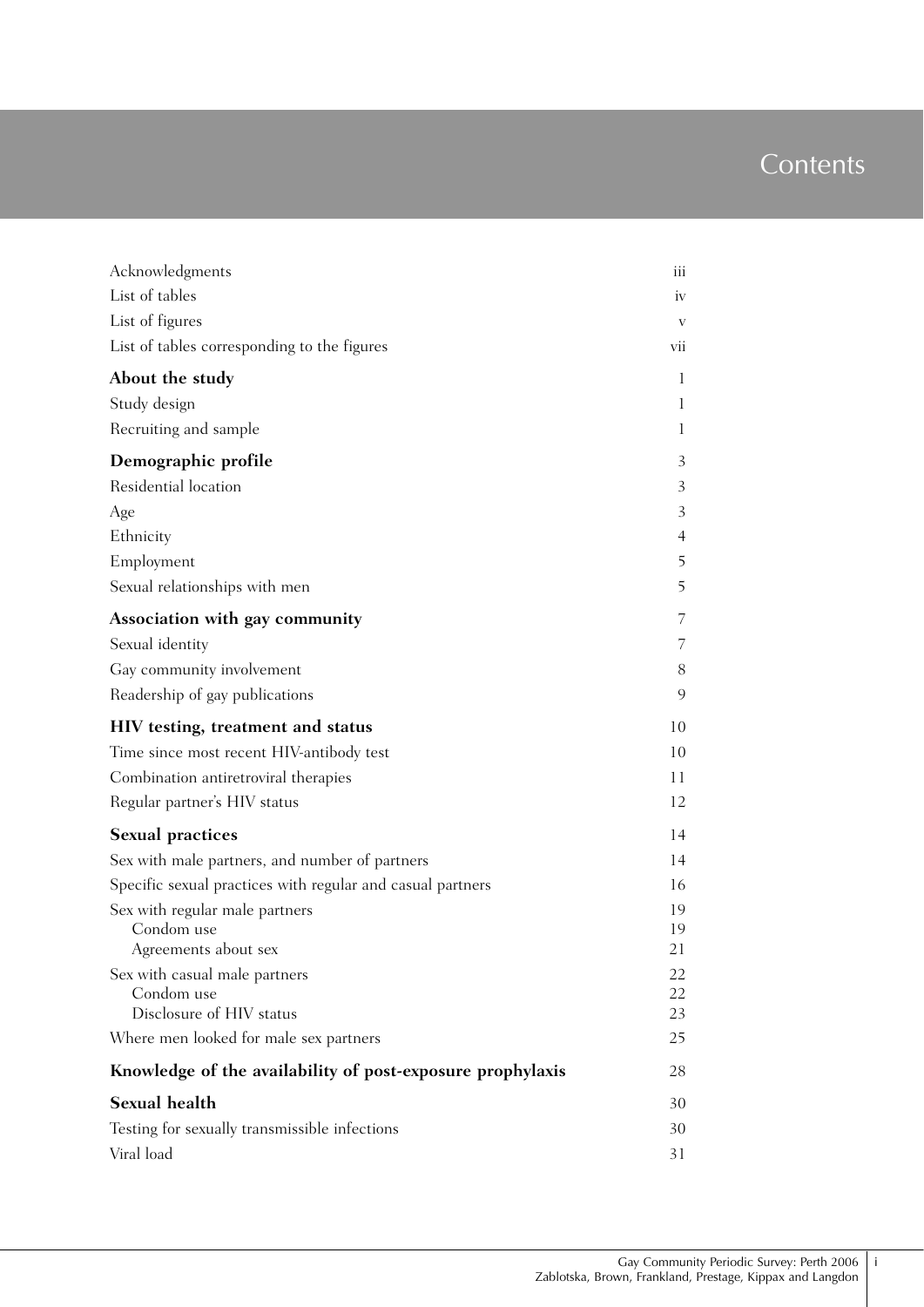| Drug use                                        | 32. |
|-------------------------------------------------|-----|
| <b>Discussion</b>                               | 34  |
| References                                      | 36  |
| Appendix 1: Tables corresponding to the figures | 37  |
| Appendix 2: Questionnaire                       | 49  |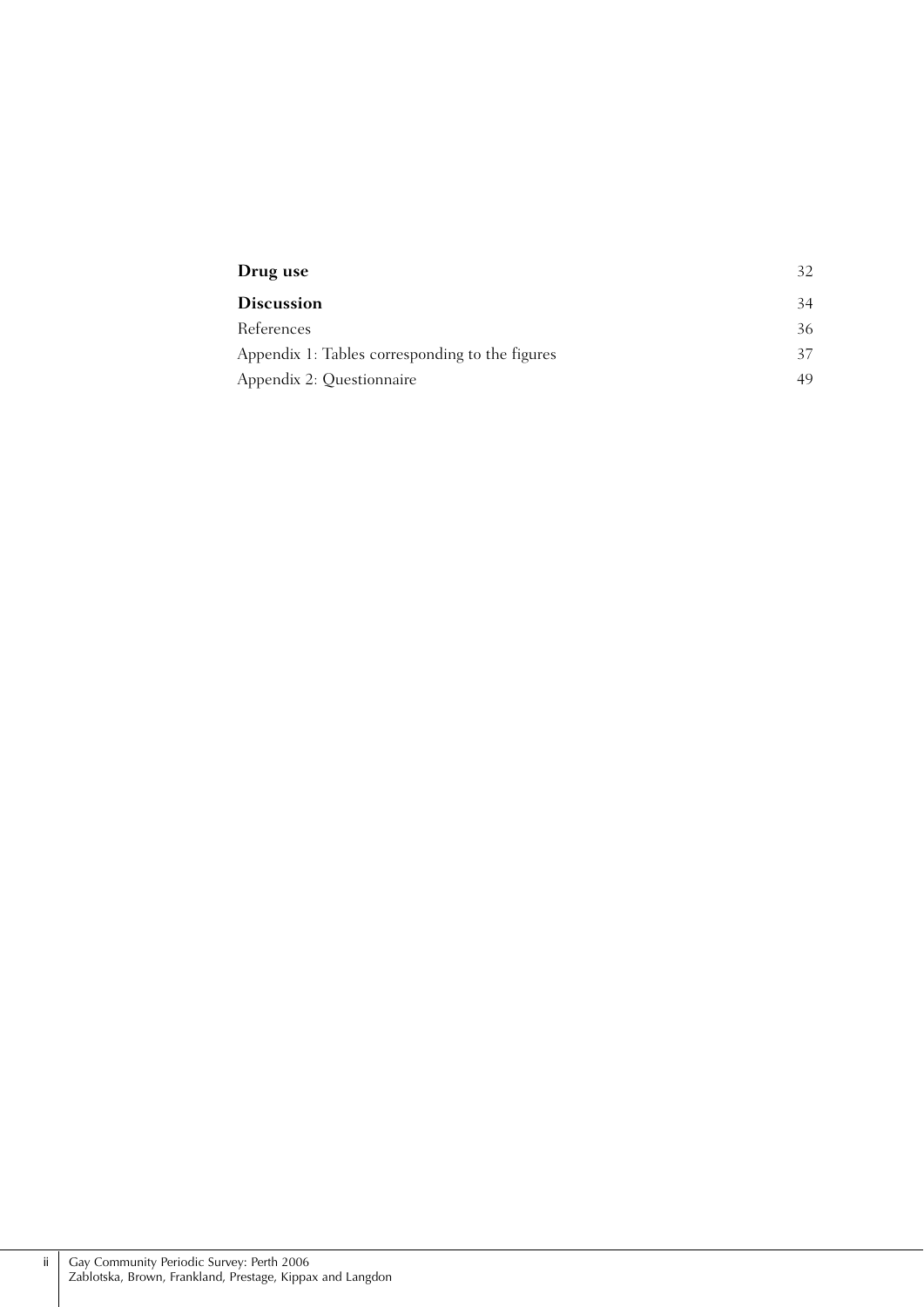## Acknowledgments

We acknowledge the following individuals and organisations for contributing to the success of this project:

#### Funding

Department of Health, Western Australia, and Western Australian AIDS Council

#### Recruitment

Ben Bradstreet, Carl Buik, Sabrina Chen, Noelene Cooper, Jo Cox, Jaye Edwards, Lianda Gibson, Michelle Goode, Lauren Goulding, Janet Haines, Jonathan Hallett, Aram Hosie, Claire Hughes, Zoë Hyde, Delphine Jai-Neve, Gaenor Kyne, Victor Lim, Colin Longworth, Cipri Martinez, Sandra Norman, Kat Pinder, Chloe Scherini, Rikki Svendsen, Carla Vitale, Joanne Warren

National Centre in HIV Social Research Sarah Fitzherbert, Judi Rainbow

Western Australian Centre for Health Promotion Research Jude Comfort, Alexandra McManus

Western Australian AIDS Council Douglas Knox, Simon Yam

#### Survey participants

The 927 men who gave of their time to ensure that the study was fully inclusive of their particular circumstances

#### Venues

The management and staff of the various gay community venues who assisted in the administration of the survey and gave generous permission for the survey to be administered on their premises.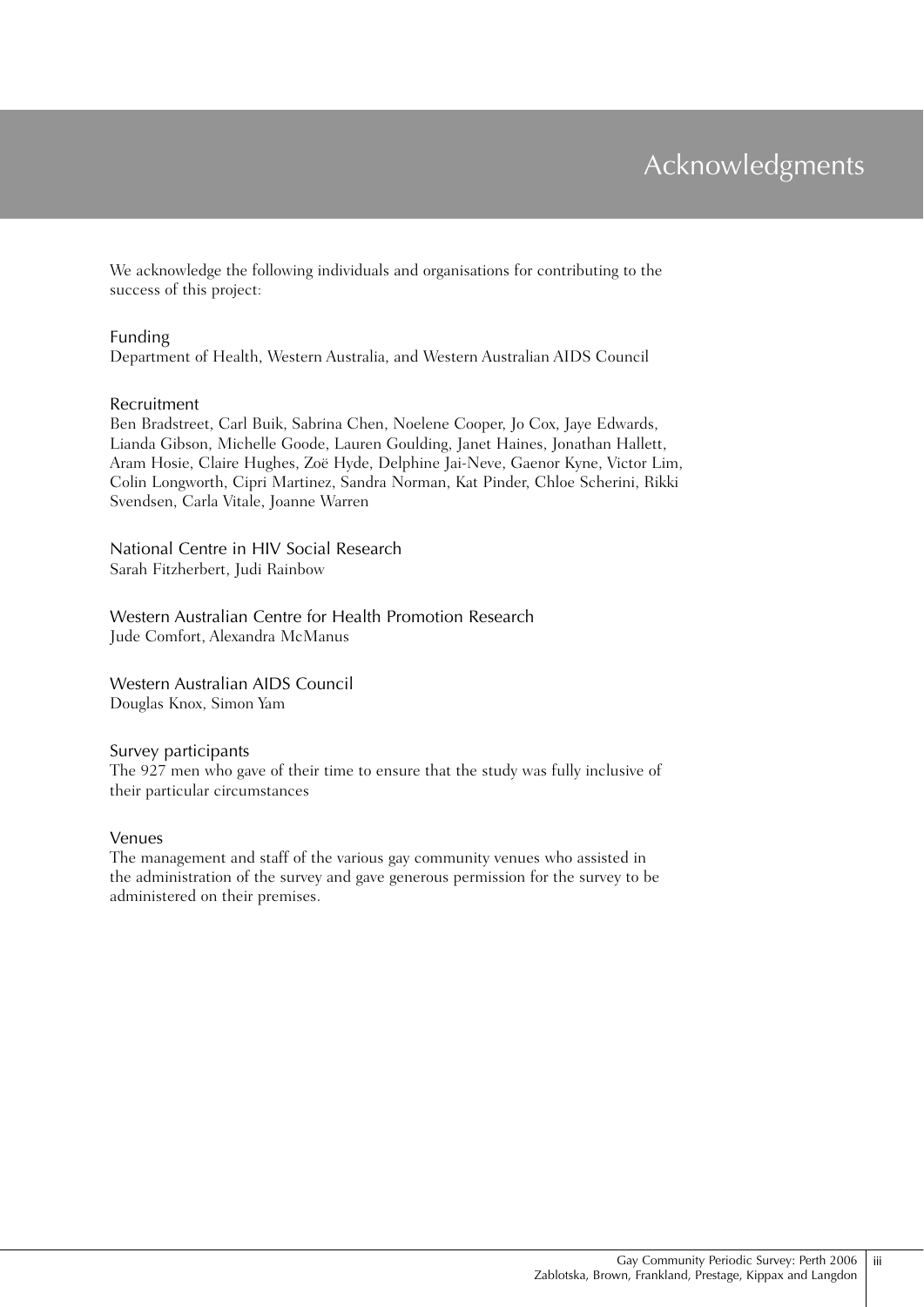## List of tables

| Table 1: Source of recruitment                                                                             | $\overline{2}$ |
|------------------------------------------------------------------------------------------------------------|----------------|
| Table 2: Sex with male partners in the six months prior to the survey, by recruitment<br>site              | 15             |
| Table 3: Number of male sex partners found on the internet                                                 | 27             |
| Table 4: Knowledge of the availability of post-exposure prophylaxis                                        | 28             |
| Table 5: Unprotected anal intercourse with casual partners and knowledge of post-<br>exposure prophylaxis  | 28             |
| Table 6: Unprotected anal intercourse with regular partners and knowledge of post-<br>exposure prophylaxis | 29             |
| Table 7: Sexual health tests in the 12 months prior to the survey, among men<br>recruited at all sites     | 30             |
| Table 8: Use of antiretroviral therapy (ART) and viral load (VL)                                           | 31             |
| Table 9: Drug use in the six months prior to the survey                                                    | 32             |
| Table 10: Use of party drugs for sex                                                                       | 33             |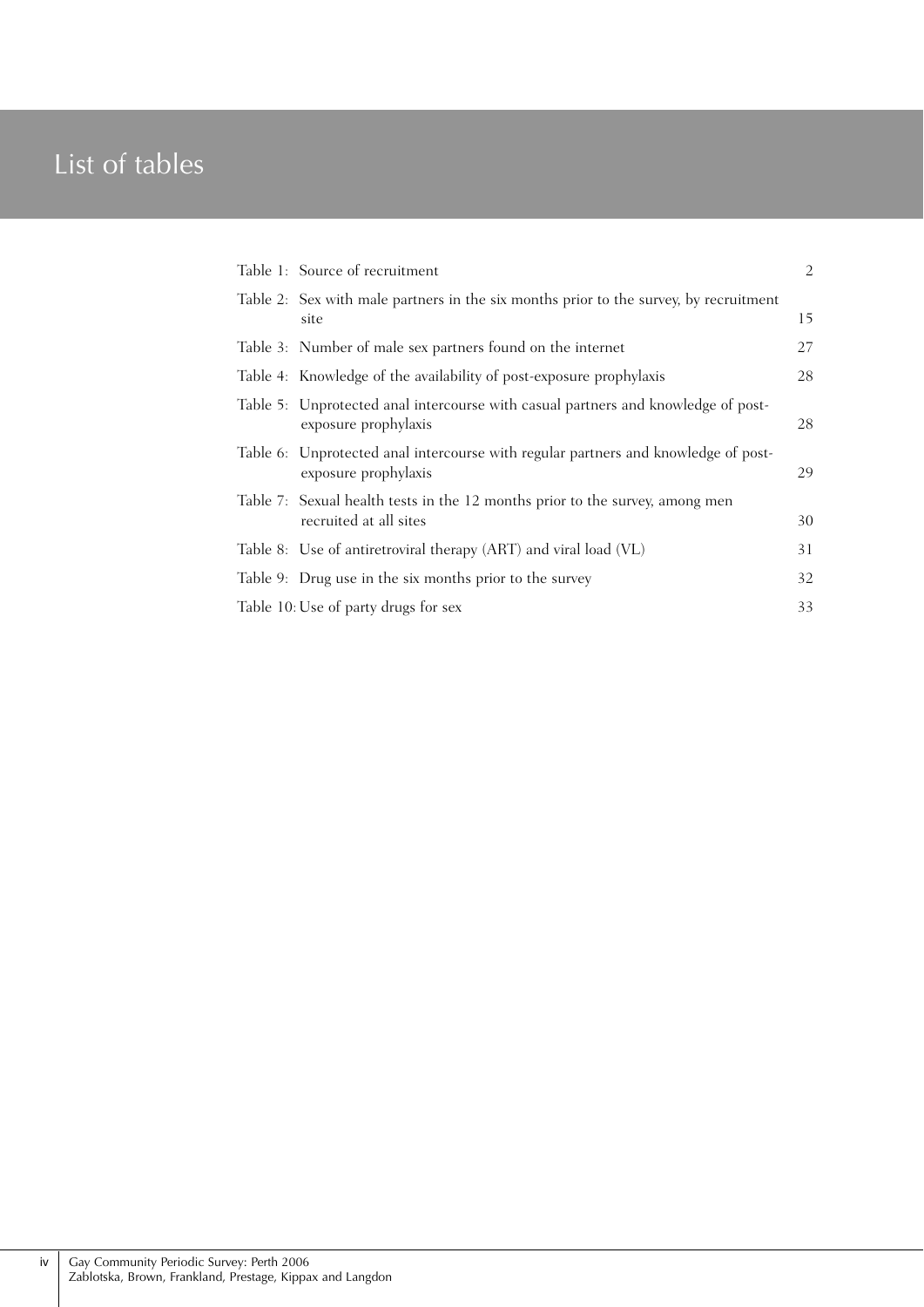## List of figures

|           | Figure 1: Residential location                                                                                                           | 3  |
|-----------|------------------------------------------------------------------------------------------------------------------------------------------|----|
| Figure 2: | Age                                                                                                                                      | 4  |
| Figure 3: | Ethnicity                                                                                                                                | 4  |
| Figure 4: | <b>Employment</b> status                                                                                                                 | 5  |
| Figure 5: | Relationships with men                                                                                                                   | 6  |
| Figure 6: | Length of relationships with men, among men with regular male<br>partners at the time of completing the survey                           | 6  |
| Figure 7: | Sexual identity                                                                                                                          | 7  |
| Figure 8: | Proportion of friends who are gay                                                                                                        | 8  |
| Figure 9: | Proportion of free time spent with gay men                                                                                               | 9  |
|           | Figure 10: HIV test results                                                                                                              | 10 |
|           | Figure 11: Time since most recent HIV test, among men who had not tested<br>HIV-positive                                                 |    |
|           | Figure 12: Use of combination antiretroviral therapies                                                                                   | 11 |
|           | Figure 13: HIV status of regular partner                                                                                                 | 12 |
|           | Figure 14: Match of HIV status in regular relationships                                                                                  | 13 |
|           | Figure 15: Sex with male partners in the six months prior to the survey—all<br>men                                                       | 14 |
|           | Figure 16: Number of male sex partners in the six months prior to the survey                                                             | 16 |
|           | Figure 17: Positioning in oral intercourse with ejaculation with regular male<br>partners in the six months prior to the survey          | 16 |
|           | Figure 18: Positioning in anal intercourse with regular male partners in the six<br>months prior to the survey                           | 17 |
|           | Figure 19: Positioning in oral intercourse with ejaculation with casual male<br>partners in the six months prior to the survey           | 18 |
|           | Figure 20: Positioning in anal intercourse with casual male partners in the six<br>months prior to the survey                            | 18 |
|           | Figure 21: Condom use with regular male partners in the six months prior to<br>the survey                                                | 19 |
|           | Figure 22: Unprotected anal intercourse with regular male partners in the six<br>months prior to the survey, by HIV status of respondent | 20 |
|           | Figure 23: Unprotected anal intercourse and match of HIV status in regular<br>relationships                                              | 20 |
|           | Figure 24: Agreements with regular male partners about sex within the<br>relationship                                                    | 21 |
|           | Figure 25: Agreements with regular male partners about sex outside the<br>relationship                                                   | 21 |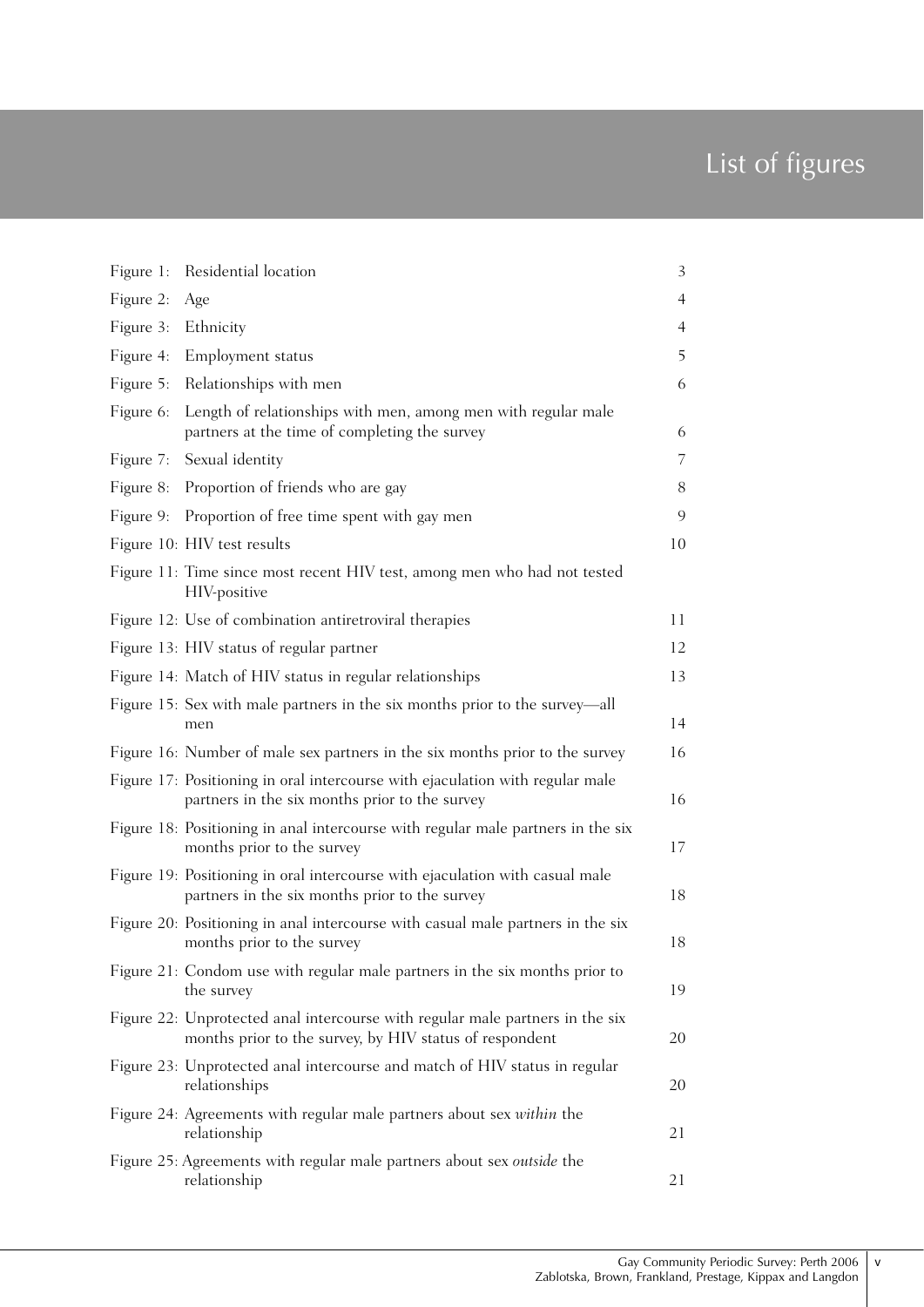|  | Figure 26: Condom use with casual male partners in the six months prior to<br>the survey                                                                   | 22 |
|--|------------------------------------------------------------------------------------------------------------------------------------------------------------|----|
|  | Figure 27: Unprotected anal intercourse with casual male partners in the six<br>months prior to the survey, by HIV status of respondent                    | 23 |
|  | Figure 28: Participants' disclosure of HIV status to casual male partners before<br>sex in the six months prior to the survey, by HIV status of respondent | 24 |
|  | Figure 29: Casual male partners' disclosure of HIV status to participants before<br>sex in the six months prior to the survey, by HIV status of respondent | 24 |
|  | Figure 30: Who talked about HIV status first, by HIV status of respondent                                                                                  | 25 |
|  | Figure 31: Where men looked for male sex partners                                                                                                          | 26 |
|  | Figure 32: Where men 'often' looked for male sex partners                                                                                                  | 26 |
|  | Figure 33: Number of sexual health tests in the 12 months prior to the survey                                                                              | 31 |
|  | Figure 34: Number of times men had used a particular drug in the six months<br>prior to the survey                                                         | 33 |
|  |                                                                                                                                                            |    |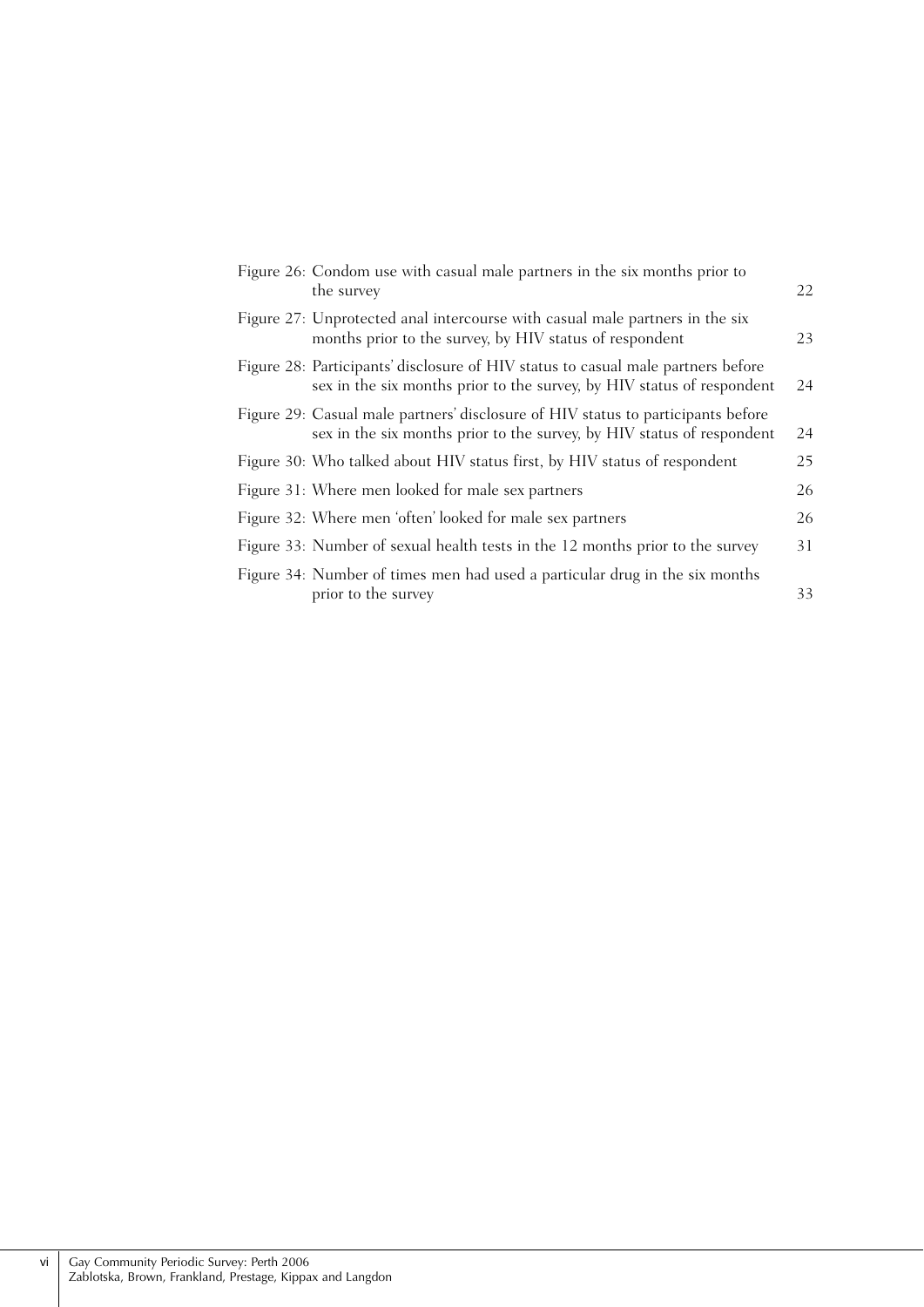## List of tables corresponding to the figures

| Table corresponding to Figure 1: Residential location                                                                                                                                        | 37 |
|----------------------------------------------------------------------------------------------------------------------------------------------------------------------------------------------|----|
| Table corresponding to Figure 2: Age                                                                                                                                                         | 37 |
| Table corresponding to Figure 3: Ethnicity                                                                                                                                                   | 37 |
| Table corresponding to Figure 4: Employment status                                                                                                                                           | 37 |
| Table corresponding to Figure 5: Current relationships with men                                                                                                                              | 37 |
| Table corresponding to Figure 6: Length of relationships with men, among men<br>with regular male partners at the time of<br>completing the survey                                           | 38 |
| Table corresponding to Figure 7: Sexual identity                                                                                                                                             | 38 |
| Table corresponding to Figure 8: Proportion of friends who are gay                                                                                                                           | 38 |
| Table corresponding to Figure 9: Proportion of free time spent with gay men                                                                                                                  | 38 |
| Table corresponding to Figure 10: HIV test results                                                                                                                                           | 38 |
| Table corresponding to Figure 11: Time since most recent HIV test, among men<br>who had not tested HIV-positive                                                                              | 38 |
| Table corresponding to Figure 12: Use of combination antiretroviral therapies                                                                                                                | 39 |
| Table corresponding to Figure 13: HIV status of regular partner                                                                                                                              | 39 |
| Table corresponding to Figure 14: Match of HIV status in regular relationships                                                                                                               | 39 |
| Table corresponding to Figure 15: Sex with male partners in the six months prior<br>to the survey-all men                                                                                    | 39 |
| Table corresponding to Figure 16: Number of male sex partners in the six months<br>prior to the survey                                                                                       | 39 |
| Table corresponding to Figures $17 & 18$ : Positioning in oral intercourse with<br>ejaculation, and anal intercourse, with regular<br>male partners in the six months prior to the<br>survey | 40 |
| Table corresponding to Figures 19 & 20: Positioning in oral intercourse with<br>ejaculation, and anal intercourse, with casual<br>male partners in the six months prior to the<br>survey     | 41 |
| Table corresponding to Figure 21: Condom use with regular male partners in<br>the six months prior to the survey                                                                             | 42 |
| Table corresponding to Figure 22: Unprotected anal intercourse with regular<br>male partners in the six months prior to the<br>survey, by HIV status of respondent                           | 43 |
| Table corresponding to Figure 23: Unprotected anal intercourse and match of<br>HIV status in regular relationships                                                                           | 44 |
| Table corresponding to Figure 24: Agreements with regular male partners about<br>sex within the relationship                                                                                 | 44 |
| Table corresponding to Figure 25: Agreements with regular male partners about<br>sex outside the relationship                                                                                | 45 |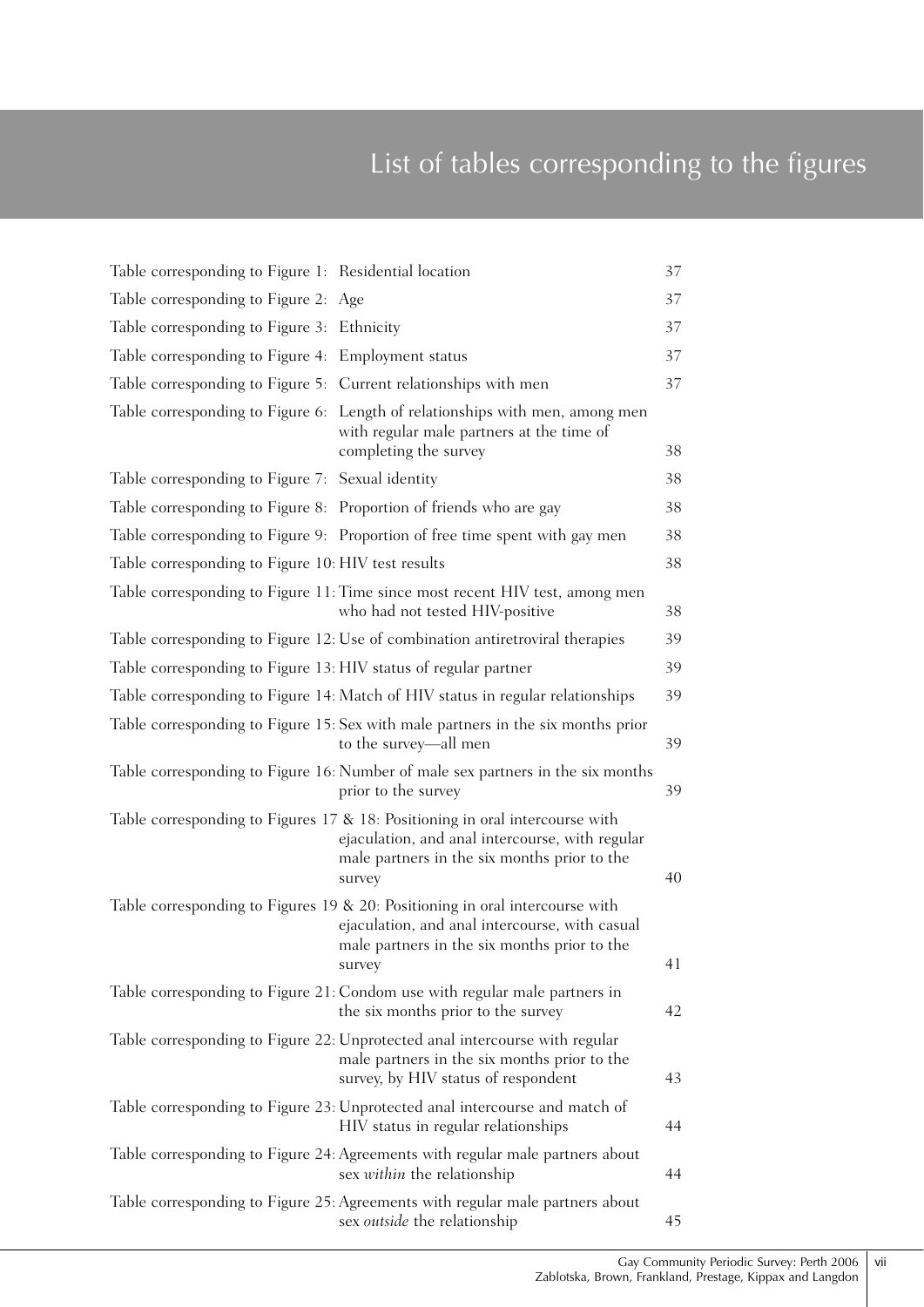| Table corresponding to Figure 26: Condom use with casual male partners in                    | the six months prior to the survey<br>45                                                           |
|----------------------------------------------------------------------------------------------|----------------------------------------------------------------------------------------------------|
| Table corresponding to Figure 27: Unprotected anal intercourse with casual                   | male partners in the six months prior to the<br>survey, by HIV status of respondent<br>46          |
| Table corresponding to Figure 28: Participants' disclosure of HIV status to<br>of respondent | casual male partners before sex in the six<br>months prior to the survey, by HIV status<br>46      |
| Table corresponding to Figure 29: Casual male partners' disclosure of HIV<br>respondent      | status to participants before sex in the six<br>months prior to the survey, by HIV status of<br>46 |
| Table corresponding to Figure 30: Who talked about HIV status first, by HIV                  | 47<br>status of respondent                                                                         |
| Table corresponding to Figures 31 & 32: Where men looked for male sex                        | partners, and how often they looked<br>47                                                          |
| Table corresponding to Figure 33: Number of sexual health tests in the 12                    | 48<br>months prior to the survey                                                                   |
| Table corresponding to Figure 34: Number of times men had used a particular                  | drug in the six months prior to the survey<br>48                                                   |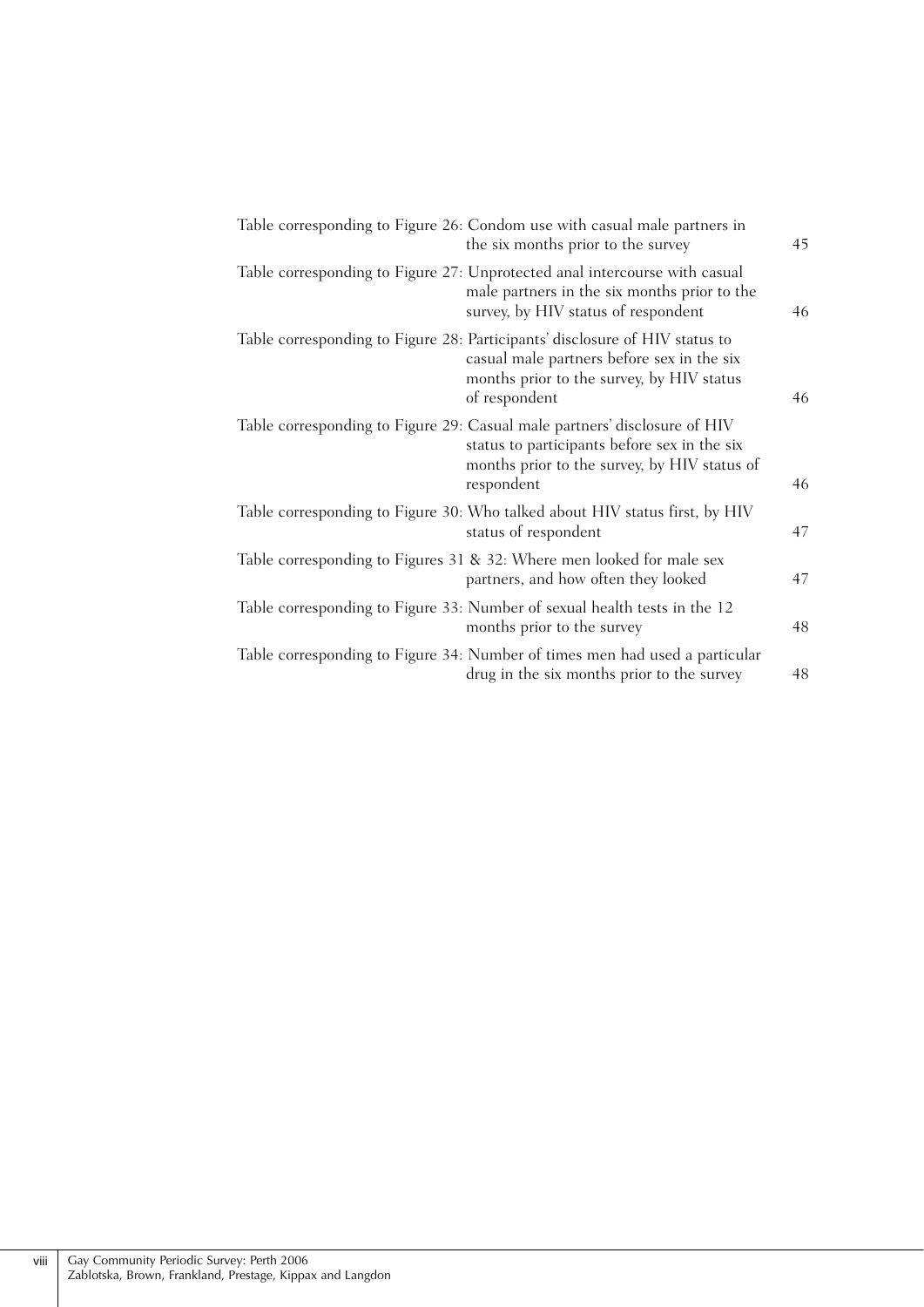

# About the study

The Perth Gay Community Periodic Survey is a cross-sectional survey of gay and homosexually active men recruited at a range of gay community sites in Perth. The project is funded by the Department of Health, Western Australia. The major aim of the survey is to provide data on sexual practices related to the transmission of HIV and other sexually transmissible infections (STIs) among gay and homosexually active men. The most recent survey, the fifth in Perth, was conducted in October 2006. This report compares data from this survey with data from previous surveys conducted in Perth in 1998 (Van de Ven et al., 1999), 2000 (Brown et al., 2001), 2002 (Hull et al., 2003) and 2004 (Hull et al., 2005).

## Study design

As in previous gay community periodic surveys, this study employed the time–location sampling frame which is often used to enrol hard-to-reach populations; men who had sex with men were recruited at certain types of locations and at times when they tended to be present. This survey methodology produces convenience samples.

The survey uses a short, self-administered questionnaire (see Appendix 2) that takes about ten minutes to complete. Questions focus on anal intercourse and oral sex, the use of condoms, the nature of sexual relationships, HIV testing and HIV status, sexual health testing, aspects of social attachment to the gay community, recreational drug use and a range of demographic items including sexual identity, age, ethnicity and occupation.

In general, to facilitate as direct a comparison as possible, the questions in the 2006 survey were the same as those in the four previous surveys. This also enables the Perth data to be compared with the data from similar surveys in other states.

## Recruiting and sample

In October 2006, men were recruited from eight sites in Perth: the City of Perth Pride Fair Day, five gay social venues and two sex-on-premises venues. In all, 1207 men were asked to complete the questionnaire and 927 did so. This represents a response rate of over 75%.

Compared with the previous survey in 2004, there was a significant increase in the proportion of men recruited at Fair Day and a corresponding decrease in the proportion recruited at other venues ( $p < .001$ ). In 2006, 69.7% of respondents were recruited at Fair Day, which was the highest proportion in the history of the survey.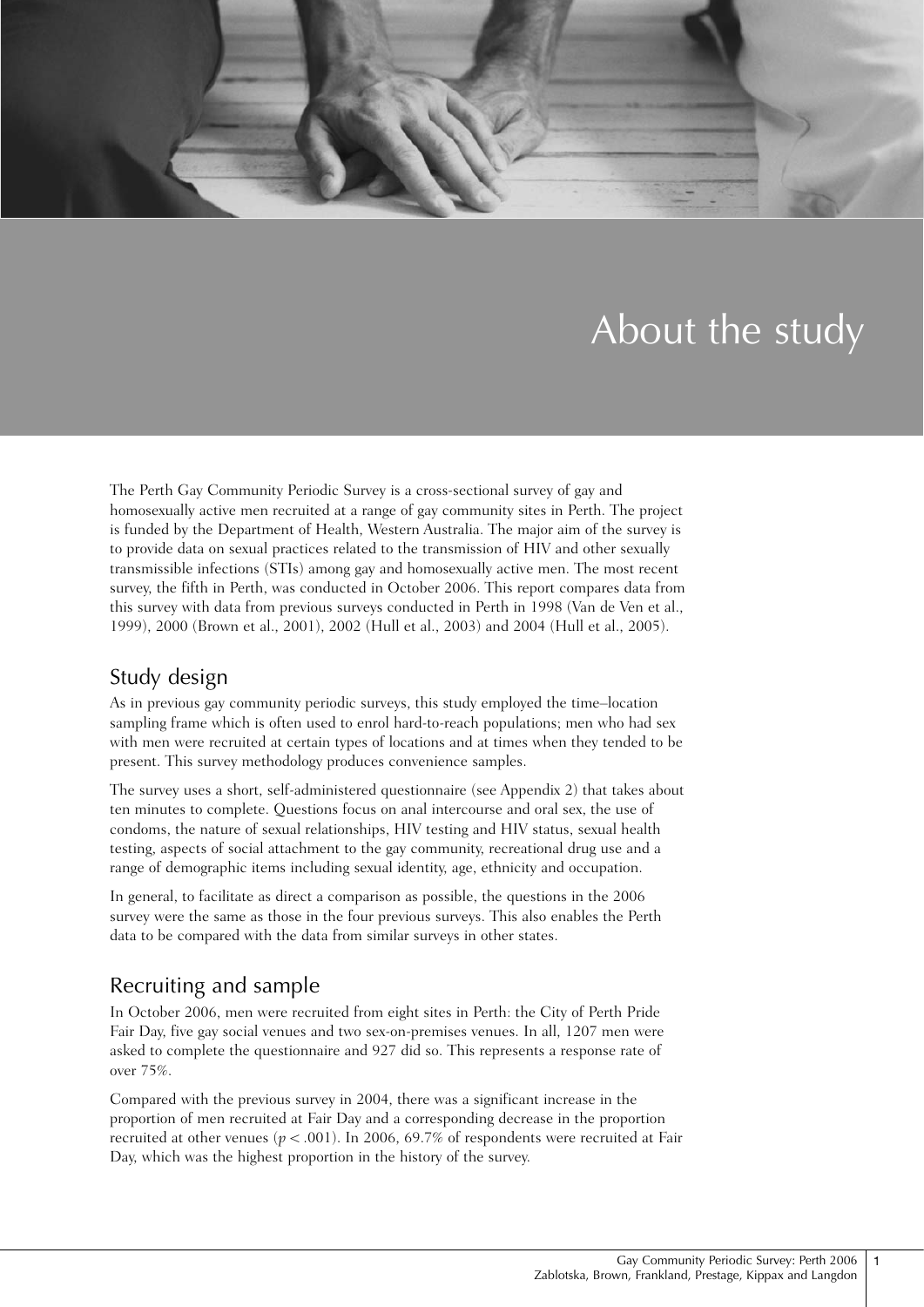|            | 1998<br>$n$ (%) | 2000<br>$n$ (%) | 2002<br>$n$ (%) | 2004<br>$n$ (%) | 2006<br>$n$ (%) |
|------------|-----------------|-----------------|-----------------|-----------------|-----------------|
| Gay venues | 369 (43.6)      | 441 (42.6)      | 245 (31.0)      | 380 (37.5)      | 281 (30.3)      |
| Fair Day   | 477 (56.4)      | 594 (57.4)      | 545 (69.0)      | 634 (62.5)      | 646 (69.7)      |
| Total      | 846 (100)       | 1035 (100)      | 790 (100)       | 1014 (100)      | 927 (100)       |

#### **Table 1: Source of recruitment**

## Reporting

This report describes data from the fifth Perth Gay Community Periodic Survey and compares them with data from the four previous surveys. All information about behaviour is self-reported and thus depends for its veracity on the accuracy of respondents' reporting and their recall of events that happened in the past.

Previous studies such as Sydney Men and Sexual Health (SMASH) (Prestage et al., 1995) have demonstrated that HIV status is an important distinguishing feature among gay men, particularly with regard to sexual practices. For this reason some of the data on sexual practices are reported separately for men who are HIV-positive, those who are HIVnegative, and those who have not been tested or do not know their HIV status.

As indicated in previous periodic surveys, men recruited at events such as Fair Day are different in some respects from those recruited at clinics and gay venues (Van de Ven et al., 1997). Nonetheless, most of the data reported here are for the sample as a whole, giving an account of practices drawn from a broad cross-sectional sample of Perth gay men.

More detailed analyses of the data will continue and will be disseminated as they are completed. As with any data analysis, further examination may necessitate minor reinterpretation of the findings.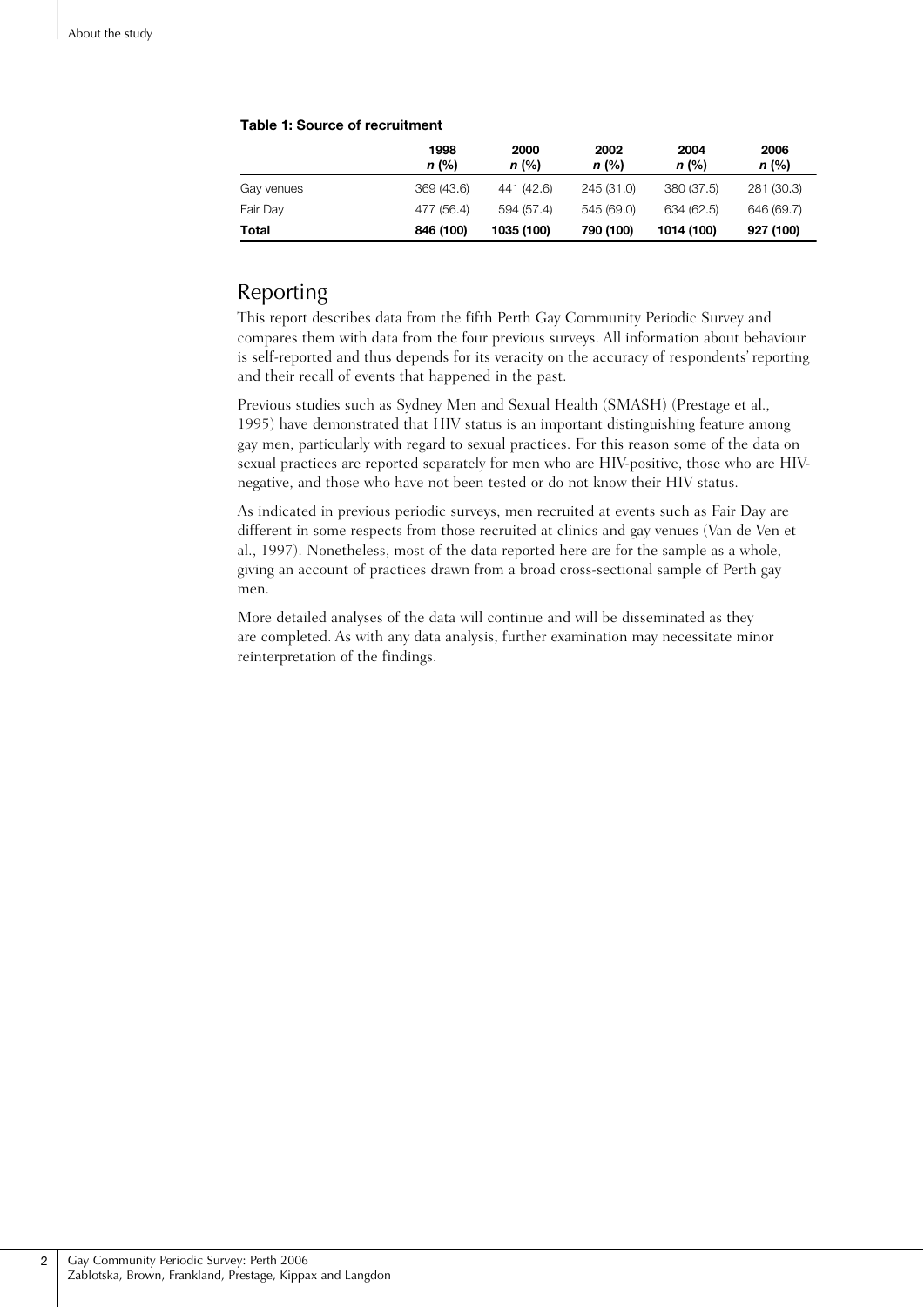

# Demographic profile

In terms of demographic variables, the participants in the five gay community periodic surveys conducted in Perth from 1998 to 2006 were quite similar.

## Residential location

There were minor variations in the geographical distribution of participants from 1998 to 2006. As in previous surveys, the majority of respondents in 2006 came from the Perth metropolitan area and a small percentage of men came from other parts of Western Australia or from outside the state (see Figure 1). The proportion of respondents who lived within the Perth metropolitan area has decreased slightly from the previous survey  $(p < .01)$ .



**Figure 1: Residential location**

### Age

In the 2006 survey, the median age of respondents was 34 years (the maximum age was 80 years). Although the age range was similar to that observed in the previous four surveys, the distribution has varied slightly over time (see Figure 2). Trend analysis shows a significant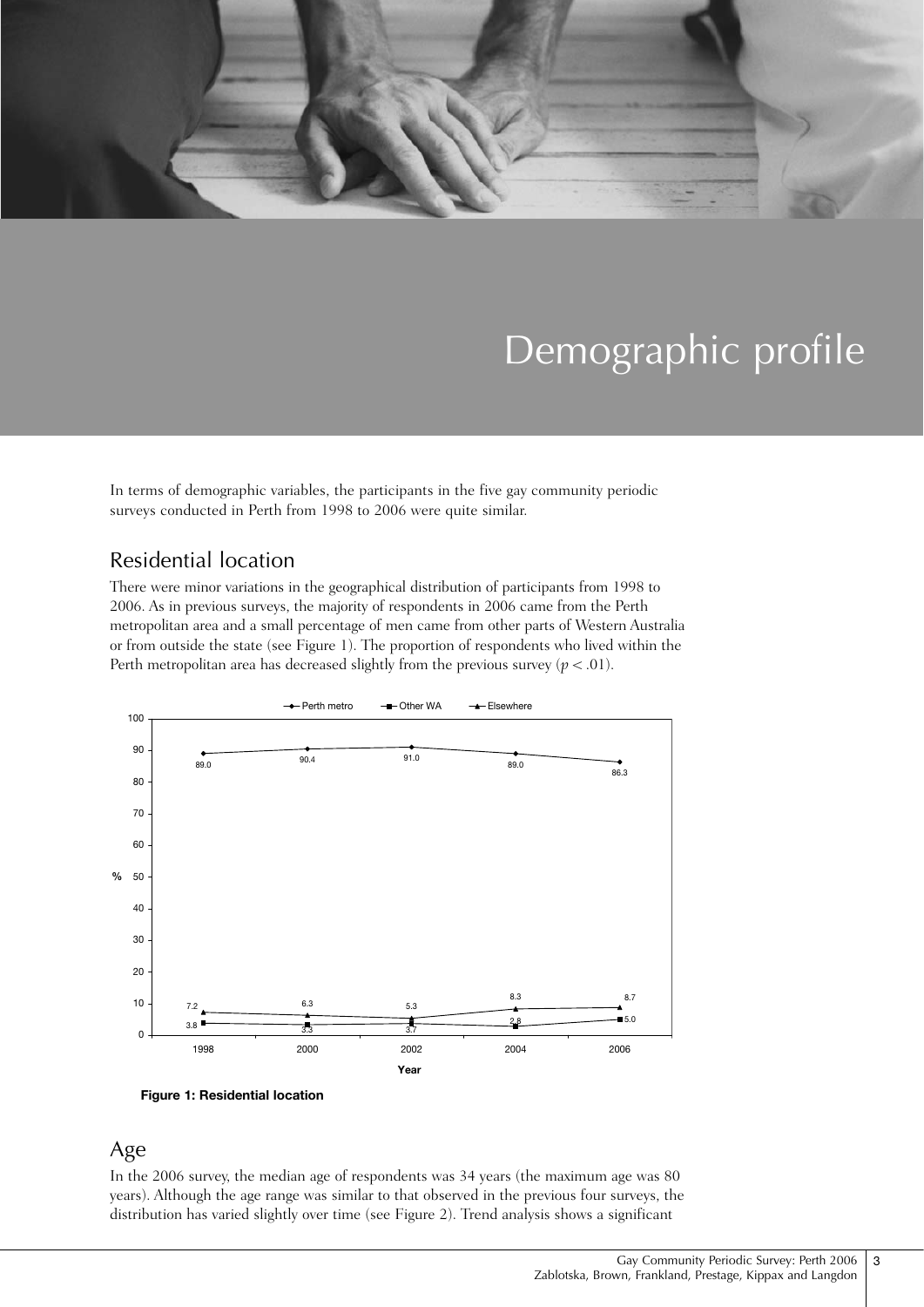increase in the proportion of respondents aged under 25 ( $\chi^2$  test for trend,  $p < .001$ ) and a decrease in the proportion of respondents aged 25 to 29 ( $\chi^2$  test for trend,  $p < .05$ ) and 30 to 39 ( $\chi^2$  test for trend,  $p < .01$ ). These changes should be taken into account when interpreting the results.



## Ethnicity

As in the four previous surveys, the sample was predominantly Anglo-Australian (see Figure 3). However, there was a significantly lower proportion of respondents of Anglo-Australian background than in 2004 ( $p < .001$ ) and an increase in the proportion of respondents of other non-European origins. This appears to be part of a consistent trend towards an increasingly ethnically diverse sample. Twenty-seven men (3.3% of the total sample) were of Aboriginal or Torres Strait Islander (ATSI) background; this proportion has not changed significantly over time.



**Figure 3: Ethnicity**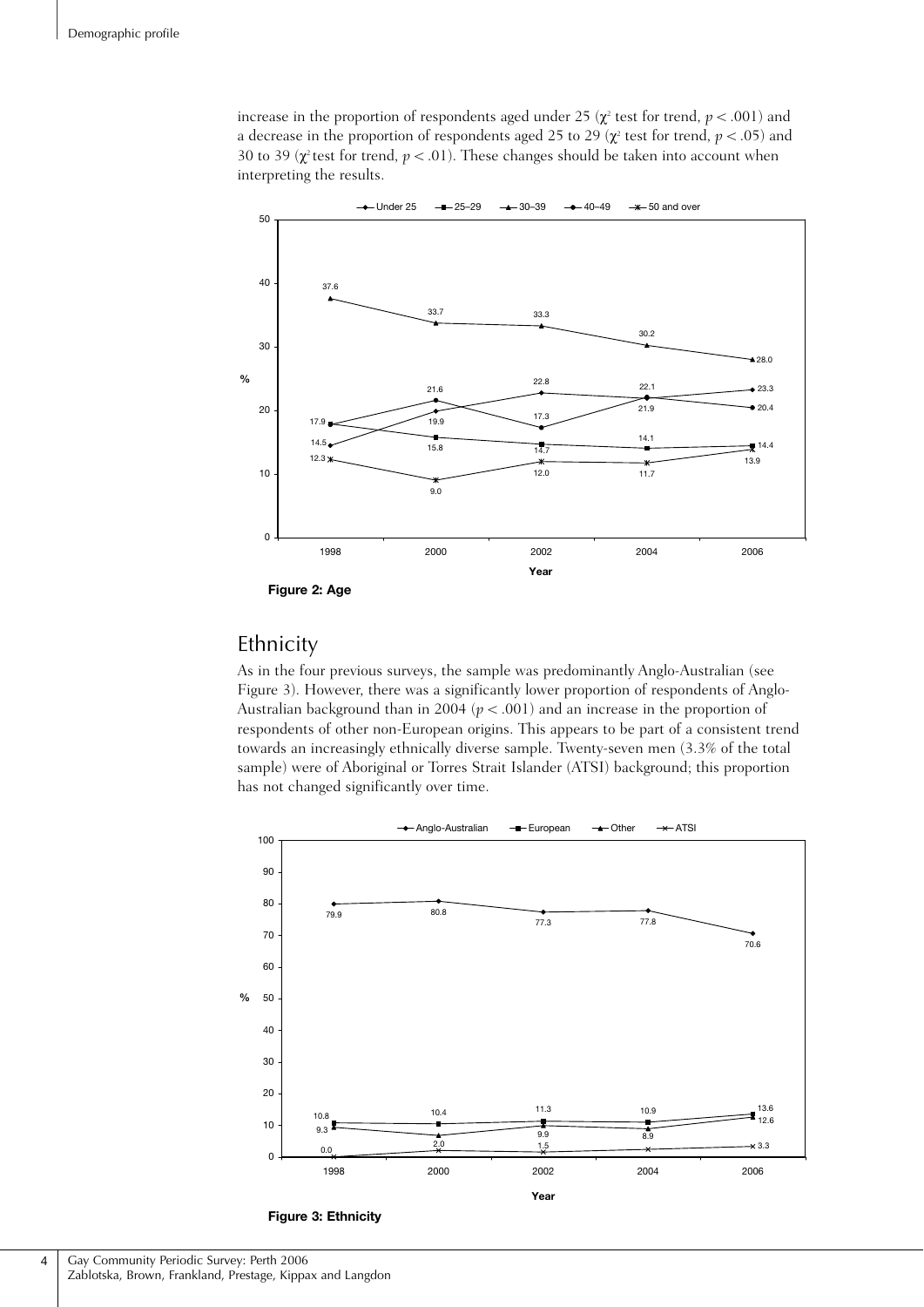### Employment

The majority of the men in the sample were employed, with 70.6% in full-time and 12.5% in part-time employment (see Figure 4). In comparison with the 2004 sample, a greater proportion were employed full-time  $(p < .05)$  and a noticeably smaller proportion were unemployed; the proportion unemployed dropped from 13.6% in 2004 to 8.8% in 2006  $(p < .01)$ . This is part of a larger trend over the five survey periods, with a significant increase in the proportion of men in full-time employment ( $\chi^2$  test for trend,  $p < .01$ ) and a corresponding decrease in the proportion of men who were unemployed  $(\chi^2)$  test for trend,  $p < .001$ ).



### Sexual relationships with men

The majority of men in each of the samples from 1998 to 2006 were in a regular sexual relationship with a man at the time of completing the survey (see Figure 5). In 2006 about 30% of respondents were in a monogamous relationship, i.e. the participant and his partner had had sex only within the relationship, while 21.6% had had sex only with casual partners. Another 26% had both regular and casual partners. No significant changes emerged when compared with the previous sample. However, since 1998 there has been a significant increase in the proportion of men who had had no sexual contact with a man in the six months prior to the survey ( $\chi^2$  test for trend,  $p < .05$ ), along with an increase in the proportion who were in a monogamous relationship ( $\chi^2$  test for trend,  $p < .05$ ). In the same period, the proportion of men who had both regular and casual partners has significantly decreased ( $\chi^2$  test for trend,  $p < .001$ ).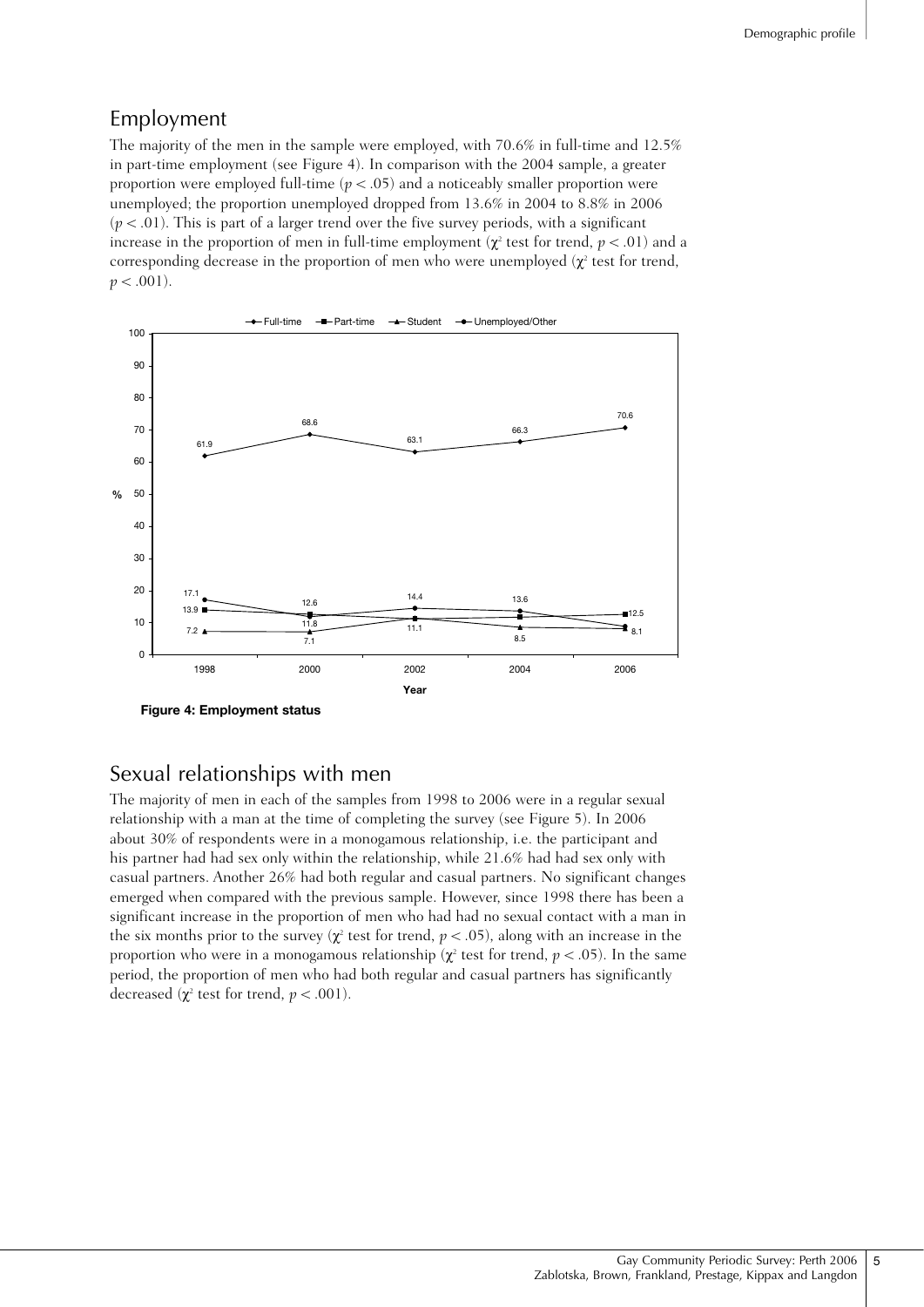

**Figure 5: Relationships with men**

Nearly 70% of the men who were in regular relationship at the time of completing the survey had been in that relationship for at least one year (see Figure 6). This proportion is not statistically different from that in the previous five surveys.



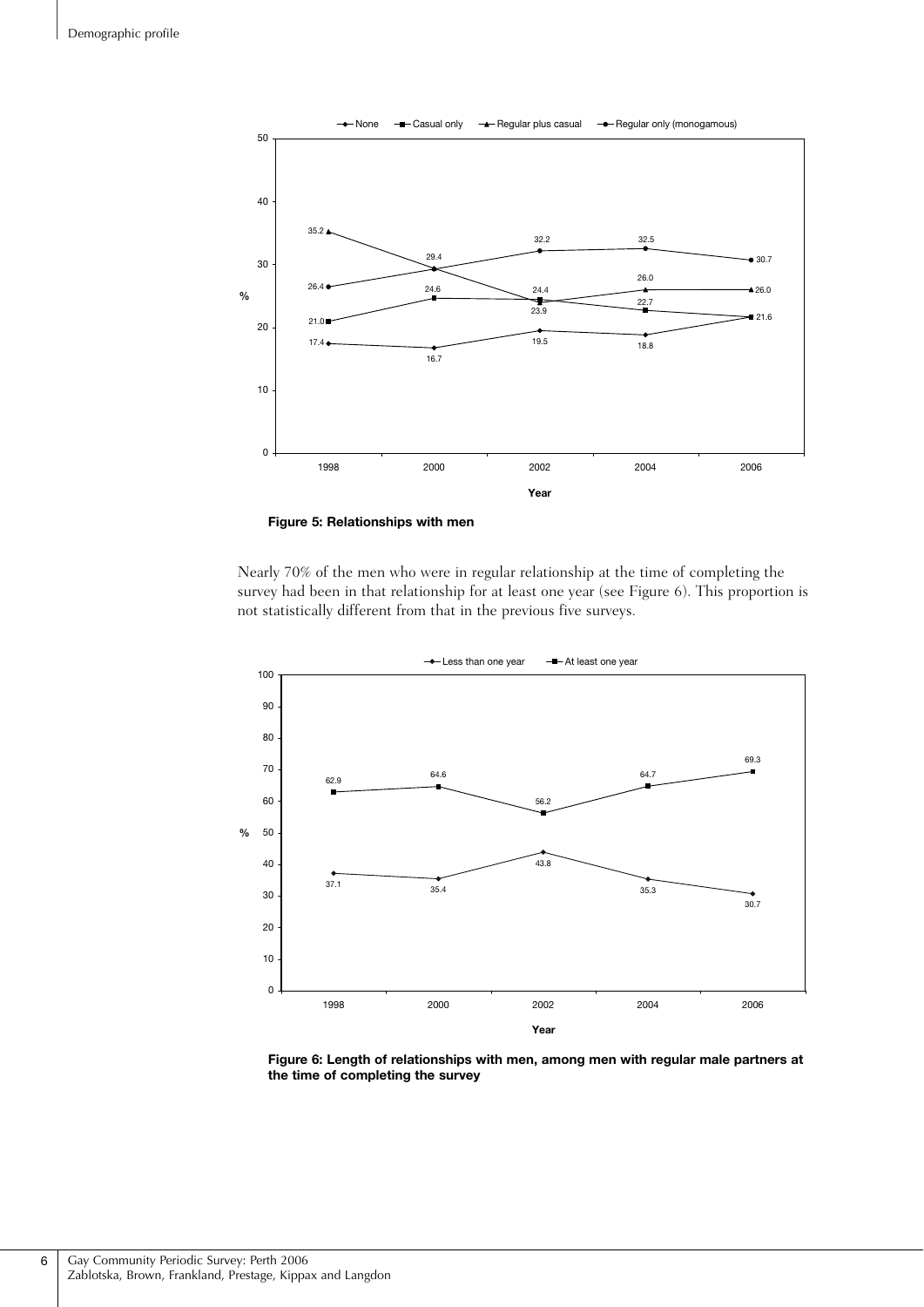

# Association with gay community

In several respects, and not surprisingly given the recruitment strategies used in this study, this was a highly gay-identified and gay-community-attached sample.

## Sexual identity

As in previous surveys, the men in the 2006 sample predominantly identified as gay or homosexual (see Figure 7). Much smaller proportions of respondents identified as bisexual or heterosexual. No significant changes emerged when these data were compared with data from the previous survey sample or over time.



**Figure 7: Sexual identity**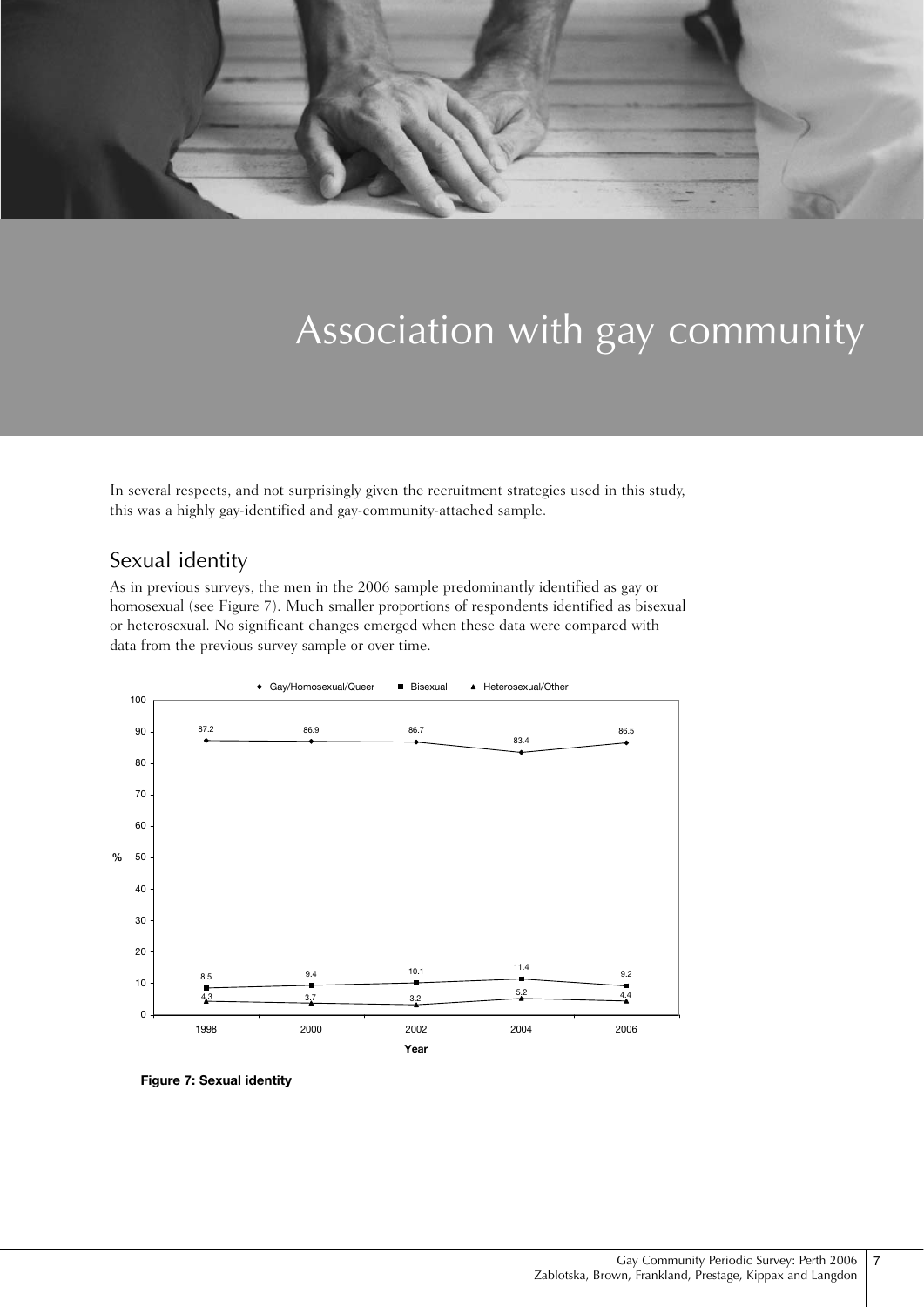## Gay community involvement

Since 1998 there has been a significant change in the respondents' social involvement with gay men (see Figure 8). In 2006 the majority of men (56.6%) reported having some or a few gay friends, while another 40.5% indicated that most or all of their friends were gay. These proportions have not changed noticeably since the previous survey. However, over time, a downward trend can be observed in the proportion of men who reported that most or all of their friends were gay men, with a corresponding increase in the proportion of men who had some or a few gay male friends ( $\chi^2$  test for trend,  $p < .001$ ).



**Figure 8: Proportion of friends who are gay**

In 2006 most respondents reported having spent either some or a lot of their free time with gay men; 38.4% had spent some and 35.6% a lot of their time with gay men (see Figure 9). There were no noticeable differences from the 2004 sample. Over time, there has been a significant downward trend in the proportion of men who spent a lot of their free time with gay men, and a corresponding increase in the proportion who spent some or a little of their free time with gay men ( $\chi^2$  test for trend,  $p < .001$  for both).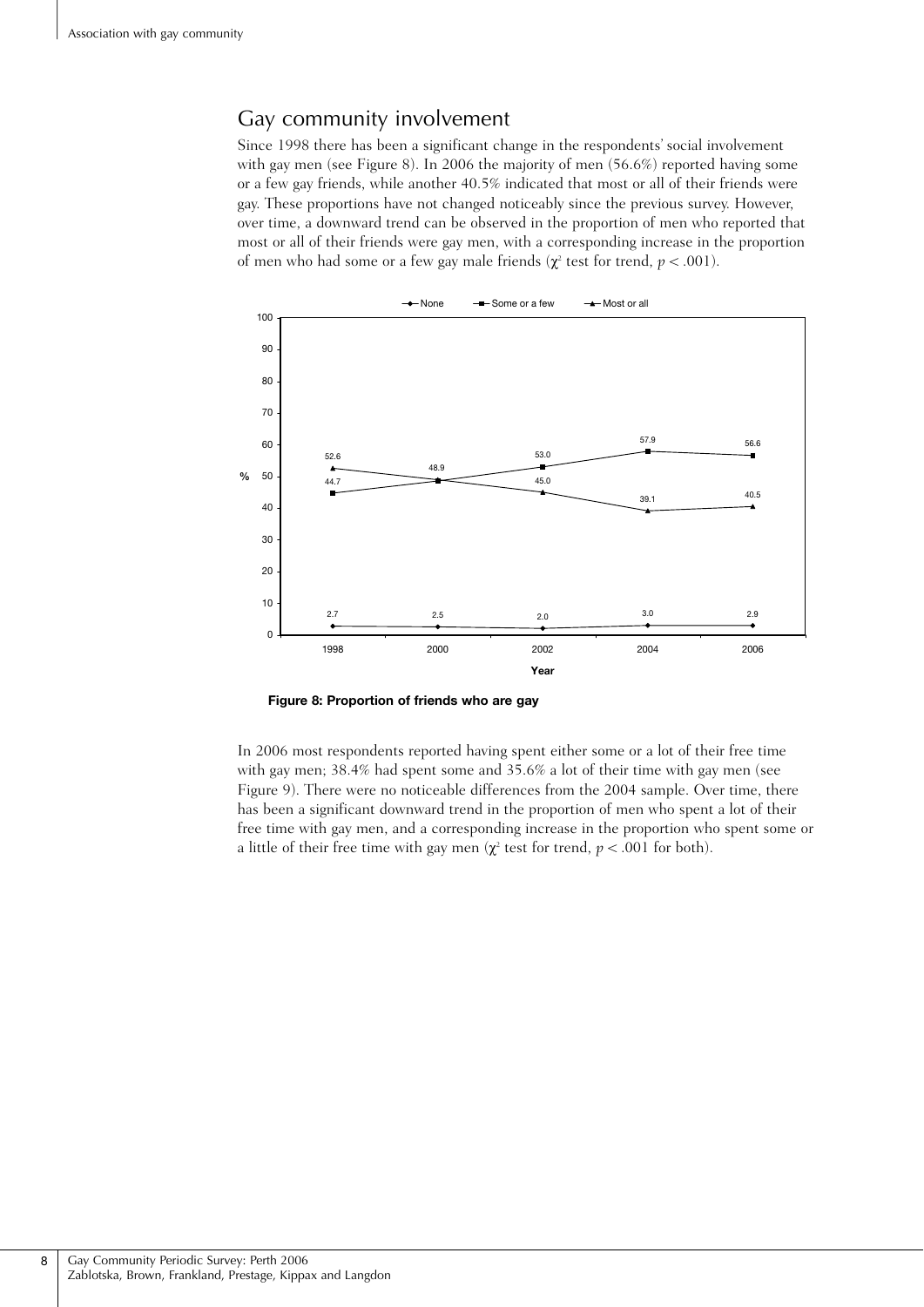

**Figure 9: Proportion of free time spent with gay men**

## Readership of gay publications

Two questions were included in the 2006 survey asking respondents if they had regularly read gay publications or gay news websites. About 41% of the sample reported having read gay publications, while 21% had visited gay news websites.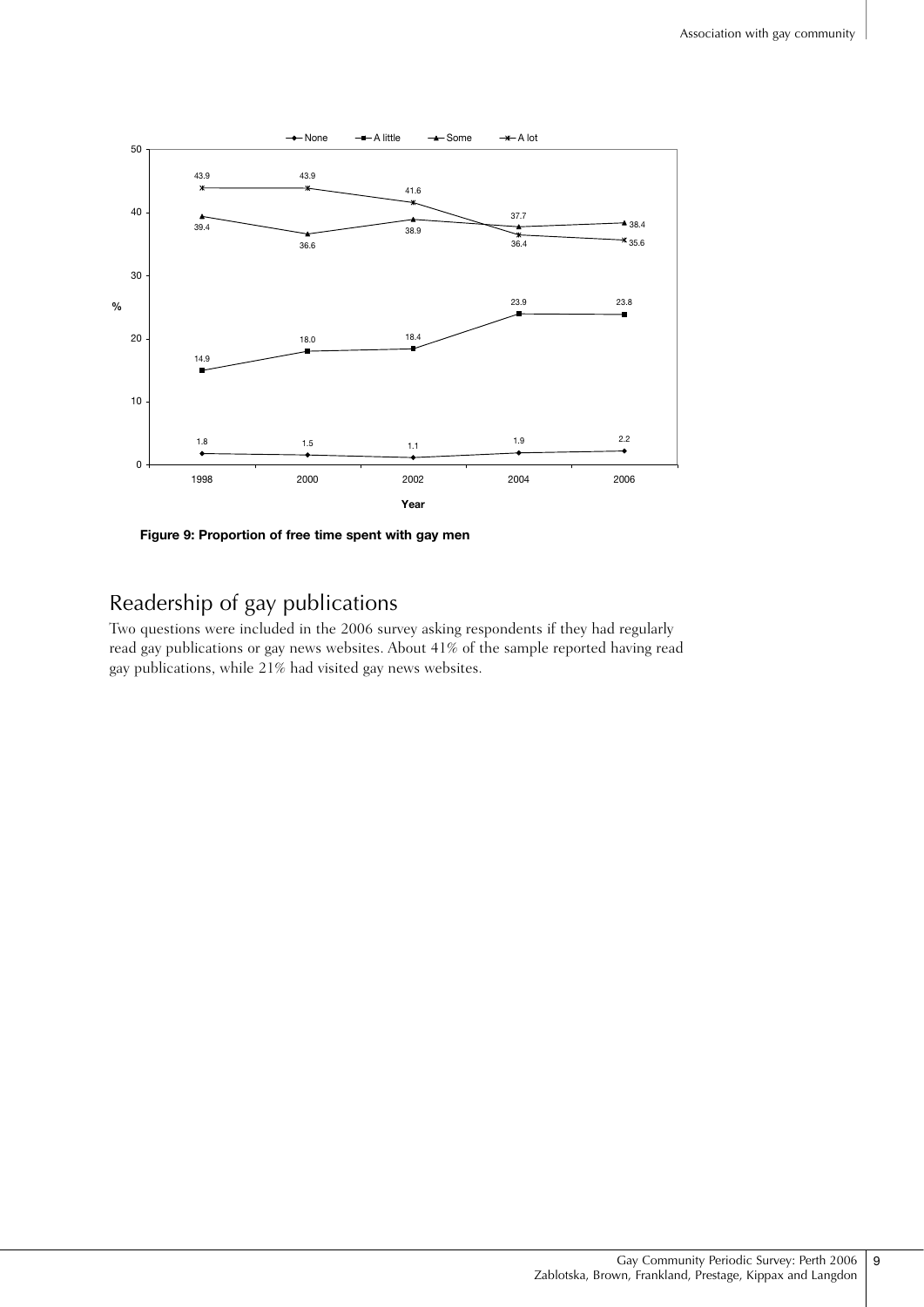

## HIV testing, treatment and status

In 2006, 81.9% of the sample reported having been previously tested for HIV antibodies. The majority (79.6%) of the sample were HIV-negative, 4.9% were HIV-positive and the rest did not know their HIV status (see Figure 10). These proportions are comparable with those in the 2004 sample, with trend analysis showing no significant changes in HIV status over time.



**Figure 10: HIV test results**

### Time since most recent HIV-antibody test

Among non-HIV-positive men who had ever had an HIV-antibody test, 62.2% of the 2006 sample had been tested within the 12 months prior to the survey and 40.7% within the six months prior to the survey (see Figure 11). A fifth of the sample reported that it had been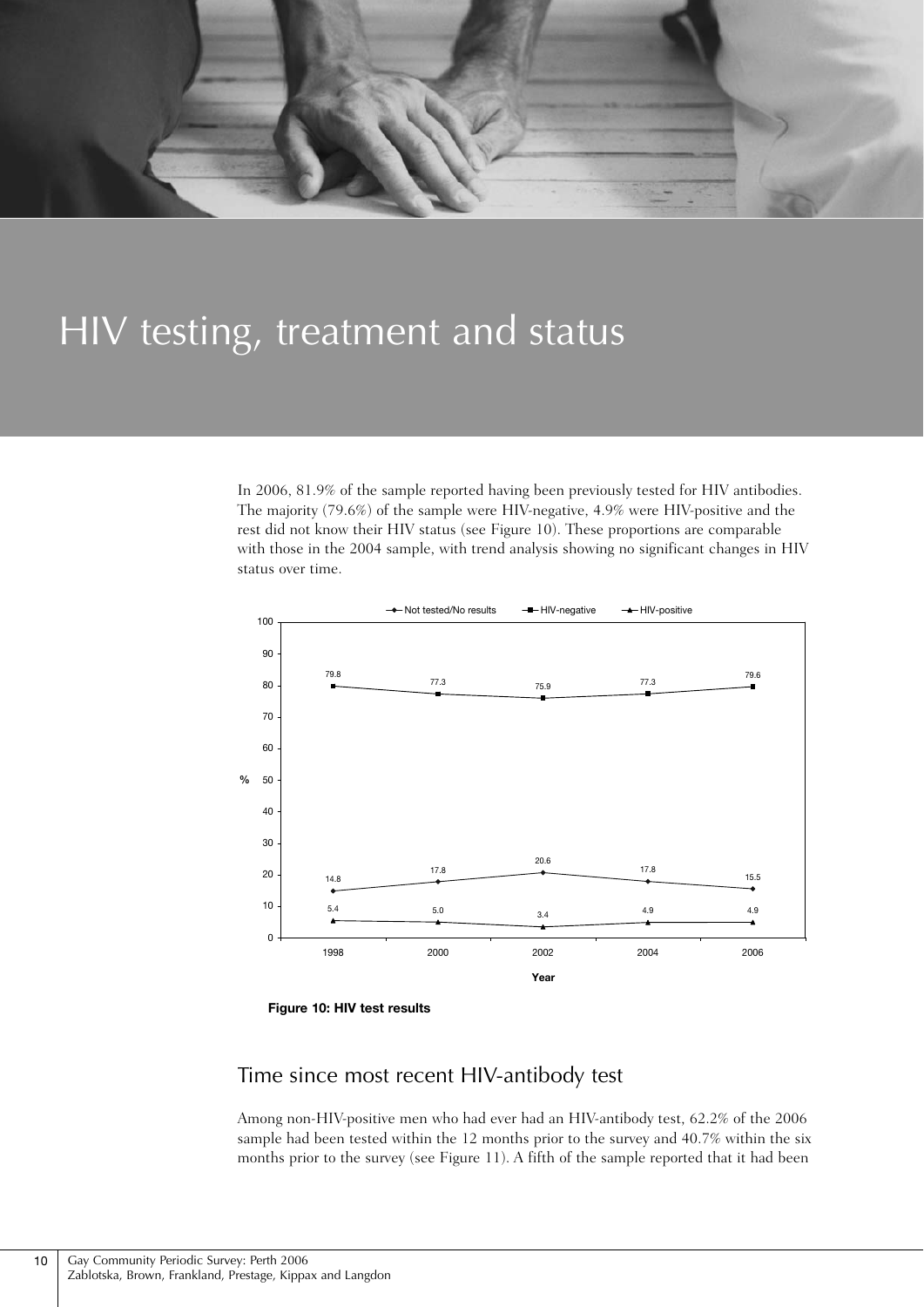

more than two years since their most recent HIV test. These proportions are consistent with those reported in 2004; there have been no significant changes over time.

**Figure 11: Time since most recent HIV test, among men who had not tested HIV-positive**

## Combination antiretroviral therapies

Of the men who reported that they were HIV-positive, 78% were taking combination antiretroviral therapies at the time of the most recent survey (see Figure 12). There has been no significant change in this proportion since 2004 or over the course of the study.



**Figure 12: Use of combination antiretroviral therapies**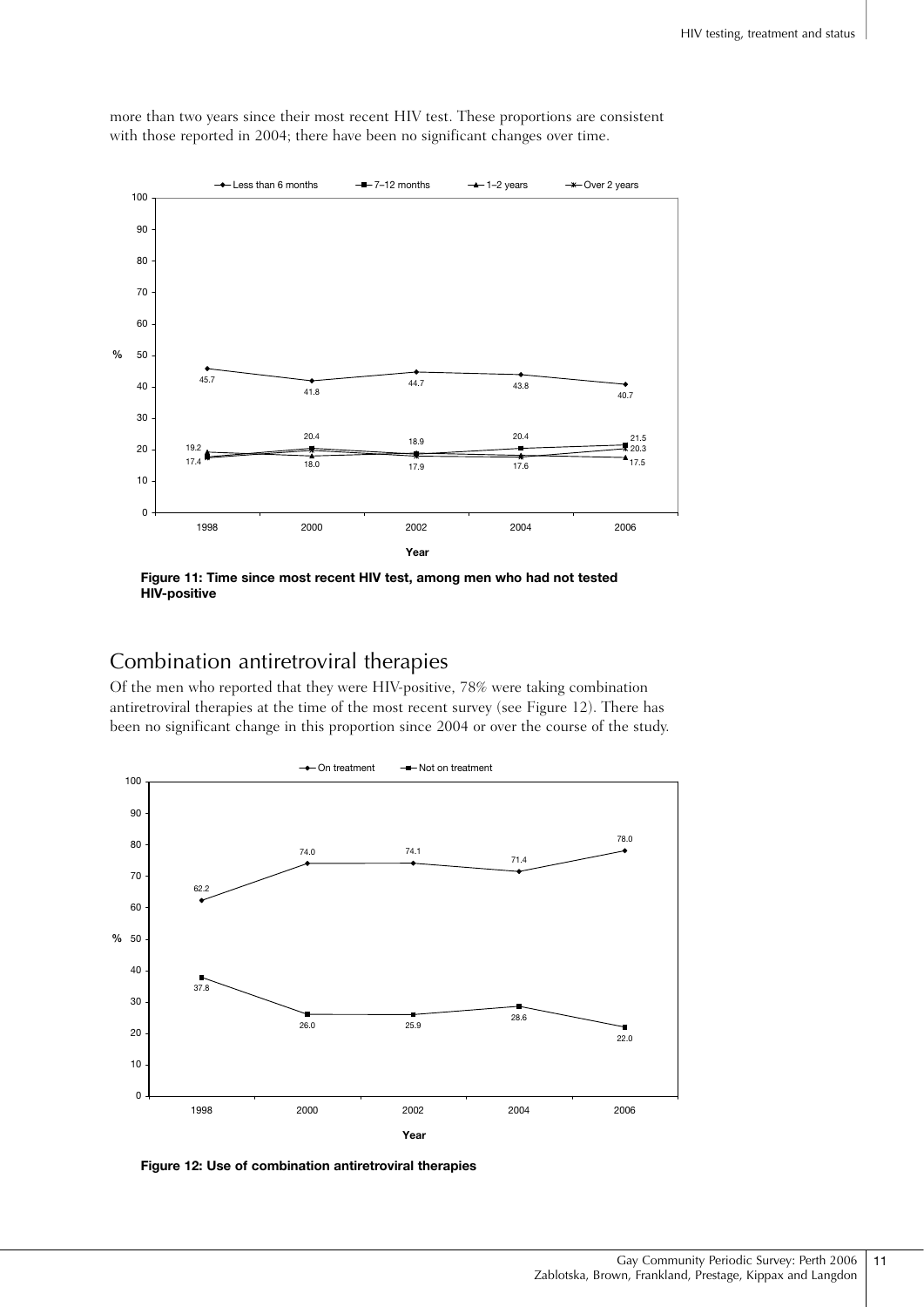### Regular partner's HIV status

Men who had a current regular partner were asked to indicate their partner's HIV status (see Figure 13). The majority (71.3%) had a partner who was HIV-negative and 7.7% had a partner who was HIV-positive. These proportions are similar to those reported in 2004. Since 1998 there has been a significant upward trend in the proportion of men with HIVpositive regular partners ( $\chi^2$  test for trend,  $p < .05$ ) and an accompanying decrease in the proportion of men with regular partners of unknown HIV status ( $\chi^2$  test for trend,  $p < .01$ ). The proportion of men with HIV-negative regular partners has remained stable over time.



**Figure 13: HIV status of regular partner**

Analysis in 2006 categorised relationships according to the HIV seroconcordance of partners. Relationships were either seroconcordant (both partners HIV-positive or both partners HIV-negative), serodiscordant (partners were of different HIV status) or nonconcordant (at least one partner's HIV status was unknown) (see Figure 14). The majority (65.5%) of men who had a regular partner at the time of the survey were in a seroconcordant relationship in which both partners were HIV-negative. Only small proportions of men were in either a seroconcordant relationship in which both partners were HIV-positive (1.2%) or a serodiscordant relationship (9.9%). Nearly a quarter (23.4%) were in a nonconcordant relationship in which either they or their partner was unaware of their HIV status.

No significant changes were observed from the previous survey in the match of HIV status within relationships. Since 1998 there has been a significant increase in the proportion of men in HIV-negative concordant relationships ( $\chi^2$  test for trend,  $p < .01$ ) and a corresponding decrease in the proportion of men in nonconcordant relationships ( $\chi^2$  test for trend,  $p < .01$ ).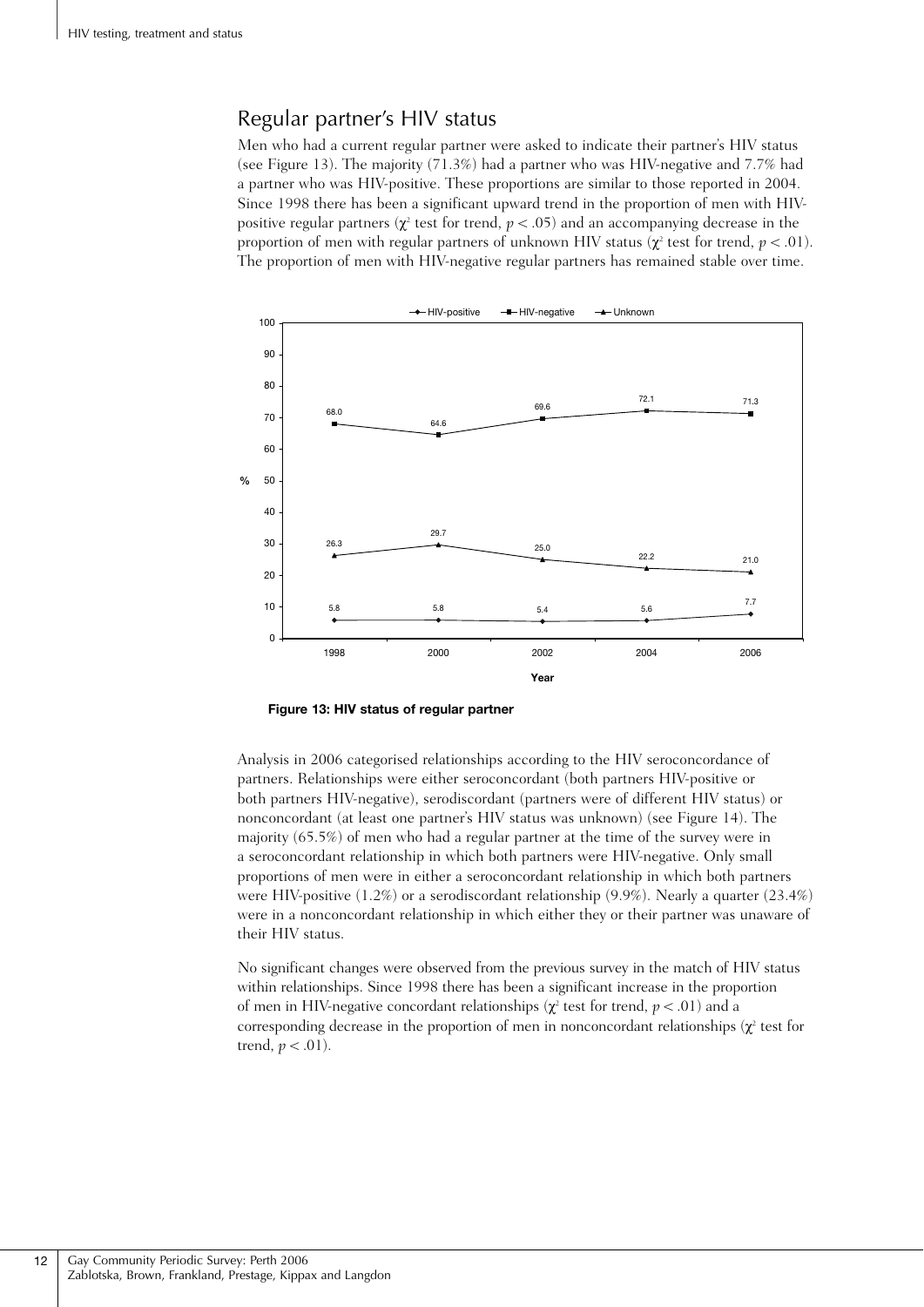

**Figure 14: Match of HIV status in regular relationships**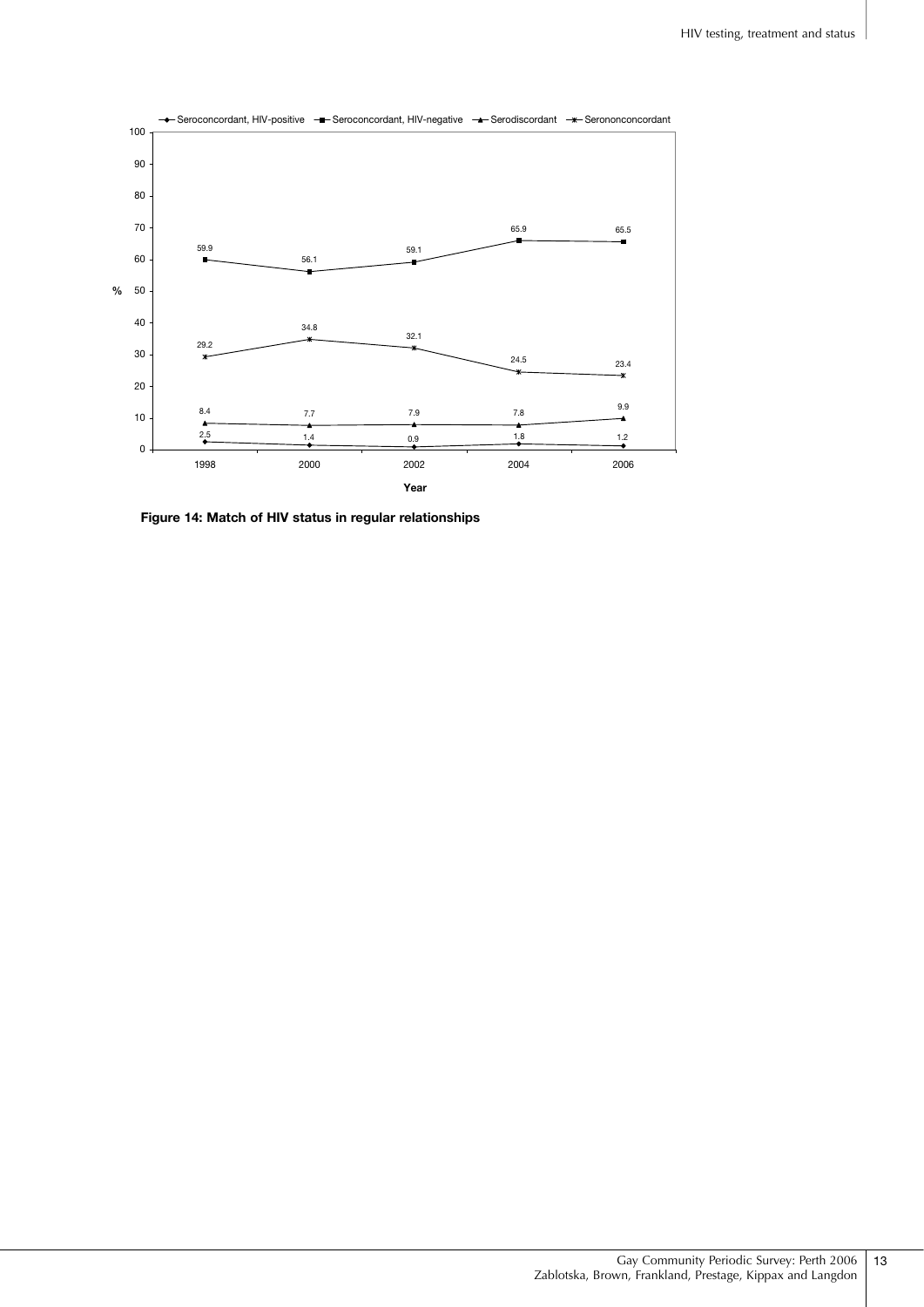

## Sexual practices

Participants were asked to report on a limited range of sexual practices, separately for regular and casual partners: anal intercourse with and without ejaculation, and oral intercourse with and without ejaculation (see Figures 17 to 20).

### Sex with male partners, and number of partners

Based on the responses to the sexual behaviour questions and the sorts of sexual relationships with men indicated by the participants, about two-thirds of the men were classified as having had sexual contact with regular male partners in the six months prior to the survey. A similar proportion were classified as having had sexual contact with casual partners in the same period. These proportions have been stable since 1998 (see Figure 15).



**Figure 15: Sex with male partners in the six months prior to the survey—all men**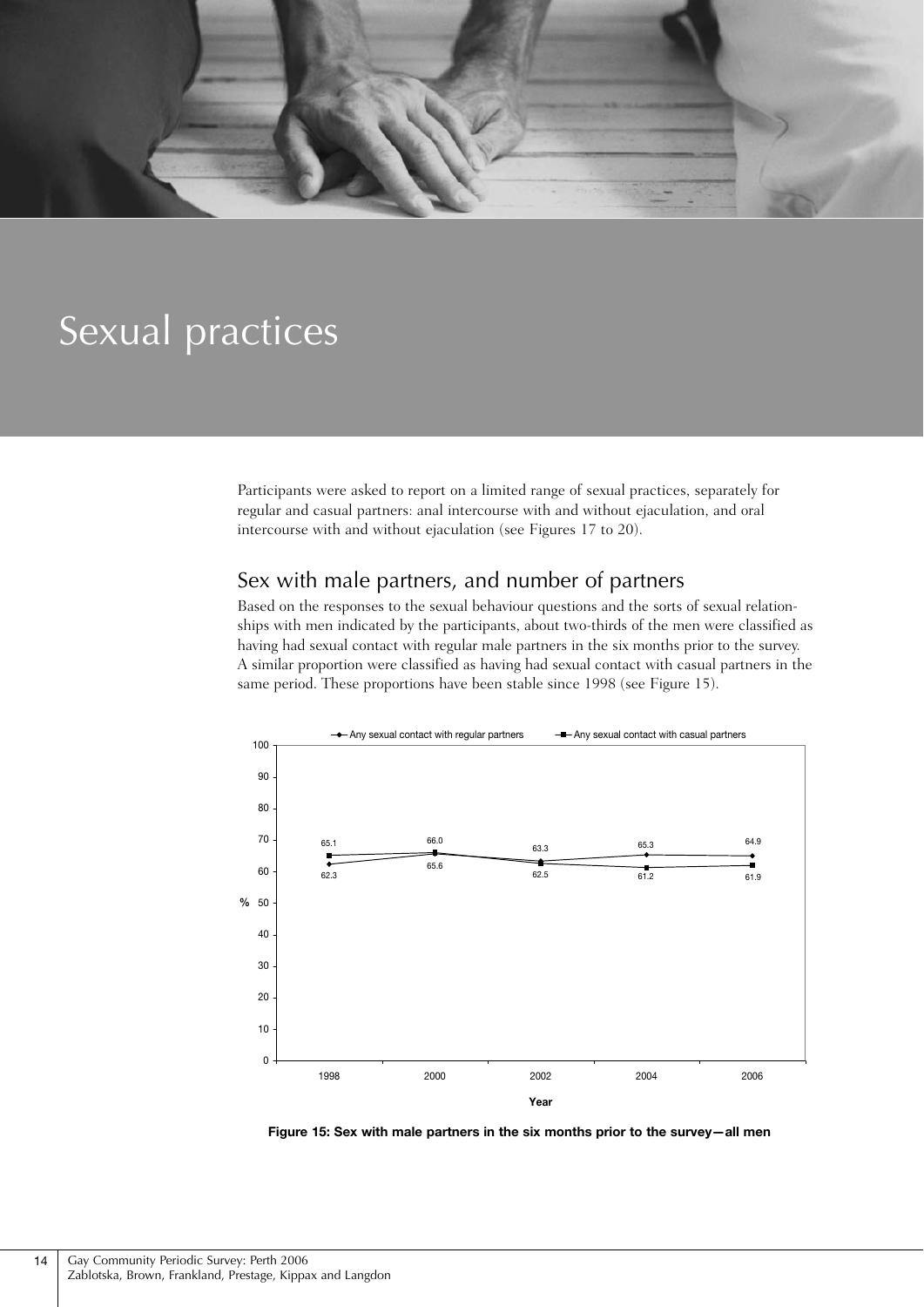As in previous surveys, men recruited at Fair Day were more likely to have regular partners and less likely to have had casual partners than men recruited at sex-on-premises and social venues (see Table 2). In 2006, 70.1% of men recruited at Fair Day had had sexual contact with a regular partner in the six months prior to the survey, while 52.6% had had sexual contact with a casual partner. Among men recruited at other venues, the proportions were reversed: 53% had had sex with a regular partner and 83% with a casual partner. The only significant change from 2004 was an increase in the proportion of men recruited from other venues who had had sexual contact with a casual partner ( $p < .05$ ). These proportions have remained stable across the five survey periods.

| <b>Sexual contact</b>                    | <b>Fair Day</b><br>n (%) | Other venues<br>n (%) |  |
|------------------------------------------|--------------------------|-----------------------|--|
| 1998                                     |                          |                       |  |
| Any sexual contact with regular partners | 329 (69.0)               | 198 (53.7)            |  |
| Any sexual contact with casual partners  | 265 (55.6)               | 286 (77.5)            |  |
| Total ( $N = 846$ )                      | 477                      | 369                   |  |
| 2000                                     |                          |                       |  |
| Any sexual contact with regular partners | 426 (71.7)               | 253 (57.4)            |  |
| Any sexual contact with casual partners  | 338 (56.9)               | 345 (78.2)            |  |
| Total ( $N = 1035$ )                     | 594                      | 441                   |  |
| 2002                                     |                          |                       |  |
| Any sexual contact with regular partners | 362 (66.4)               | 138 (56.3)            |  |
| Any sexual contact with casual partners  | 297 (54.5)               | 197 (80.4)            |  |
| Total ( $N = 790$ )                      | 545                      | 245                   |  |
| 2004                                     |                          |                       |  |
| Any sexual contact with regular partners | 462 (72.9)               | 200 (52.6)            |  |
| Any sexual contact with casual partners  | 329 (51.9)               | 292 (76.8)            |  |
| Total ( $N = 1014$ )                     | 634                      | 380                   |  |
| 2006                                     |                          |                       |  |
| Any sexual contact with regular partners | 453 (70.1)               | 108 (53.0)            |  |
| Any sexual contact with casual partners  | 340 (52.6)               | 182 (83.3)            |  |
| Total ( $N = 927$ )                      | 646                      | 281                   |  |

| Table 2: Sex with male partners in the six months prior to the survey, by recruitment |  |
|---------------------------------------------------------------------------------------|--|
| site                                                                                  |  |

Note: These categories are not mutually exclusive.

The number of male sex partners with whom respondents had had sex in the six months prior to the survey did not change significantly from 2004 to 2006 (see Figure 16). Most of the men had engaged in sex with between one and 10 partners in the six months prior to the survey. Over the five survey periods there was a slight upward trend in the proportion of men who had had one sexual partner in the six months prior to the survey ( $\chi^2$  test for trend,  $p < .05$ ), along with a decrease in the proportion who had had between two and 10 sexual partners ( $\chi^2$  test for trend,  $p < .01$ ). Since 1998 there has been a slight increase in the proportion of men who had had a single partner in the six months prior to the survey ( $\chi^2$  test for trend,  $p < .01$ ).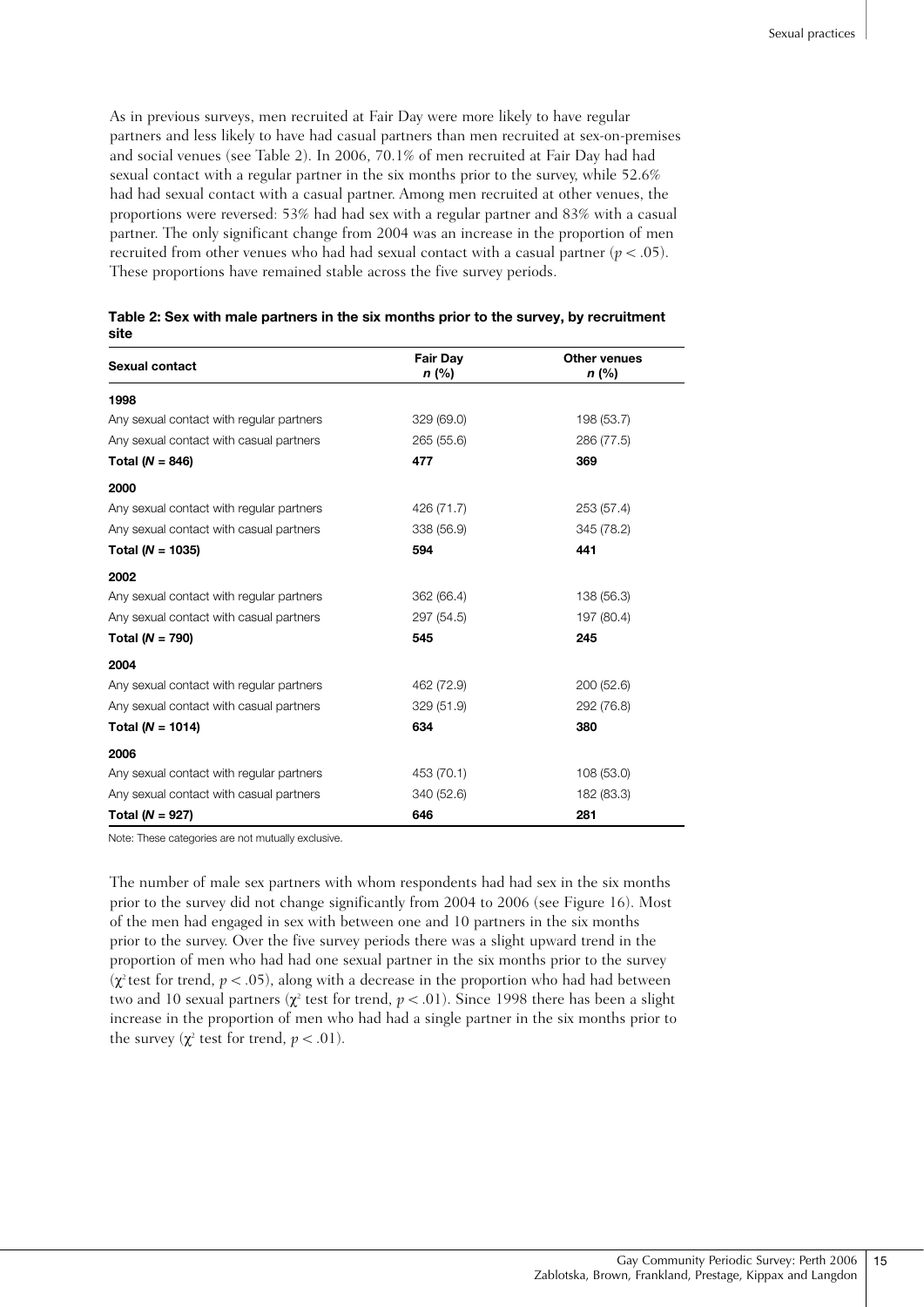

**Figure 16: Number of male sex partners in the six months prior to the survey**

## Specific sexual practices with regular and casual partners

About two-thirds of those with regular male partners had engaged in oral intercourse including ejaculation (insertive or receptive) with their partners (see Figure 17).<sup>1</sup> This proportion has not changed significantly over the course of the surveys. As in 2004, over half the participants (53.7%) reported having had insertive oral intercourse and 56% had had receptive oral intercourse. These proportions have remained stable over time.





Note: Based on those who had had sex with regular partners in the six months prior to the survey.

1 Data is also collected on oral intercourse without ejaculation, but this is not included in this report because the risk of HIV transmission in this context is low.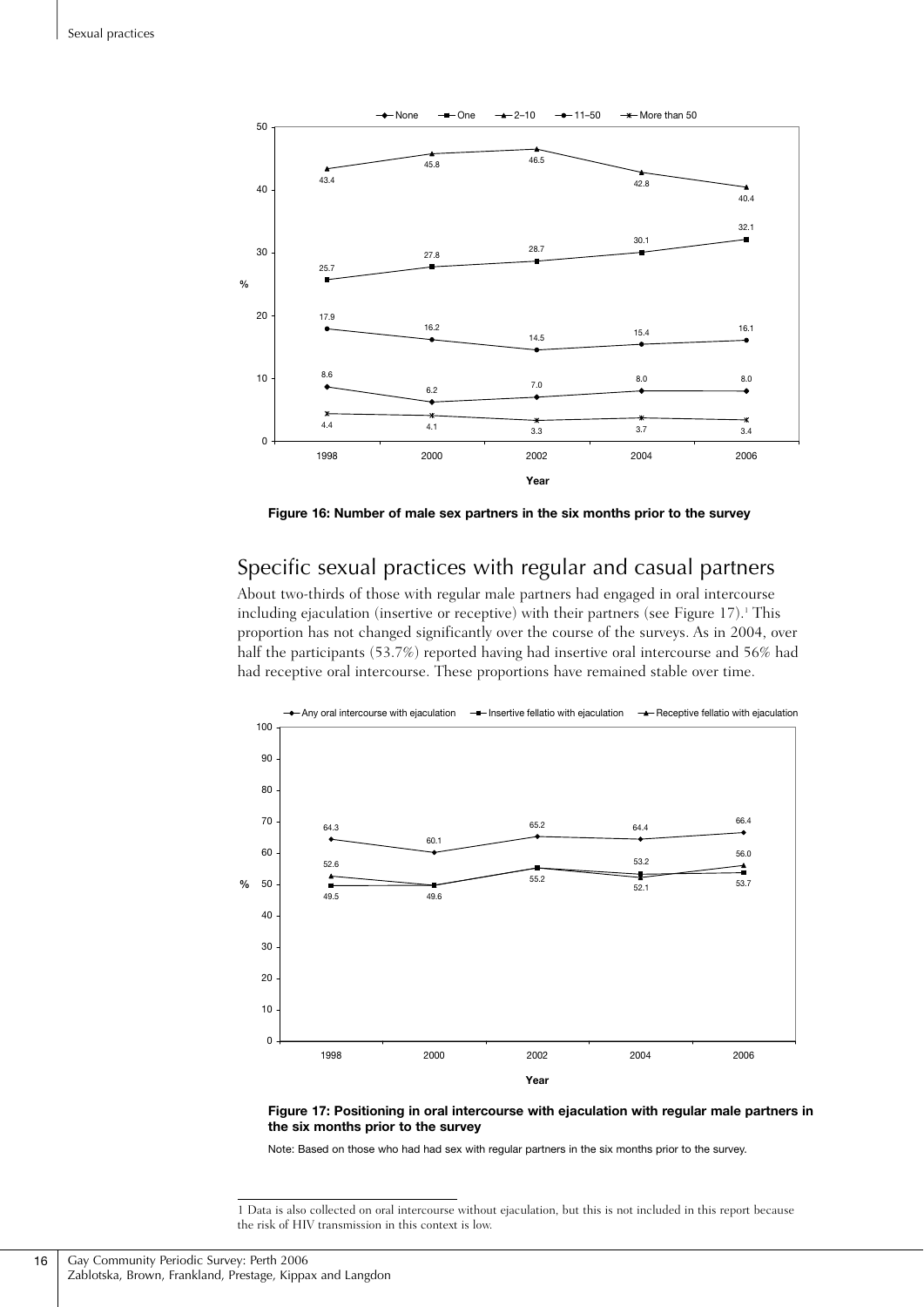In 2006, 89.7% of men with regular partners had engaged in anal intercourse with their partners in the six months prior to the survey (see Figure 18). This proportion is similar to that reported in 2004 but has increased slightly since 1998 ( $\chi^2$  test for trend,  $p < .01$ ). Among men with regular partners, 79.1% had engaged in insertive anal intercourse and 76.1% in receptive anal intercourse. These proportions have not changed significantly since the previous survey, although there have been significant increases in all three categories of anal intercourse over time ( $\chi^2$  test for trend,  $p < .001$  for each).



**Figure 18: Positioning in anal intercourse with regular male partners in the six months prior to the survey**

Note: Based on those who had had sex with regular partners in the six months prior to the survey.

Fewer respondents had engaged in either oral intercourse with ejaculation, or anal intercourse, with casual male partners than with regular male partners (see Figures 19 and 20). Compared with the 2004 data, significantly higher proportions of men had engaged in oral intercourse with ejaculation and receptive oral intercourse with casual partners ( $p < .01$  for both). A similar increase was noted in insertive oral intercourse ( $p < .05$ ). There have been significant upward trends since 1998 in anal intercourse  $(\chi^2$  test for trend,  $p < .01$ ) and in both insertive and receptive oral intercourse ( $\chi^2$  test for trend,  $p < .05$  for each).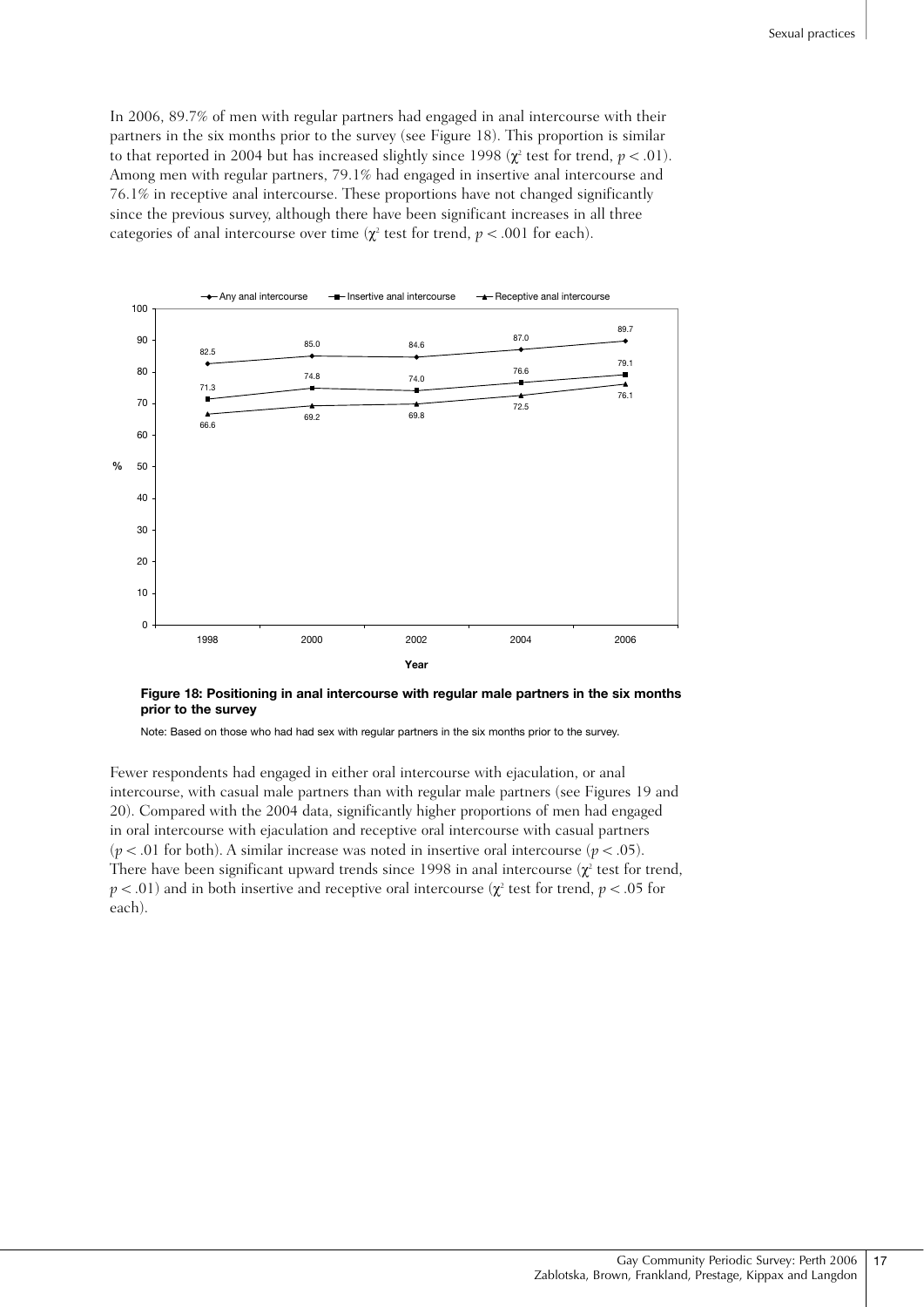

**Figure 19: Positioning in oral intercourse with ejaculation with casual male partners in the six months prior to the survey**

Note: Based on those who had had sex with casual partners in the six months prior to the survey.

Just over 77% of the men who reported having had sex with casual partners had engaged in anal intercourse with one or more of those partners (see Figure 20). A larger proportion reported having engaged in insertive anal intercourse (66.9%) than receptive anal intercourse (58.5%), which is consistent with figures reported in 2004. The proportion of men having had anal intercourse with casual partners has increased since 1998  $(\chi^2 \text{ test}$ for trend,  $p < .001$ ), as have the proportions having had both insertive and receptive anal intercourse ( $\chi^2$  test for trend,  $p < .001$  for both).



**Figure 20: Positioning in anal intercourse with casual male partners in the six months prior to the survey**

Note: Based on those who had had sex with casual partners in the six months prior to the survey.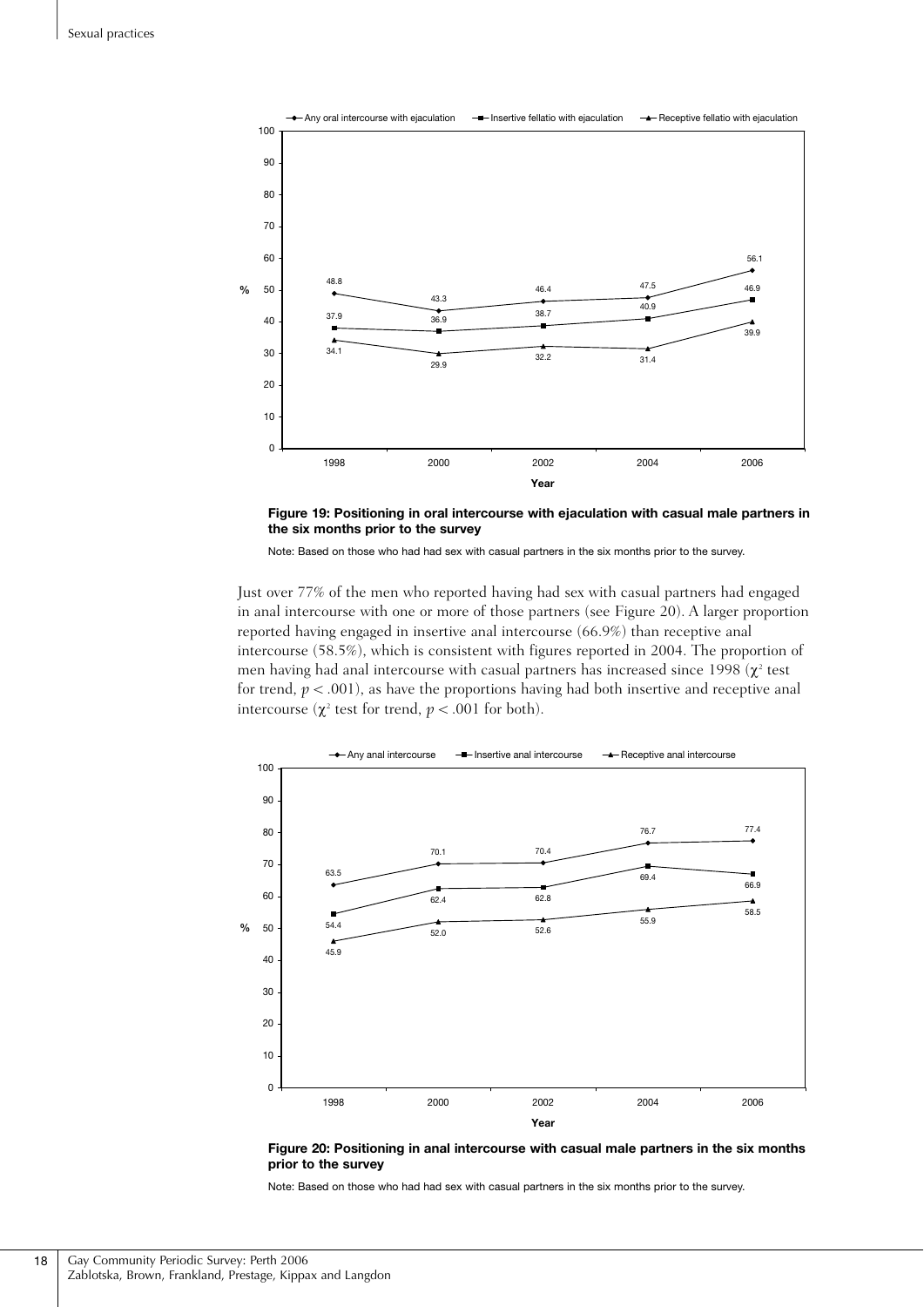## Sex with regular male partners

### Condom use

In 2006, 28.7% of men with regular partners had always used condoms during anal intercourse, while 61% had engaged in some unprotected anal intercourse with regular partners (UAIR) (see Figure 21). These proportions are similar to those in the previous survey, although since 1998 there has been a significant increase in the proportion of men who had engaged in some unprotected anal intercourse ( $\chi^2$  test for trend,  $p < .001$ ). Of those men who reported having been in a regular relationship in the six months prior to the survey, 10.3% had had no anal intercourse. This proportion is consistent with the 2004 sample, but has significantly decreased since 1998 ( $\chi^2$  test for trend,  $p < .001$ ).



**Figure 21: Condom use with regular male partners in the six months prior to the survey**

Note: Based on those who had had sex with regular partners in the six months prior to the survey.

Just under two-thirds of HIV-negative men reported any UAIR in 2006 and this proportion has significantly increased since 1998 ( $\chi^2$  test for trend,  $p < .001$ ) (see Figure 22). Smaller proportions of HIV-positive men and men of unknown HIV status had engaged in anal intercourse without a condom, and these proportions have remained relatively stable over the course of the surveys.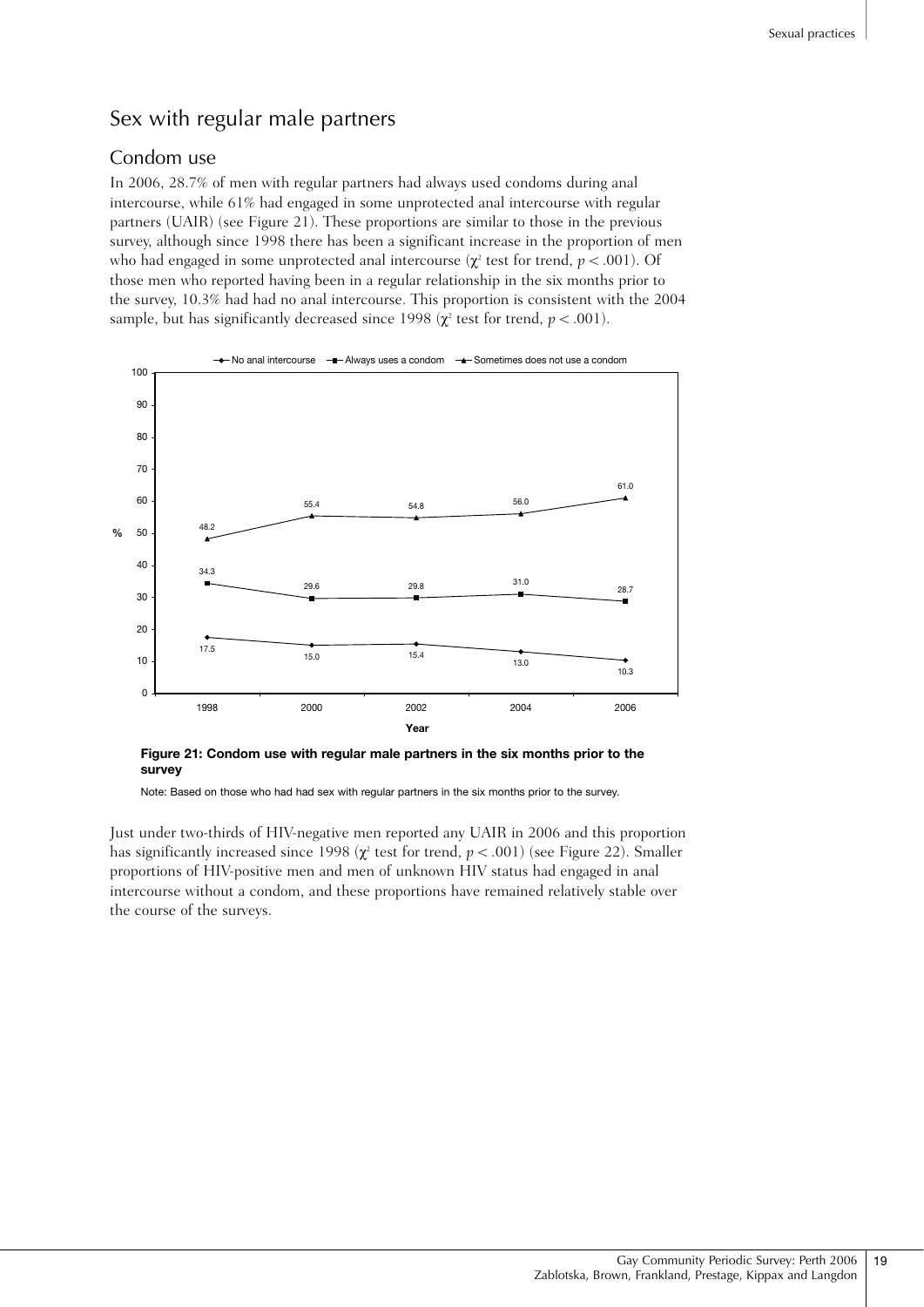



Note: Based on those who had had sex with regular partners in the six months prior to the survey.

The proportions of men who had had unprotected intercourse within regular relationships were also examined according to the match of HIV status between partners (see Figure 23). Relationships were divided into four categories depending on partners' serostatus combinations. In 2006 nearly 74% of the men in HIV-negative seroconcordant relationships had had UAIR, as had 60% of those in HIV-positive seroconcordant relationships. Nearly 42% of men in serodiscordant relationships, i.e. with a partner of the opposite HIV status, reported having had UAIR. There have been no significant changes in these figures from the previous survey but over time there has been a significant increase in the proportion of men in HIV-negative seroconcordant relationships reporting some UAIR  $(\chi^2)$  test for trend,  $p < .001$ ). Note that the small number of men in HIV-positive seroconcordant relationships should be taken into account when interpreting these results.



**Figure 23: Unprotected anal intercourse and match of HIV status in regular relationships**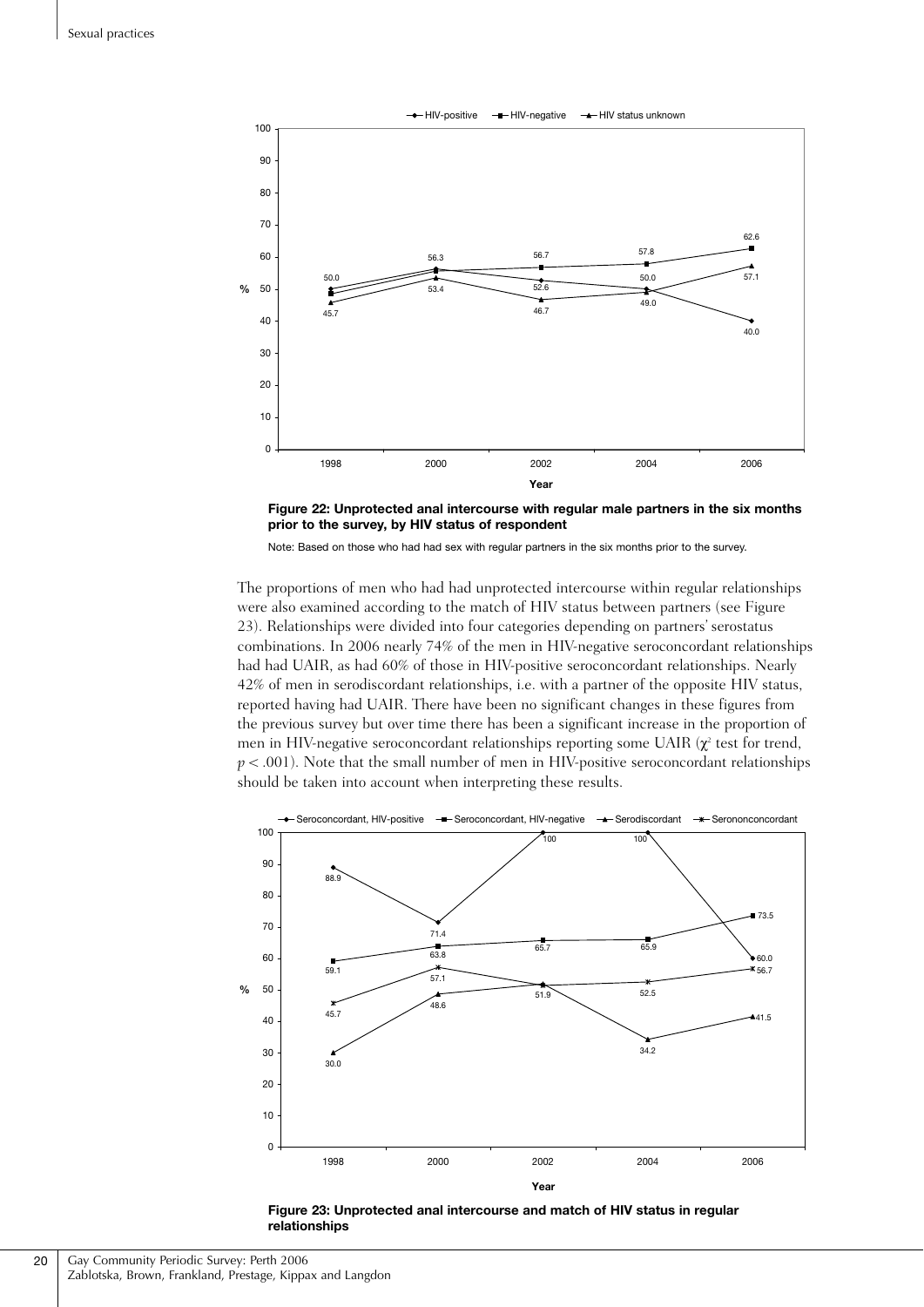#### Agreements about sex

Most participants who had a current regular male partner also had an agreement with their partner about sex within the relationship. This proportion has not changed significantly since 1998 (see Figure 24). Moreover, there have been no significant changes in the proportions of men in the various agreement categories over time.



**Figure 24: Agreements with regular male partners about sex** *within* **the relationship**

Of participants who had a regular partner, a quarter had no agreement with their regular partner about sex with casual partners, 37.4% specified no sex with other partners and 28.7% permitted anal intercourse only with the use of a condom (see Figure 25). There were no significant changes in these proportions from the previous survey. Since 1998 there has been a slight increase in the proportion of men who had agreements with their regular partners that permitted unprotected anal intercourse with men outside the relationship  $(\chi^2)$  test for trend,  $p < .05$ ). There have been no significant changes in any of the other categories over time.



**Figure 25: Agreements with regular male partners about sex** *outside* **the relationship**

Gay Community Periodic Survey: Perth 2006 Zablotska, Brown, Frankland, Prestage, Kippax and Langdon 21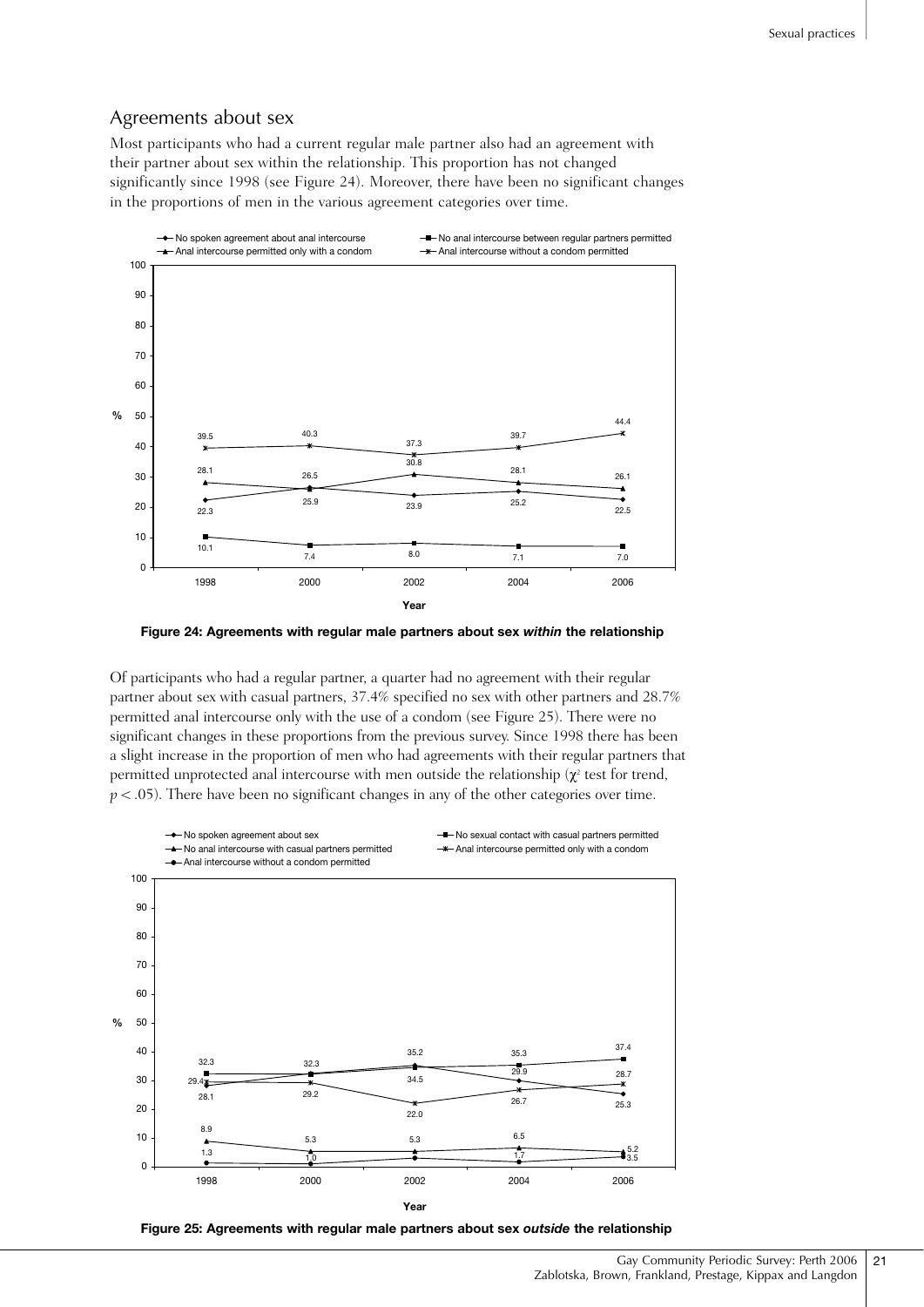### Sex with casual male partners

#### Condom use

Among men who had had sex with casual male partners, about 33% had engaged in any unprotected anal intercourse with casual partners (UAIC) in the six months prior to the survey (see Figure 26). Although this proportion is similar to that in the previous survey, it has significantly increased since 1998 ( $\chi^2$  test for trend,  $p < .001$ ), as has the proportion of men who had not engaged in anal intercourse with their casual partners  $(\chi^2$  test for trend,  $p < .001$ ). A separate analysis revealed that, of the 192 men who had engaged in UAIC, 98 had also engaged in UAIR.



**Figure 26: Condom use with casual male partners in the six months prior to the survey** Note: Based on those who had had sex with casual partners in the six months prior to the survey.

A comparison of the data in Figures 21 and 26 and corresponding tables (see Appendix 1) confirms that more men had had unprotected anal intercourse with regular than with casual partners. Furthermore, unprotected anal intercourse with ejaculation inside was more common within regular relationships than between casual partners.

A greater proportion of HIV-positive men than HIV-negative men or men of unknown HIV status had engaged in UAIC in 2006 (see Figure 27). Although Figure 27 appears to show a substantial increase in 2004 followed by a considerable decrease in 2006, caution is required in interpreting these results as the small number of HIV-positive men in the sample makes statistical analysis in this group unreliable. In this case the statistical trend is more important than actual percentages in interpreting the result, and the trend for this group was not statistically significant.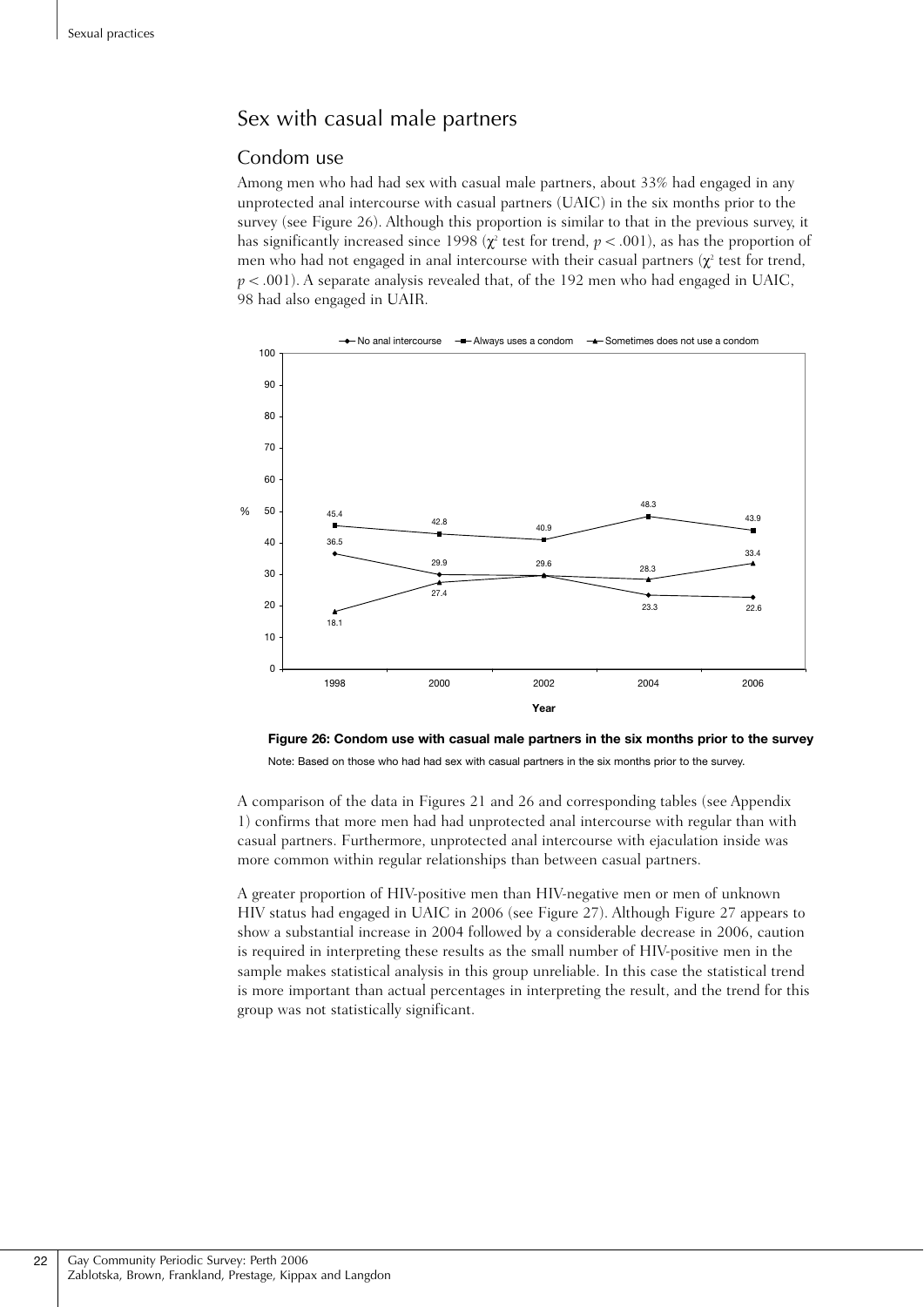

**Figure 27: Unprotected anal intercourse with casual male partners in the six months prior to the survey, by HIV status of respondent**

Note: Based on those who had had sex with casual partners in the six months prior to the survey.

#### Disclosure of HIV status

In 2006 the questions relating to participants' disclosure of HIV status to casual partners and casual partner's disclosure to participants in the six months prior to the survey were modified to specifically collect information about disclosure that occurred before sex. Therefore, the data presented below are for 2006 only.

Over half (54.4%) of all respondents who had had casual partners in the six months prior to the survey had not disclosed their HIV status to any of their casual partners before sex, with a higher proportion (57.8%) indicating that they had not been disclosed to by any of their casual partners. When disclosure to casual partners was examined by the HIV status of the respondent, several differences were noted (see Figure 28). Higher proportions of HIV-positive men than HIV-negative men or men of unknown HIV status had disclosed their HIV status to some or all of their casual partners before sex. Just under half of the HIV-negative men had disclosed their HIV status to any of their casual partners, and nearly two-thirds of men of unknown HIV status had told none of their casual partners that they did not know their HIV status.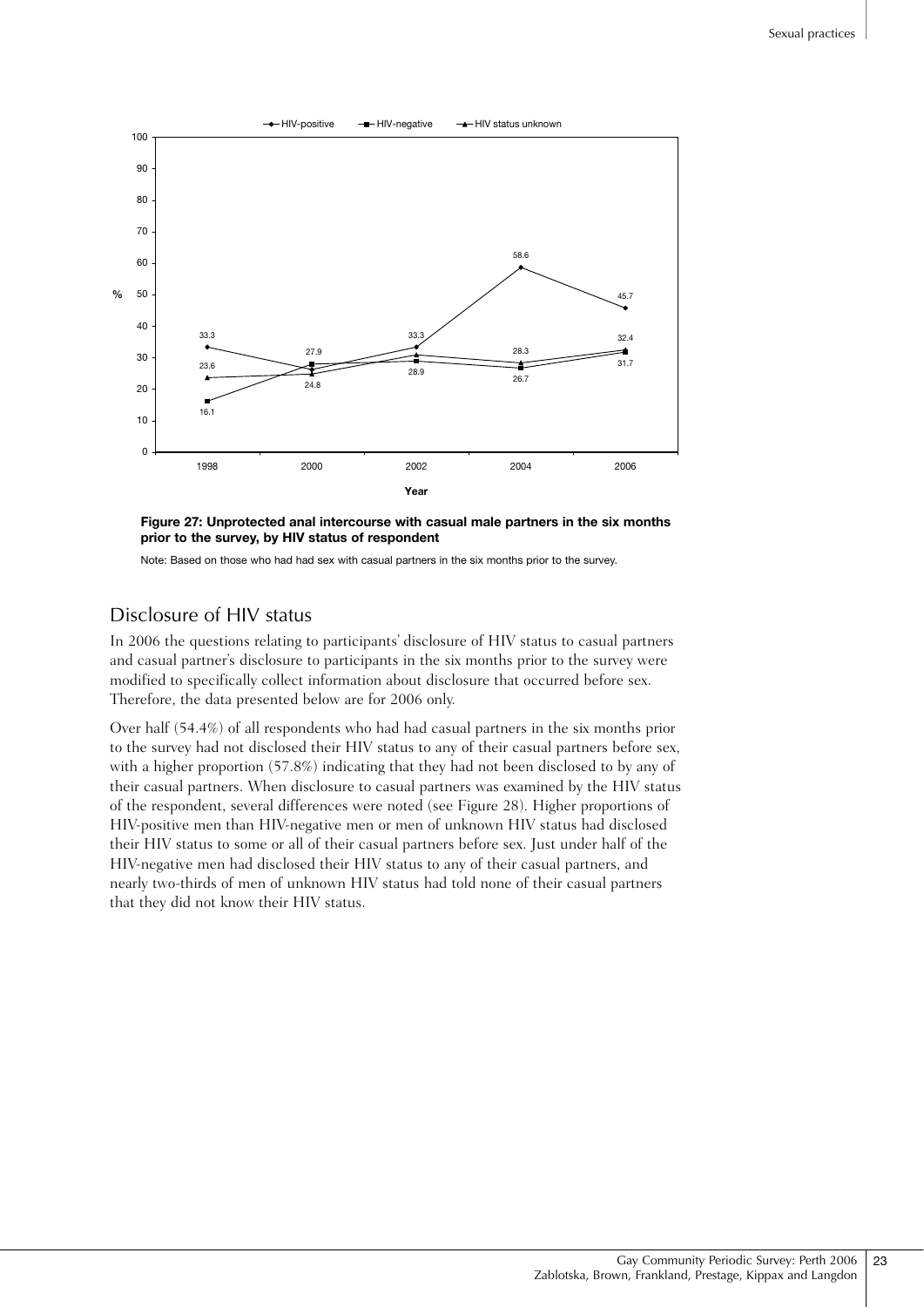

**Figure 28: Participants' disclosure of HIV status to casual male partners before sex in the six months prior to the survey, by HIV status of respondent**

A similar pattern emerged when respondents were asked how many of their casual partners had disclosed their HIV status to respondents. More than half of all men, regardless of HIV status, reported that they had not been disclosed to by casual partners (see Figure 29). Men of unknown HIV status were the most likely to report that they had been disclosed to by *none* of their casual partners, while HIV-negative men were the most likely to report that they had been disclosed to by *all* of their casual partners.



**Figure 29: Casual male partners' disclosure of HIV status to participants before sex in the six months prior to the survey, by HIV status of respondent**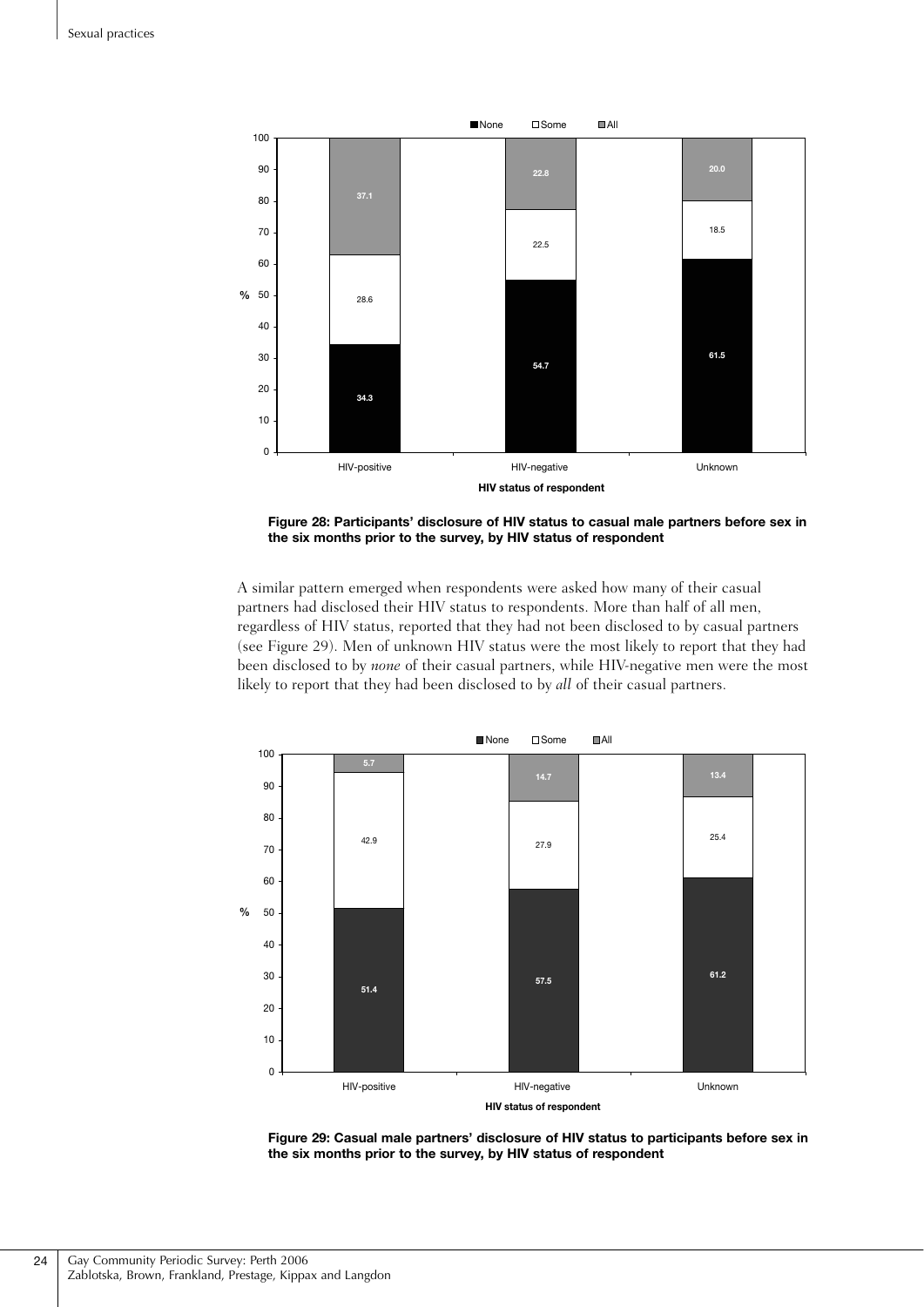In 2006 a question was added to find out whether it was participants or their casual partners who initiated discussion about HIV status (see Figure 30). HIV-positive men were the most likely to have initiated disclosure, while men of unknown status were the most likely to have had no discussion about HIV status. None of the HIV-positive men reported that their casual partners had been the first to discuss HIV status.



**Figure 30: Who talked about HIV status first, by HIV status of respondent** 

### Where men looked for male sex partners

In 2002 the internet was first included as an option in the list of 'places' where men may have looked for male sex partners, and in 2004 two other categories—'other bar' and 'interstate'—were added. 'Overseas' was added as a category in 2006. In 2006 nearly 58% of respondents had looked for partners in gay bars, 56% had looked on the internet, 38.3% in gay saunas and 33% at other bars (see Figure 31). Just over a quarter (26%) had looked for sex partners while overseas and 30.3% had looked interstate.

The only significant changes from 2004 were decreases in the proportions of men who had looked for partners in gay bars and saunas ( $p < .05$  for both). However, over time there were noticeable changes; there were downward trends in the use of gay bars, gay saunas and beats to look for sex partners ( $\chi^2$  test for trend,  $p < .001$  for each) and since the internet was first included in the question there has been a marked increase in the proportion of men using the internet to look for sex partners ( $\chi^2$  test for trend,  $p < .001$ ).

Separate analyses revealed that, of the men who had engaged in sex with casual partners in the six months prior to the survey, around 75% had looked for partners in gay bars, around 70% had used the internet, 60% had used sex venues and 40% had used beats.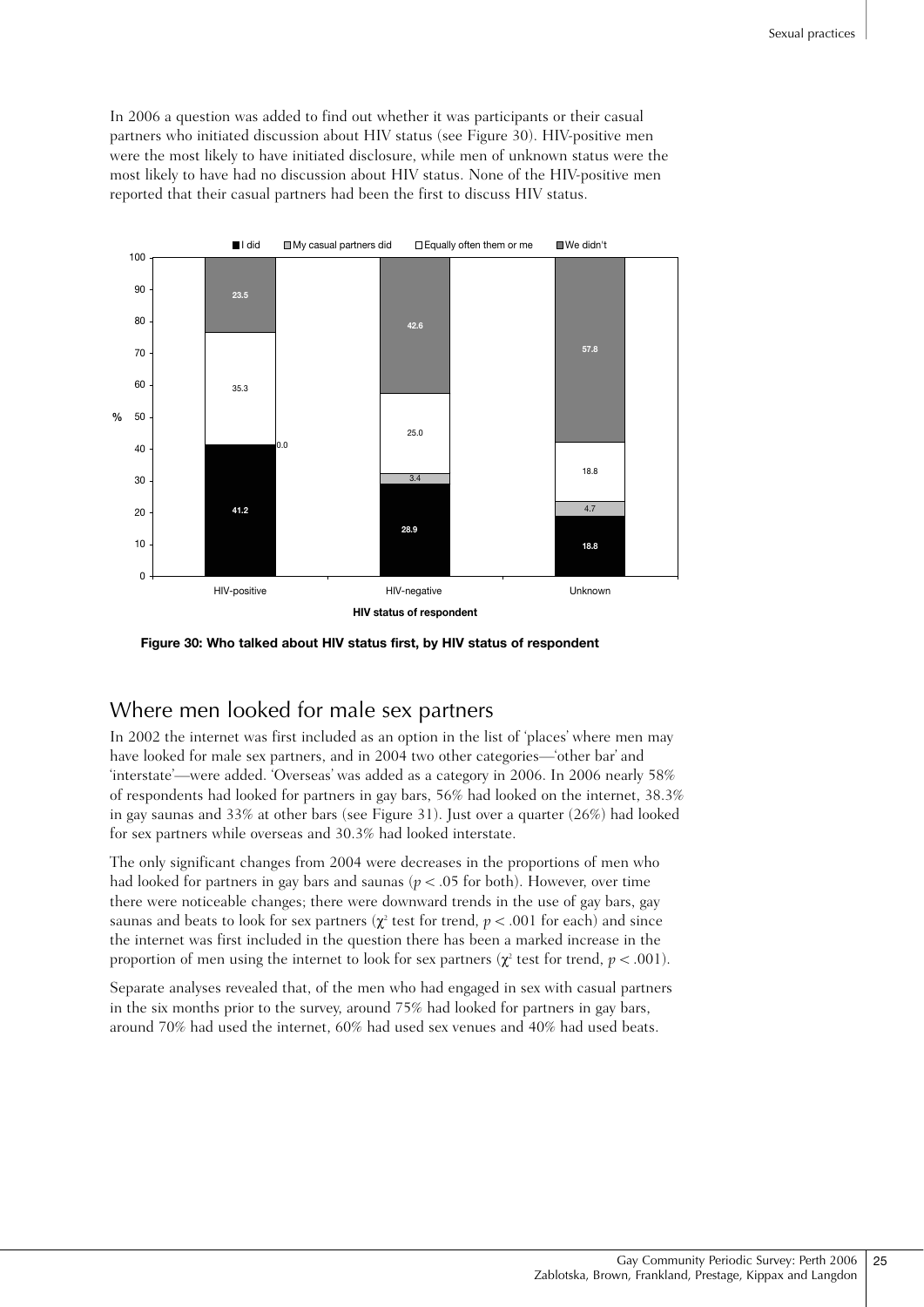

**Figure 31: Where men looked for male sex partners**

A separate analysis was carried out to look at which venues men had used 'often' to find male sexual partners (see Figure 32). There were no significant changes in these figures from the previous survey. Since 1998 there have been significant decreases in the proportions of men who had visited gay bars (*χ*<sup>2</sup> test for trend, *p* < .001), beats (*χ*<sup>2</sup> test for trend,  $p < .01$ ) and gay saunas ( $\chi^2$  test for trend,  $p < .05$ ). Since 2002 there has been a significant increase in the frequent use of the internet to locate partners  $(\chi^2)$  test for trend,  $p < .001$ ).



**Figure 32: Where men 'often' looked for male sex partners**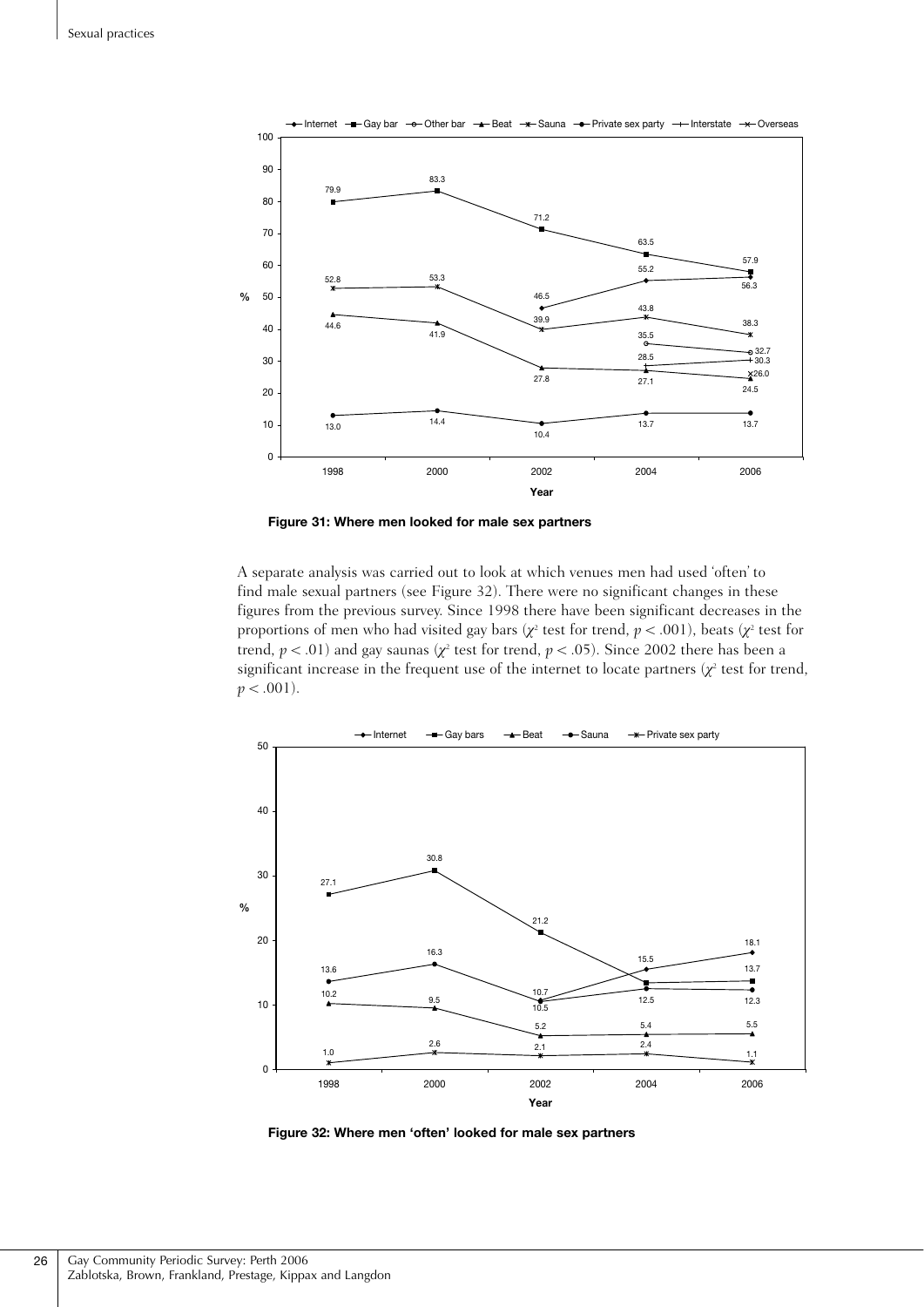Of the men who had looked for partners online, about 70% had found at least one partner by that means (see Table 3). The majority had found between one and five partners, while much smaller proportions of men had found more than six partners.

| Table 3: Number of male sex partners found on the internet |  |
|------------------------------------------------------------|--|
|                                                            |  |

|      | None       | One       | $2 - 5$    | $6 - 10$ | 11-50    | Over 50 |
|------|------------|-----------|------------|----------|----------|---------|
|      | n (%)      | n (%)     | $n$ (%)    | n (%)    | $n$ (%)  | $n$ (%) |
| 2006 | 134 (30.2) | 74 (16.7) | 134 (30.2) | 55(12.4) | 43 (9.7) | 3(0.7)  |

Note: Includes only men who had looked on the internet for sex partners.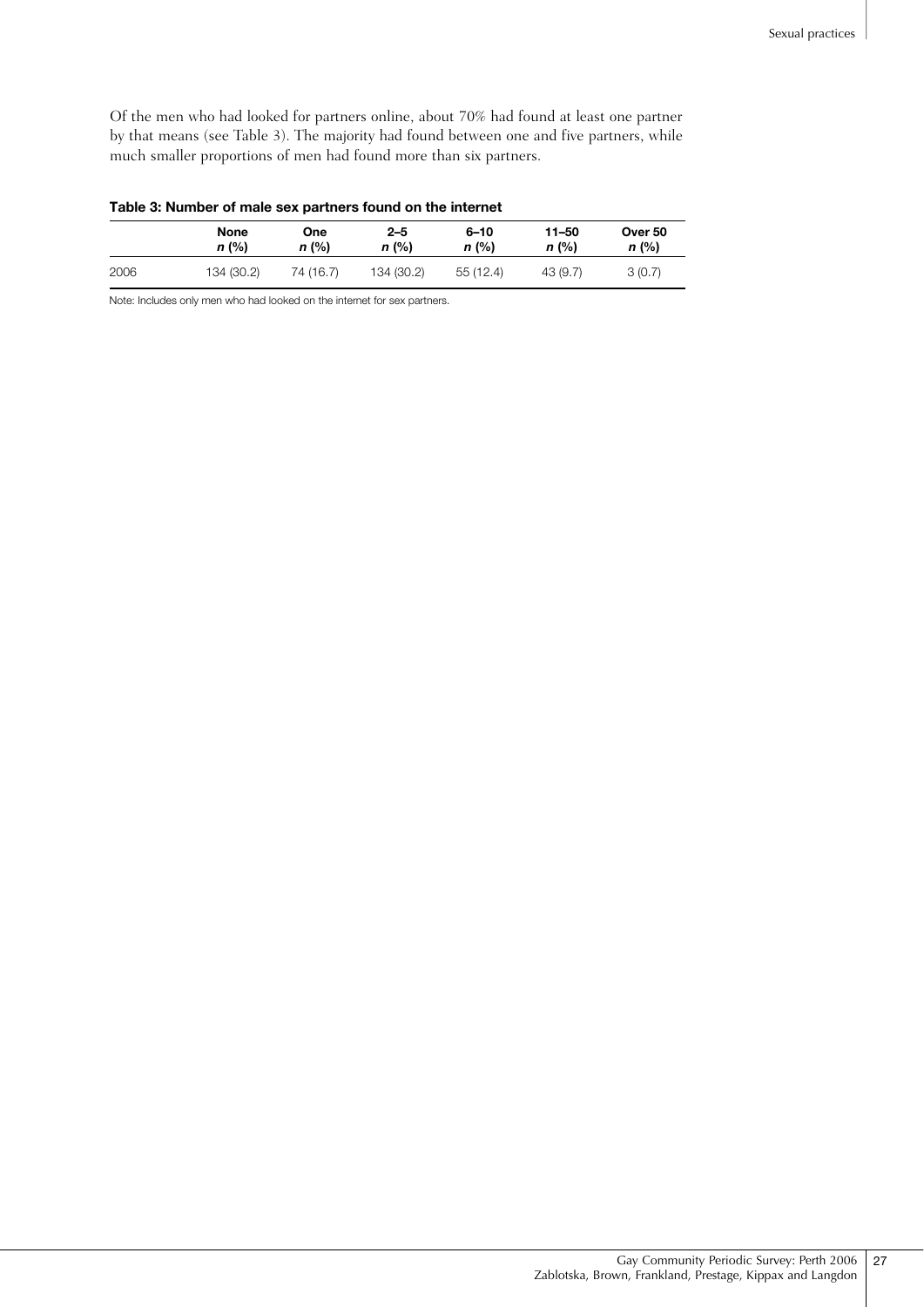

# Knowledge of the availability of post-exposure prophylaxis

In 2006 nearly half of the participants knew of the availability of post-exposure prophylaxis (PEP) (see Table 4), while 45.5% had never heard of it. Knowledge of the availability of PEP has increased considerably since the question was first introduced in 2002. Significantly higher proportions of participants in 2006 were aware that PEP was readily available than in the 2004 and 2002 surveys ( $\chi^2$  test for trend,  $p < .001$  for both). Results also show a parallel decrease in the proportion of men who had never heard of PEP, which dropped from 74.8% in 2002 to 45.5% in 2006 ( $χ$ <sup>2</sup> test for trend,  $p < .001$ ).

An additional item addressed respondents' knowledge of how soon after a risk exposure PEP treatment needed to commence. The majority (60.8%) reported that they did not know, while 25.6% knew that treatment should commence within 72 hours. More than a quarter (27.9%) of participants had heard of the PEPLine, a 24-hour advice and referral service run by the Royal Perth Hospital.

|                                    | 2002<br>$n$ (%) | 2004<br>$n$ (%) | 2006<br>n (%) |
|------------------------------------|-----------------|-----------------|---------------|
| It's readily available now         | 136 (18.5)      | 237 (26.0)      | 416 (48.2)    |
| It will be available in the future | 49 (6.7)        | 49(5.4)         | 54 (6.3)      |
| I've never heard about it          | 550 (74.8)      | 625 (68.6)      | 393 (45.5)    |
| Total                              | 735 (100)       | 911 (100)       | 863 (100)     |

#### **Table 4: Knowledge of the availability of post-exposure prophylaxis**

There was no significant difference in knowledge of the availability of PEP between respondents who had sometimes engaged in UAIC and those who had not engaged in UAIC (see Table 5). Separate analyses showed that 80 men who had completed the survey in 2006 had engaged in UAIC without knowing that PEP was available.

#### **Table 5: Unprotected anal intercourse with casual partners and knowledge of post-exposure prophylaxis**

|                                    | 2002       |            | 2004                                                             |            | 2006      |            |
|------------------------------------|------------|------------|------------------------------------------------------------------|------------|-----------|------------|
|                                    | $n$ (%)    | $n$ (%)    | Some UAIC No UAIC Some UAIC No UAIC Some UAIC No UAIC<br>$n$ (%) | $n$ (%)    | $n$ (%)   | $n$ (%)    |
| It's readily available now         | 33(23.6)   | 103 (17.3) | 40 (24.8)                                                        | 197 (26.3) | 97 (54.8) | 319 (46.5) |
| It will be available in the future | 7(5.0)     | 42(7.1)    | 13(8.1)                                                          | 36(4.8)    | 13(7.3)   | 41(6.0)    |
| I've never heard of it             | 100 (71.4) | 450 (75.6) | 108(67.1)                                                        | 517 (68.9) | 67 (37.9) | 326 (47.5) |
| Total                              | 140 (100)  | 595 (100)  | 161 (100)                                                        | 750 (100)  | 177 (100) | 686 (100)  |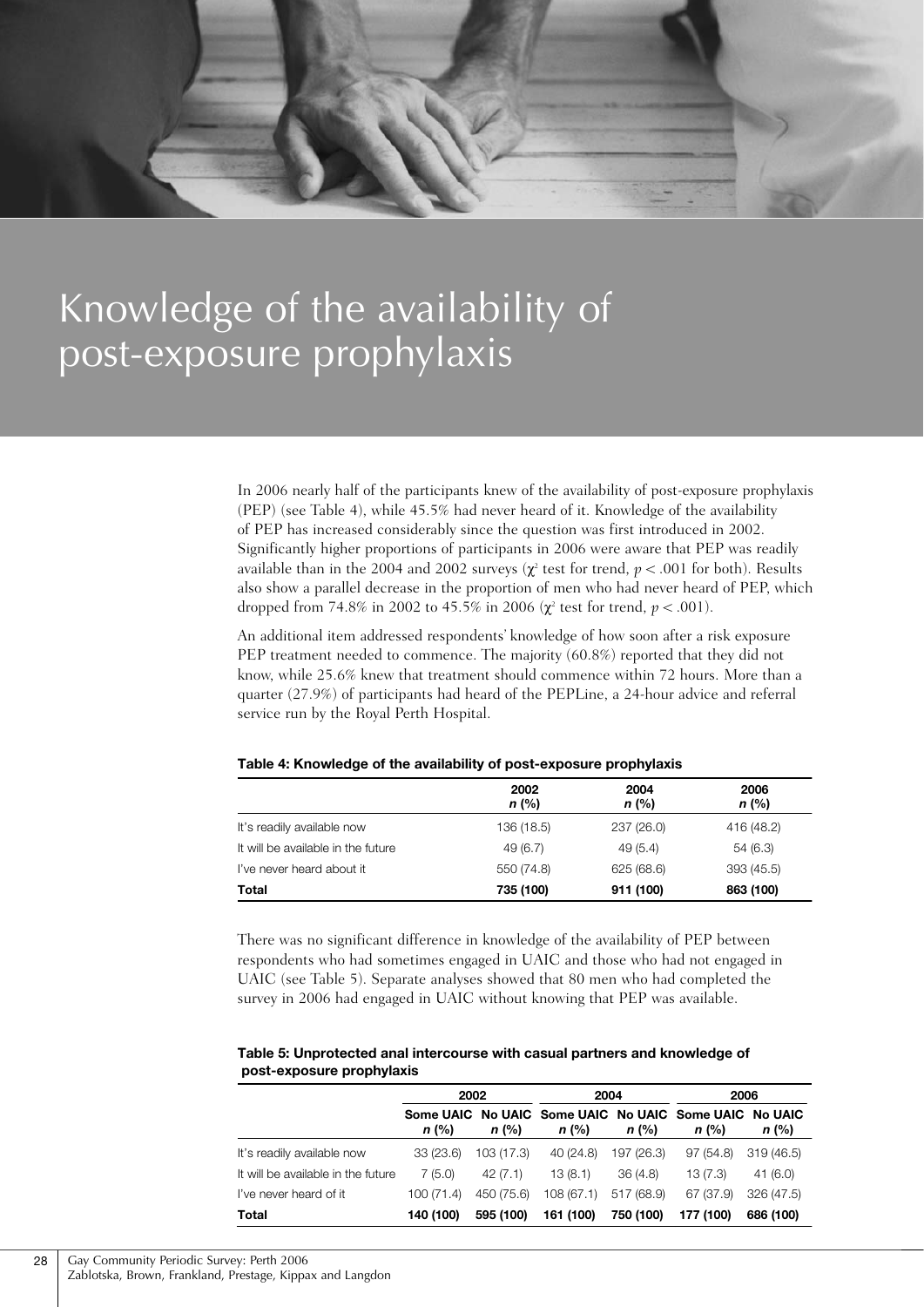Similarly, there was no difference between men who had or had not engaged in UAIR in their knowledge of the availability of PEP (see Table 6). Separate analyses showed that in the 2006 sample there were 179 men who had engaged in UAIR in the six months prior to the survey, some of whom were in HIV serodiscordant or serononconcordant relationships, and who were unaware of the availability of PEP.

|                                    | 2002       |            | 2004       |            | 2006                                                             |            |
|------------------------------------|------------|------------|------------|------------|------------------------------------------------------------------|------------|
|                                    | $n$ (%)    | $n$ (%)    | $n$ (%)    | $n$ (%)    | Some UAIR No UAIR Some UAIR No UAIR Some UAIR No UAIR<br>$n$ (%) | n (%)      |
| It's readily available now         | 45 (17.6)  | 91(19.0)   | 88 (25.6)  | 149 (26.3) | 164 (47.8)                                                       | 252 (48.5) |
| It will be available in the future | 24(9.4)    | 25(5.2)    | 21(6.1)    | 28(4.9)    | 25(7.3)                                                          | 29(5.6)    |
| I've never heard of it             | 186 (72.9) | 364 (75.8) | 235 (68.3) | 390 (68.8) | 154 (44.9)                                                       | 239 (46.0) |
| Total                              | 255 (100)  | 480 (100)  | 344 (100)  | 567 (100)  | 343 (100)                                                        | 520 (100)  |

#### **Table 6: Unprotected anal intercourse with regular partners and knowledge of post-exposure prophylaxis**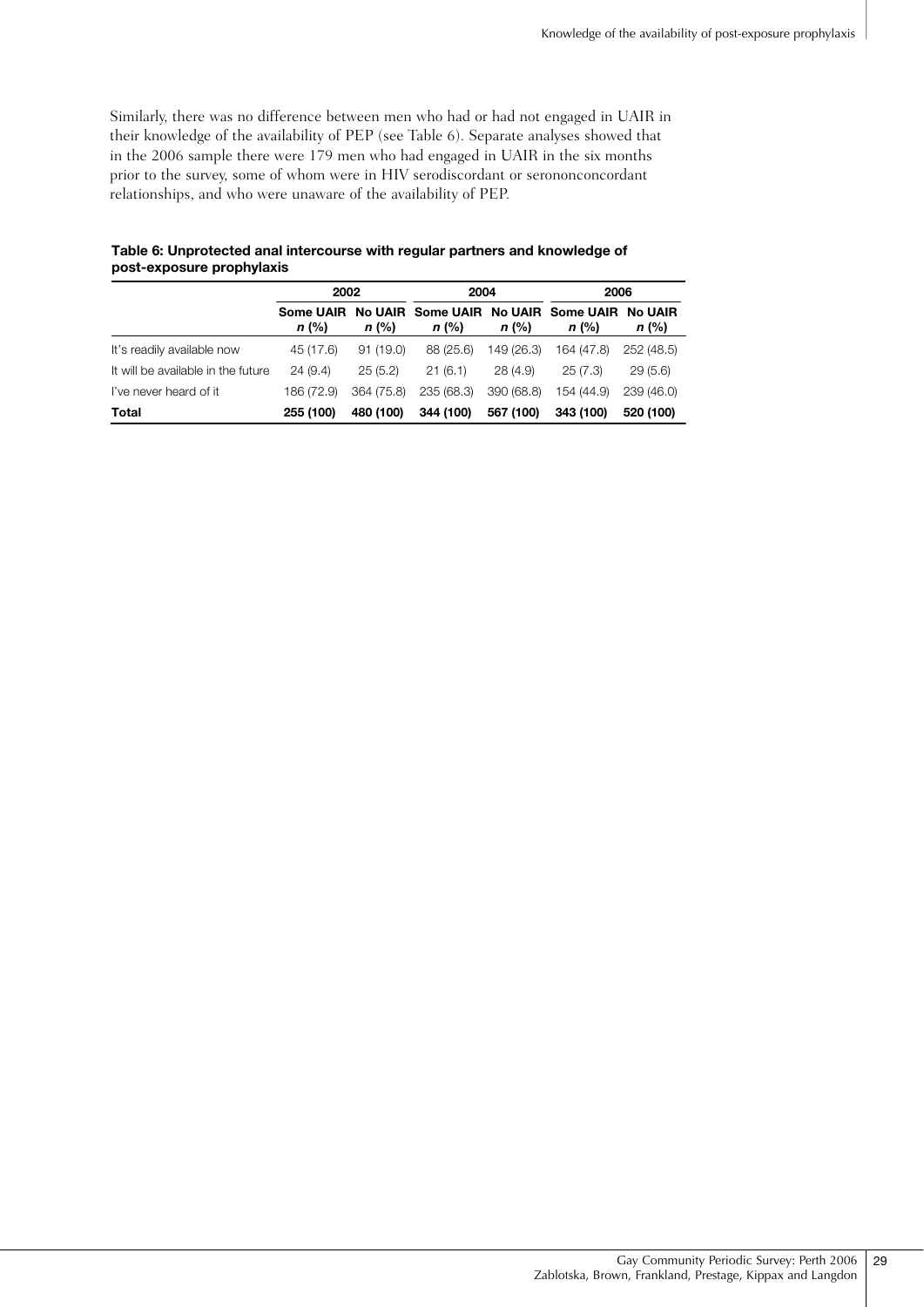

## Sexual health

### Testing for sexually transmissible infections

In 2006, participants were asked how many times they had had specific tests for sexually transmissible infections (STIs) in the 12 months prior to the survey (see Table 7). As in the 2004 sample, the majority (56.4%) had had at least one of the available STI tests. Over half the men had had a blood test for HIV, and just under half had had a blood test for infections other than HIV. Nearly 40% had supplied urine samples. The overall pattern of results was consistent with the 2004 sample, except that there was a slight increase in the proportion of men who had had an anal swab test for STIs ( $p < .05$ ).

|                               | 2004<br>n (%) | 2006<br>$n$ (%) |
|-------------------------------|---------------|-----------------|
| Anal swab                     | 165 (16.3)    | 184 (19.8)      |
| Throat swab                   | 220 (21.7)    | 216(23.3)       |
| Penile swab                   | $\star$       | 168(18.1)       |
| Urine sample                  | 387 (38.2)    | 352 (38.0)      |
| Blood test other than for HIV | 527 (52.0)    | 444 (47.9)      |
| Blood test for HIV            | $\star$       | 486 (52.4)      |
| Any STI test                  | 586 (57.8)    | 523 (56.4)      |

#### **Table 7: Sexual health tests in the 12 months prior to the survey, among men recruited at all sites**

\* Information about this sexual health test was not collected in 2004.

Participants were also asked how many times they had undergone each specific test in the 12 months prior to the survey (see Figure 33). Relatively small numbers of participants had had any anal, throat or penile swabs during that time. Of those who had, most had been tested on only one occasion. About half of all respondents had had a blood test for either HIV or another STI in the six months prior to data collection, with roughly 13% having been tested more than once.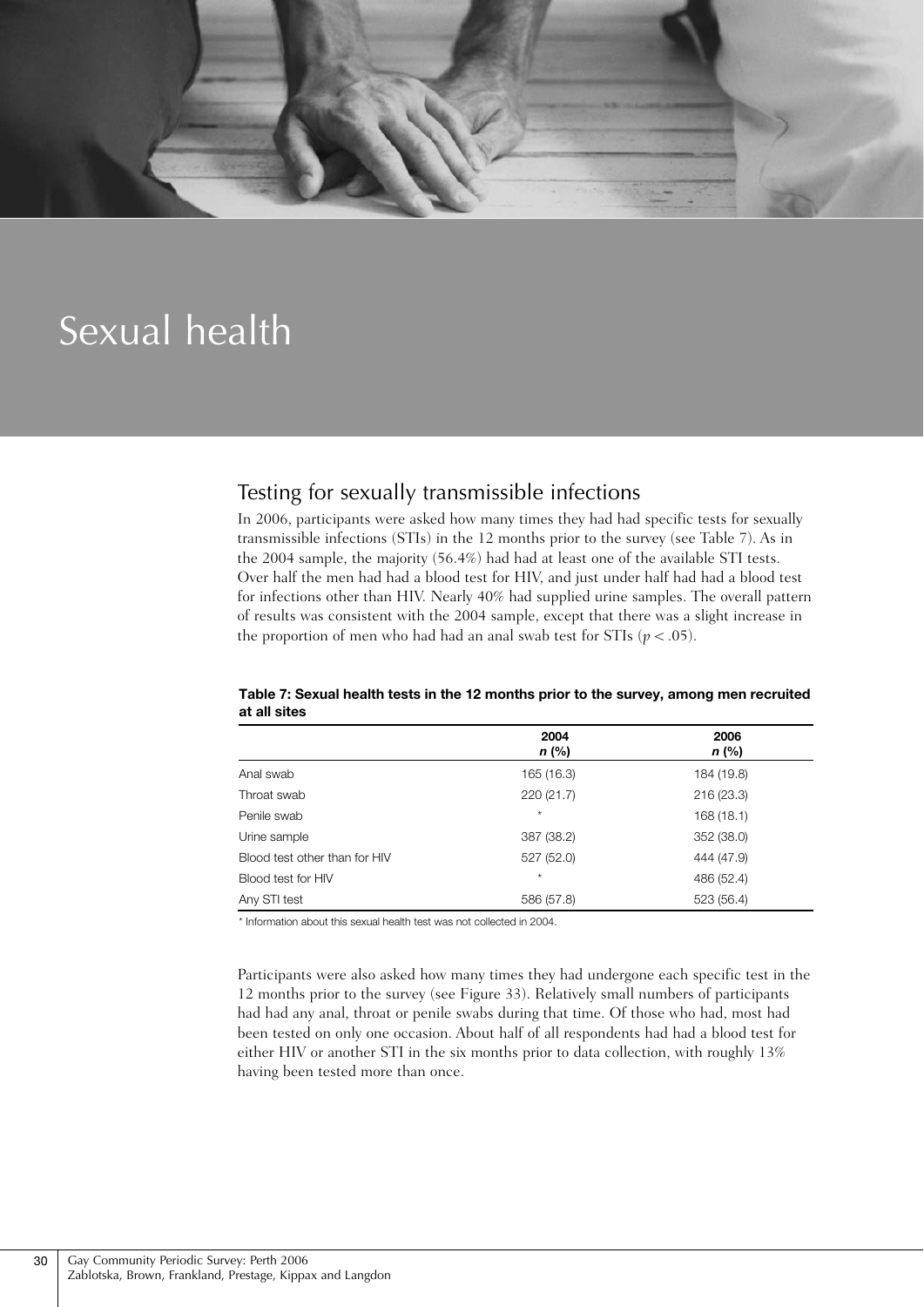

**Figure 33: Number of sexual health tests in the 12 months prior to the survey**

## Viral load

Approximately 93% of the men who were using antiretroviral therapies (ART) at the time of the survey reported having an undetectable viral load (see Table 8). In comparison, 22.2% of the men who were not using ART had an undetectable viral load. Caution is needed in interpreting these results as the number of men in each of these categories is relatively small.

#### **Table 8: Use of antiretroviral therapy (ART) and viral load (VL)**

| <b>ART</b>           | Undetectable<br>VL. | Detectable<br>VL | Don't know/<br><b>Unsure</b> | <b>Total</b> |
|----------------------|---------------------|------------------|------------------------------|--------------|
|                      | $n$ (%)             | $n$ (%)          | $n$ (%)                      | $n$ (%)      |
| 2002                 |                     |                  |                              |              |
| Using treatments     | 16 (84.2)           | 3(15.8)          |                              | 19 (100)     |
| Not using treatments | 2(28.6)             | 5(71.4)          |                              | 7(100)       |
| 2004                 |                     |                  |                              |              |
| Using treatments     | 29 (82.9)           | 5(14.3)          | 1(2.9)                       | 35 (100)     |
| Not using treatments | 4(33.3)             | 6(50.0)          | 2(16.7)                      | 12 (100)     |
| 2006                 |                     |                  |                              |              |
| Using treatments     | 29 (93.5)           | 2(6.5)           |                              | 31 (100)     |
| Not using treatments | 2(22.2)             | 6(66.7)          | 1(11.1)                      | 9(100)       |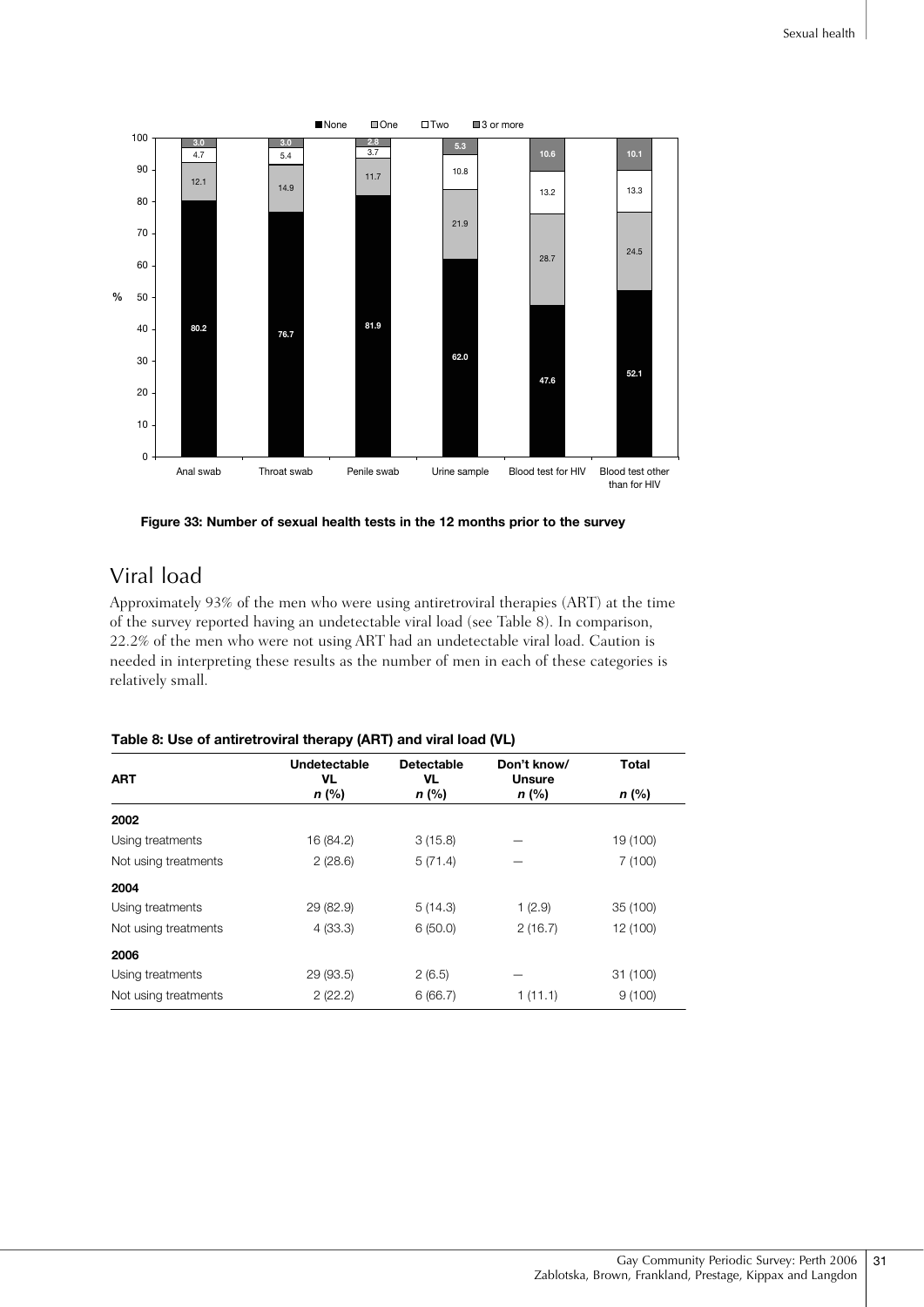

## Drug use

In 2004, to make the Perth questionnaire consistent with questionnaires used in other cities where similar periodic surveys are conducted, four drugs were added to, and one was removed from, the list of drugs about which information was sought. This enabled valid comparisons to be made on the rates of drug use in different cities. In 2006 the most commonly used drugs in Perth were marijuana, amyl, ecstasy and speed (see Table 9). The pattern of results is largely consistent with the 2004 sample, except for a small increase in the use of LSD and a decrease in the use of speed  $(p < .05$  for both). Since the surveys began, the proportion of men using marijuana has decreased ( $\chi^2$  test for trend,  $p < .01$ ), while the proportions of men using Viagra ( $\chi^2$  test for trend,  $p < .001$ ) and LSD ( $\chi^2$  test for trend,  $p < .01$ ) have increased. In 2006 the questions relating to injecting drug use were collapsed into a single item. A small proportion of men (5.1%) had injected any drug in the six months prior to the survey; this has remained stable across all surveys.

|                         | 2000<br>$n$ (%) | 2002<br>n (%) | 2004<br>$n$ (%) | 2006<br>n (%) | $p < *$ |
|-------------------------|-----------------|---------------|-----------------|---------------|---------|
| Marijuana               | 446 (43.1)      | 296 (37.5)    | 369 (36.4)      | 317 (34.2)    | .01     |
| Amyl/Poppers            | 308 (29.8)      | 213 (27.0)    | 275(27.1)       | 270 (29.1)    | ns      |
| Ecstasy                 | 299 (28.9)      | 203 (25.7)    | 294 (29.0)      | 269 (29.0)    | ns      |
| Speed**                 | 254 (24.5)      | 163 (20.6)    | 264 (26.0)      | 215(23.2)     | ns      |
| Cocaine                 | 91(8.8)         | 28(3.5)       | 86 (8.5)        | 86 (9.3)      | ns      |
| Crystal methamphetamine |                 |               | 141 (13.9)      | 128 (15.4)    | ns      |
| LSD/Trips               |                 |               | 35(3.5)         | 53(5.7)       | .05     |
| <b>GHB</b>              |                 |               | 21(2.1)         | 32(3.5)       | ns      |
| Special K               |                 |               | 57(5.6)         | 45 (4.9)      | ns      |
| Viagra                  | 46 (4.4)        | 55(7.0)       | 94(9.3)         | 108(11.7)     | ns      |
| Steroids                | 13 (1.3)        | 9(1.1)        | 16 (1.6)        |               | ns      |
| Heroin                  | 21(2.0)         | 10(1.3)       | 11(1.1)         | 14 (1.5)      | ns      |
| Any other drug          | 67 (6.5)        | 86 (10.9)     | 56 (5.5)        | 70 (7.6)      | ns      |
| Any injecting drug use  | 53(5.1)         | 32(4.1)       | 43 (4.2)        | 46 (5.0)      | ns      |

#### **Table 9: Drug use in the six months prior to the survey**

Note: Categories are not mutually exclusive. ns = not significant

\*Statistical significance of trend from 2000 to 2006.

\*\*In 2000 and 2002 speed and crystal methamphetamine were combined in one category.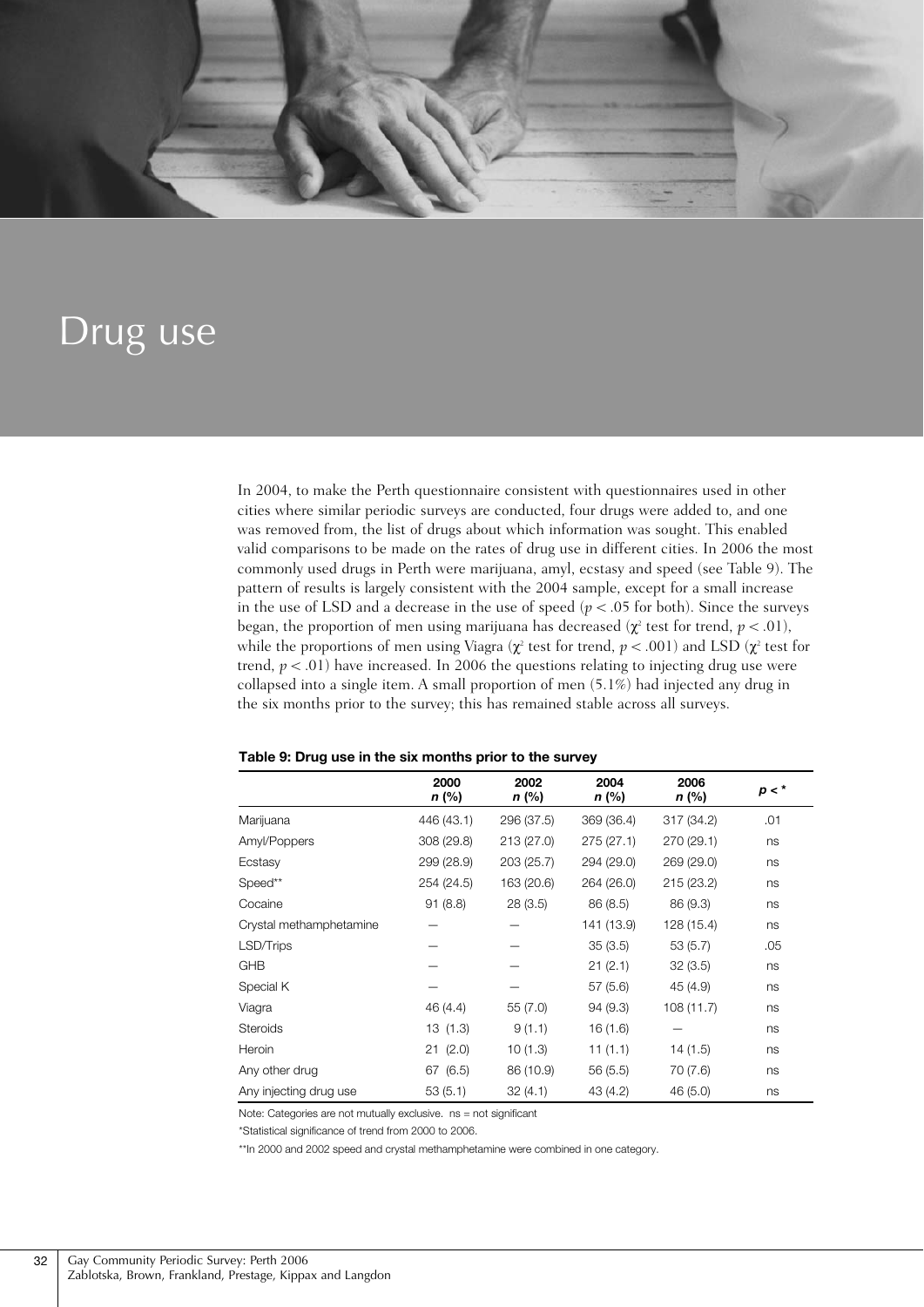Information about how many times drugs had been used was also gathered in 2006 (see Figure 34). Of those participants who had used any drugs in the six months prior to the survey, the majority had used them between one and five times. More than 20% of those who had used amyl, marijuana, GHB and heroin had done so more than 20 times.



**Figure 34: Number of times men had used a particular drug in the six months prior to the survey**

In 2006 a question was introduced to address the use of party drugs for the purpose of sex (see Table 10). The majority of men had not used party drugs for this purpose in the six months prior to the survey. A small proportion (13.7%) had done so less often than monthly. Very few men had used drugs for this purpose on a monthly (2.4%) or weekly (3.3%) basis.

#### **Table 10: Use of party drugs for sex**

|      | Weekly<br>$n$ (%) | <b>Monthly</b><br>$n$ (%) | Less often than<br>monthly<br>$n$ (%) | Never<br>$n$ (%) | Total<br>$n$ (%) |
|------|-------------------|---------------------------|---------------------------------------|------------------|------------------|
| 2006 | 29(3.3)           | 21(2.4)                   | 122 (13.7)                            | 717 (80.7)       | 889 (100)        |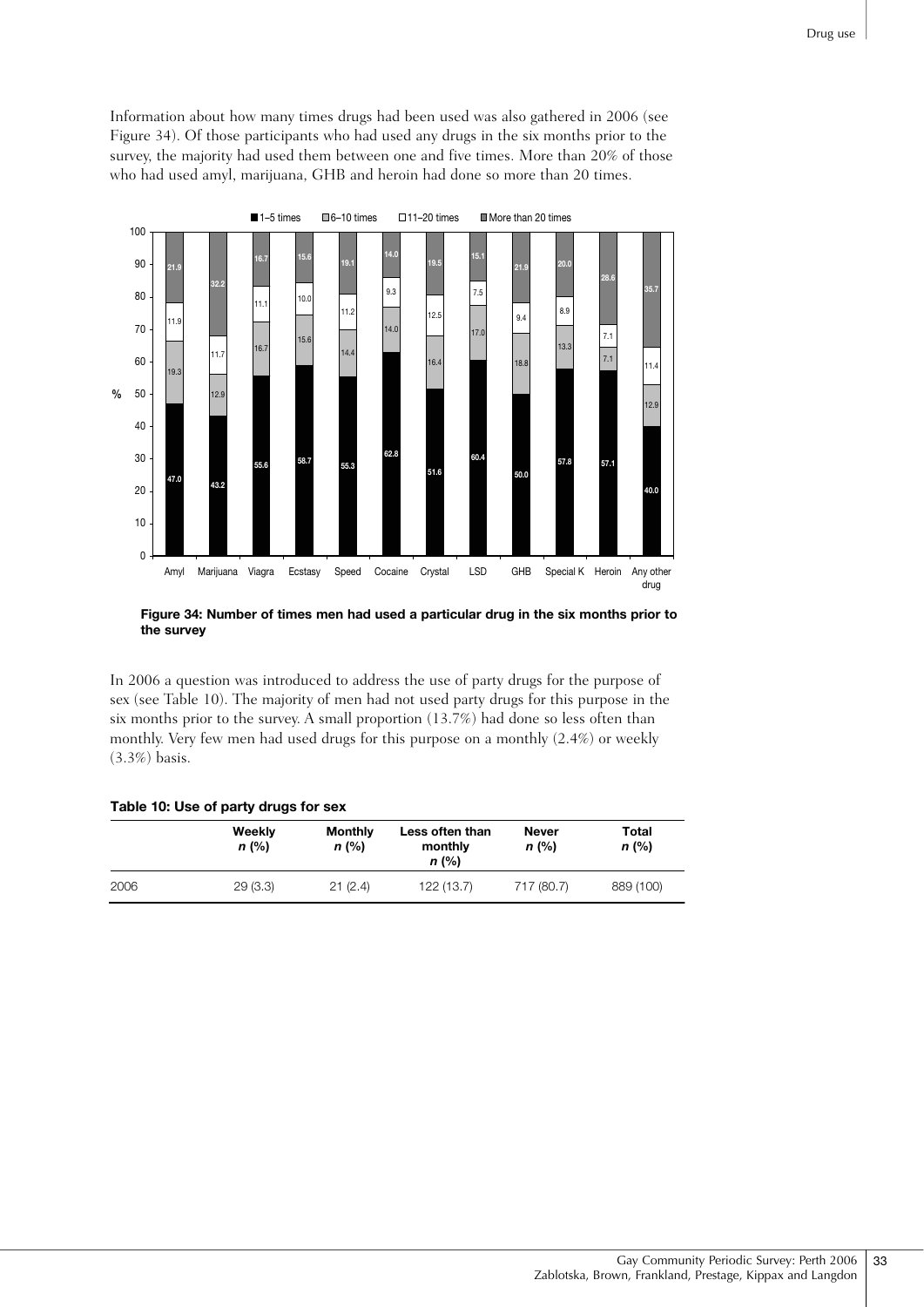

## Discussion

The results of the fifth Perth Gay Community Periodic Survey conducted in 2006 provide an important update on the sexual practices of Perth gay men related to the transmission of HIV and sexually transmissible infections. The use of a consistent methodology throughout the history of the survey allows for the identification of changes in these practices over time. Many of the findings in 2006 are consistent with previous surveys, although there are several important trends and differences.

The 927 participants were recruited at seven gay venues and at the City of Perth Pride Fair Day. The majority of men lived in the Perth metropolitan area, were of Anglo-Australian background and in full-time employment. As in previous surveys, most men identified as gay or homosexual. A significant shift was noticed in self-reported community involvement, with an increasing proportion of men reporting that 'some' rather than 'most' of their friends were gay. A similar trend was noted in the amount of free time respondents spent with gay men, with more men reporting that they spent 'some' rather than 'most' of their free time with gay men.

As in previous years, slightly over 80% of the men had been tested for HIV and 4.9% of the sample were HIV-positive. More than three-quarters of HIV-positive respondents reported using combination antiretroviral therapies.

Nearly 10% of respondents were in serodiscordant relationships, in which one partner was HIV-positive and the other was HIV-negative. Nearly a quarter of respondents were in serononconcordant relationships, where at least one partner did not know his HIV status. The proportion of men in serononconcordant relationships has decreased significantly over time, with a parallel increase in the proportion of men in seroconcordant relationships in which both partners are HIV-negative.

As in previous surveys, nearly two-thirds (64.9%) of respondents had had sexual contact with a regular male partner, while a similar proportion (61.9%) had had sex with a casual male partner in the six months prior to the survey. The majority of respondents who had had sexual contact with a regular partner had engaged in anal intercourse in the six months prior to the survey, with 61% of these men having engaged in some anal intercourse without a condom. There was a noticeable difference in the proportions of men who had engaged in unprotected anal intercourse with regular partners (UAIR), based on the match of HIV status between regular partners. A greater proportion (73.5%) of men in HIV-negative seroconcordant relationships reported having had UAIR, while a lesser but substantial proportion (41.5%) of those in HIV serodiscordant relationships, where there is a higher risk of HIV transmission, had had UAIR.

Fewer men had engaged in oral or anal intercourse with casual partners than with regular partners, although the proportion of men who had engaged in oral intercourse with casual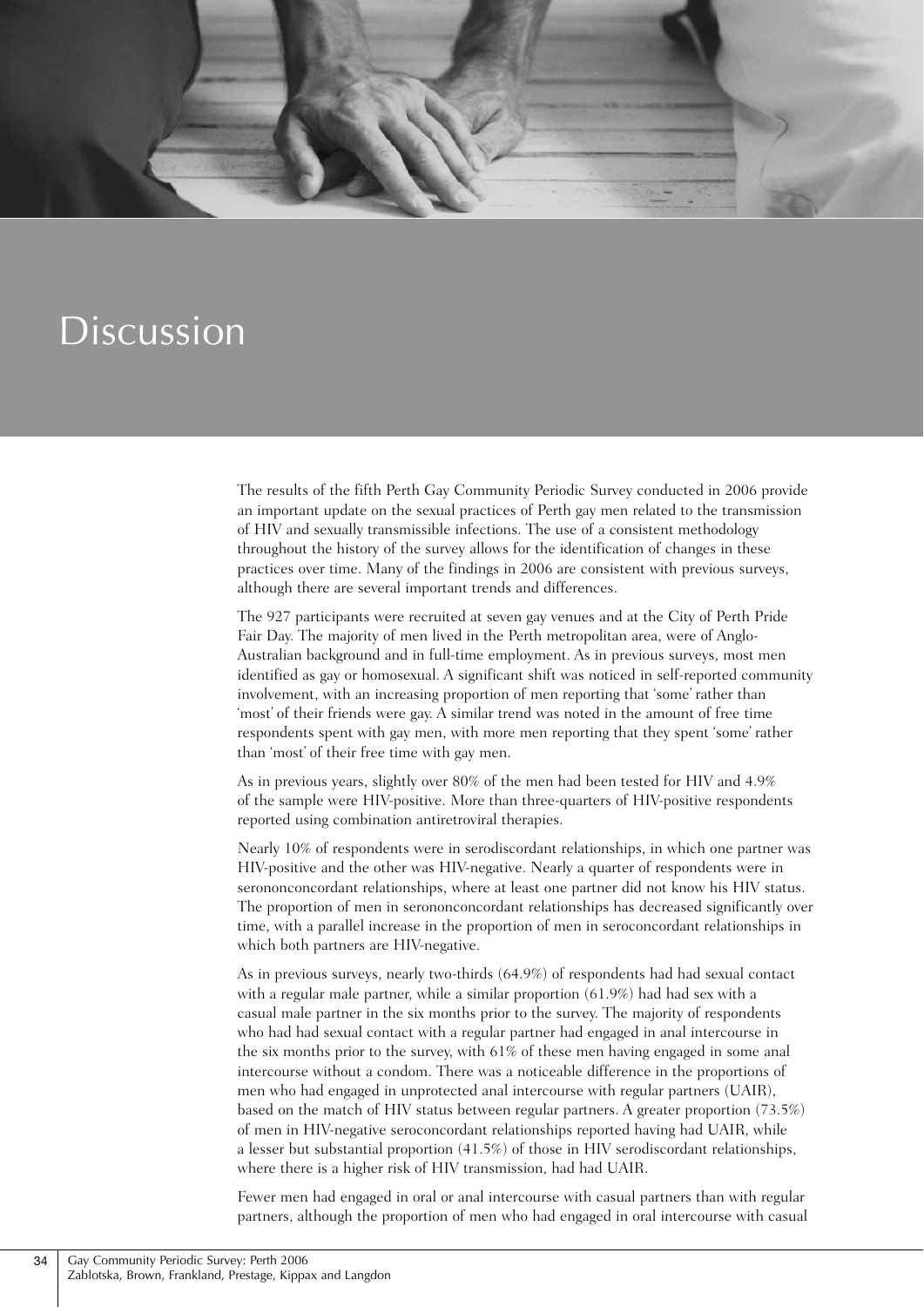partners has increased significantly over time. A significant increase over time was also observed in the proportion of men who had engaged in anal intercourse with casual partners. A third of all respondents who had had sex with a casual partner in the six months prior to the survey had engaged in unprotected anal intercourse; this proportion has also increased significantly over time.

In 2006, questions relating to disclosure of HIV status were changed to collect information specifically about disclosure that occurred before sex. More than half the respondents indicated that they had not disclosed their HIV status to any of their casual partners. A higher proportion of HIV-positive men than HIV-negative men or men of unknown HIV status had disclosed their status to casual partners. HIV-positive men were also more likely than the other groups to have initiated discussion about HIV status. Men of unknown HIV status were the least likely to have disclosed; just over a third had told their casual partners that they were untested or did not know their HIV status.

When asked where they had looked for male sex partners, the majority of men reported that they had visited gay bars (57.9%) or used the internet (56.33%). Over time there has been a decrease in the proportion of men who had looked for sex partners at 'gay venues' such as gay bars, saunas and beats, and a parallel increase in the proportion who had used the internet, which suggests that the internet is becoming a more popular method of locating sex partners. Of those who had used the internet for this purpose, the majority (69.8%) had found at least one partner online.

More than half the respondents (56.4%) had had some form of STI test in the 12 months prior to the survey. Blood tests for HIV and other STIs were the most commonly reported tests. The overall pattern of STI testing was consistent with the previous survey, apart from a slight increase in the proportion of men who had had an anal swab.

Among the HIV-positive men who were using combination antiretroviral therapies, 93% reported an undetectable viral load. Just under half of all respondents had heard of postexposure prophylaxis (PEP) and knew that it was readily available. This proportion has been steadily increasing over time.

Patterns of drug use in 2006 were largely consistent with those in previous surveys. The most commonly used drugs were marijuana, amyl, ecstasy and speed. Over time there have been significant increases in the proportions of men using Viagra and LSD, while the proportion using marijuana has decreased. Most participants who had used a particular drug had used it between one and five times in the six months prior to the survey.

In conclusion, the 2006 Perth Gay Community Periodic Survey collected evidence on sexual and health-related practices of gay men in Perth that can be used by community members, educators, policy makers and others to develop programs aimed at sustaining and improving gay men's sexual and social health. This evidence can also be used to track trends in sexual behaviours of gay men over time and compare them with similar trends in other states of Australia and elsewhere.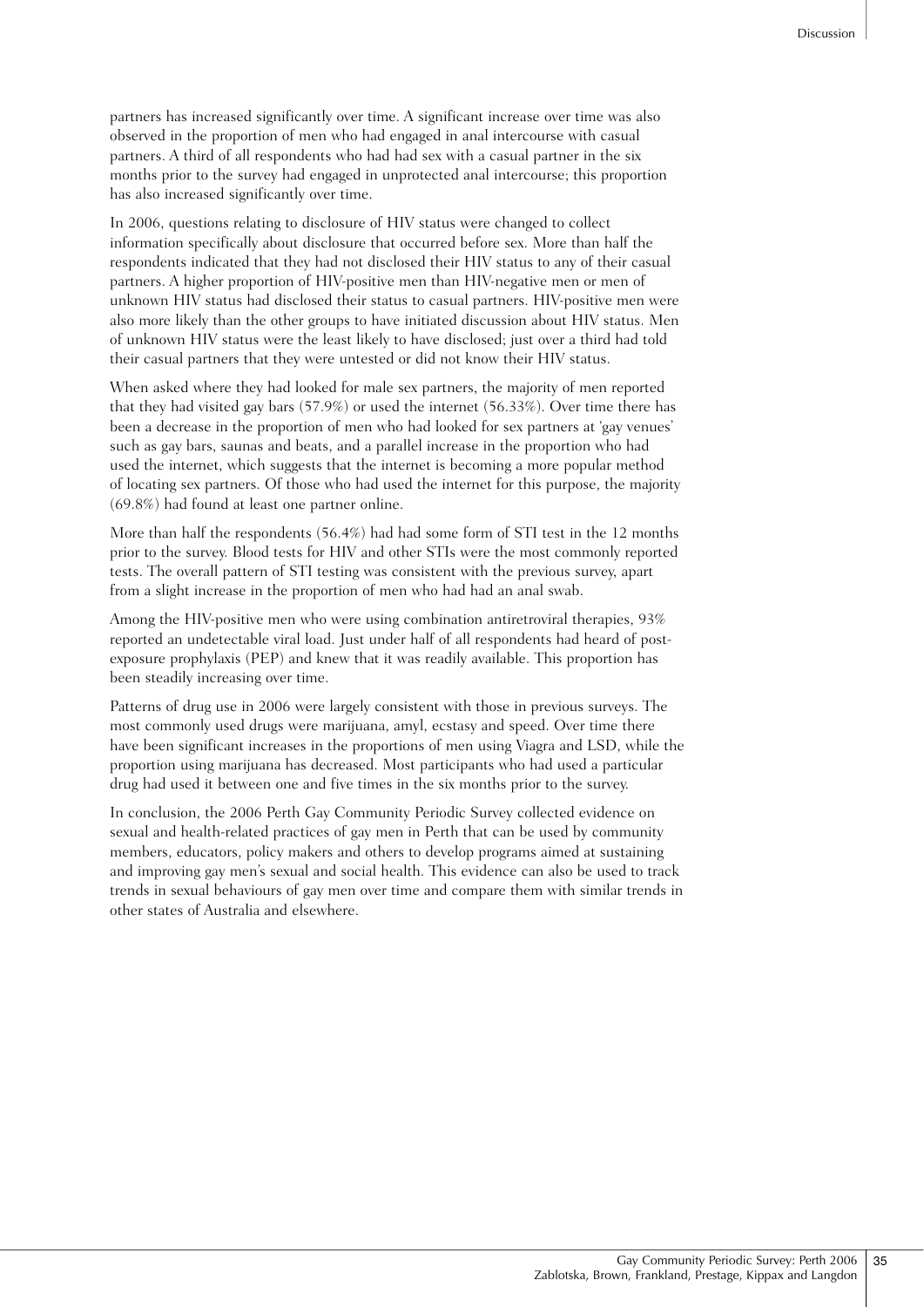## References

Brown, G., Maycock, B., Van de Ven, P., Prestage, G., Langdon, T., & Shaw, T. (2001). *Perth Gay Community Survey: Full Report October 2000*. Perth: Western Australian AIDS Council & Western Australian Centre for Health Promotion Research.

Hull, P., Brown, G., Rawstorne, P., Prestage, G., Kippax S., & Langdon, T. (2005). *Gay Community Periodic Survey: Perth 2004* (Monograph 5/2005). Sydney: National Centre in HIV Social Research, The University of New South Wales.

Hull, P., Brown, G., Van de Ven, P., Prestage, G., Rawstorne, P., Kippax, S., & Langdon, T. (2003). *Gay Community Periodic Survey: Perth 2002 (*Monograph 3/2003). Sydney: National Centre in HIV Social Research, The University of New South Wales.

Prestage, G., Kippax, S., Noble, J., Crawford, J., Baxter, D., & Cooper, D. (1995). *A demographic, behavioural and clinical profile of HIV-positive men in a sample of homosexually active men in Sydney, Australia*. Sydney: HIV, AIDS & Society Publications.

Van de Ven, P., Kippax, S., Crawford, J., French, J., Prestage, G., Grulich, A., Kaldor, J., & Kinder, P. (1997). Sexual practices in a broad cross-sectional sample of Sydney gay men. *Australian and New Zealand Journal of Public Health*, *21*, 762–766.

Van de Ven, P., Prestage, G., Kippax, S., French, J., Derrin, L., & Bebbington, M. (1999). *Perth Gay Community Periodic Survey: September/October 1998*. Sydney: National Centre in HIV Social Research, The University of New South Wales.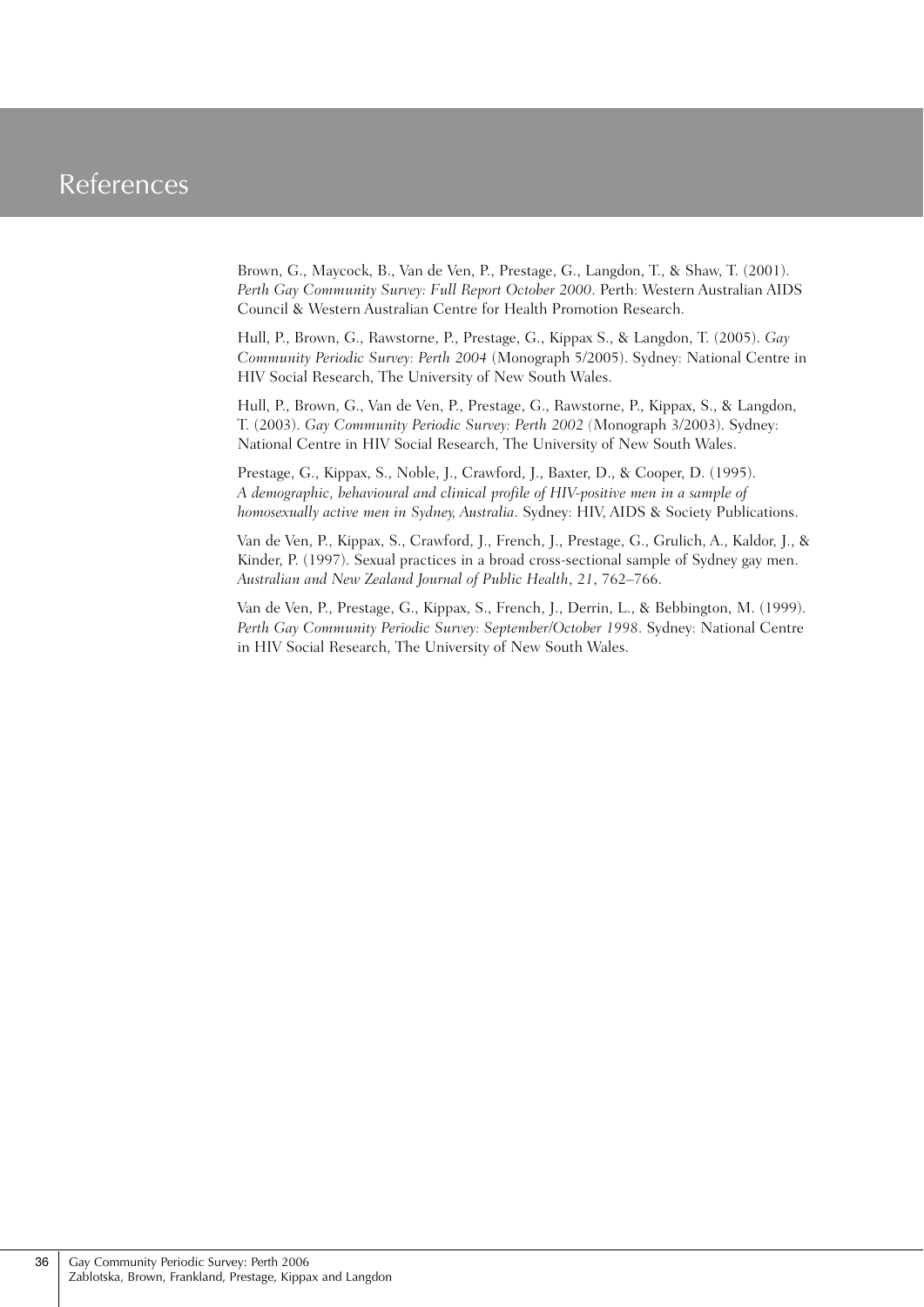# Appendix 1 Tables corresponding to the figures

#### **Table corresponding to Figure 1: Residential location**

|                    | 1998<br>n (%) | 2000<br>$n$ (%) | 2002<br>$n$ (%) | 2004<br>n (%) | 2006<br>n (%) |  |  |
|--------------------|---------------|-----------------|-----------------|---------------|---------------|--|--|
| Perth metropolitan | 753 (89.0)    | 936 (90.4)      | 719 (91.0)      | 902 (89.0)    | 800 (86.3)    |  |  |
| Other WA           | 32(3.8)       | 34(3.3)         | 29(3.7)         | 28(2.8)       | 46 (5.0)      |  |  |
| Elsewhere          | 61(7.2)       | 65 (6.3)        | 42(5.3)         | 84(8.3)       | 81(8.7)       |  |  |
| Total              | 846 (100)     | 1035 (100)      | 790 (100)       | 1014 (100)    | 927 (100)     |  |  |

#### **Table corresponding to Figure 2: Age**

|             | 1998<br>$n$ (%) | 2000<br>$n$ (%) | 2002<br>$n$ (%) | 2004<br>$n$ (%) | 2006<br>$n$ (%) |
|-------------|-----------------|-----------------|-----------------|-----------------|-----------------|
| Under 25    | 119 (14.5)      | 198 (19.9)      | 175 (22.8)      | 218 (21.9)      | 206 (23.3)      |
| $25 - 29$   | 147 (17.9)      | 157 (15.8)      | 113 (14.7)      | 140 (14.1)      | 128 (14.4)      |
| $30 - 39$   | 309 (37.6)      | 336 (33.7)      | 256 (33.3)      | 301 (30.2)      | 248 (28.0)      |
| $40 - 49$   | 146 (17.8)      | 215(21.6)       | 133 (17.3)      | 220 (22.1)      | 181 (20.4)      |
| 50 and over | 101 (12.3)      | 90(9.0)         | 92(12.0)        | 117(11.7)       | 123 (13.9)      |
| Total       | 822 (100)       | 996 (100)       | 769 (100)       | 996 (100)       | 886 (100)       |

#### **Table corresponding to Figure 3: Ethnicity**

|                  | 1998<br>$n$ (%) | 2000<br>$n$ (%) | 2002<br>$n$ (%) | 2004<br>$n$ (%) | 2006<br>n (%) |
|------------------|-----------------|-----------------|-----------------|-----------------|---------------|
| Anglo-Australian | 676 (79.9)      | 836 (80.8)      | 611 (77.3)      | 789 (77.8)      | 578 (70.6)    |
| European         | 91(10.8)        | 108 (10.4)      | 89 (11.3)       | 111 (10.9)      | 111 (13.6)    |
| Other            | 79 (9.3)        | 70 (6.8)        | 78 (9.9)        | 90(8.9)         | 103 (12.6)    |
| <b>ATSI</b>      |                 | 21(2.0)         | 12(1.5)         | 24(2.4)         | 27(3.3)       |
| <b>Total</b>     | 846 (100)       | 1035 (100)      | 790(100)        | 1014 (100)      | 819 (100)     |

ATSI = Aboriginal and Torres Strait Islander

#### **Table corresponding to Figure 4: Employment status**

|                  | 1998<br>$n$ (%) | 2000<br>$n$ (%) | 2002<br>n (%) | 2004<br>$n$ (%) | 2006<br>$n$ (%) |
|------------------|-----------------|-----------------|---------------|-----------------|-----------------|
| Full-time        | 508 (61.9)      | 698 (68.6)      | 494 (63.1)    | 655 (66.3)      | 621 (70.6)      |
| Part-time        | 114 (13.9)      | 128 (12.6)      | 87(11.1)      | 115 (11.6)      | 110 (12.5)      |
| Student          | 59(7.2)         | 72 (7.1)        | 89 (11.4)     | 84 (8.5)        | 71(8.1)         |
| Unemployed/Other | 140(17.1)       | 120 (11.8)      | 113 (14.4)    | 134 (13.6)      | 77 (8.8)        |
| <b>Total</b>     | 821 (100)       | 1018 (100)      | 783 (100)     | 988 (100)       | 879 (100)       |

#### **Table corresponding to Figure 5: Current relationships with men**

|                           | 1998<br>$n$ (%) | 2000<br>$n$ (%) | 2002<br>$n$ (%) | 2004<br>$n$ (%) | 2006<br>n (%) |
|---------------------------|-----------------|-----------------|-----------------|-----------------|---------------|
| None                      | 143 (17.4)      | 159 (16.7)      | 149 (19.5)      | 178 (18.8)      | 189 (21.6)    |
| Casual only               | 172 (21.0)      | 234 (24.6)      | 187 (24.4)      | 215(22.7)       | 189 (21.6)    |
| Regular plus casual*      | 289 (35.2)      | 279 (29.4)      | 183 (23.9)      | 246 (26.0)      | 227 (26.0)    |
| Regular only (monogamous) | 217(26.4)       | 278 (29.3)      | 246 (32.2)      | 308 (32.5)      | 268 (30.7)    |
| Total                     | 821 (100)       | 950 (100)       | 765 (100)       | 947 (100)       | 873 (100)     |

\*This category includes either or both of the partners having had casual sex.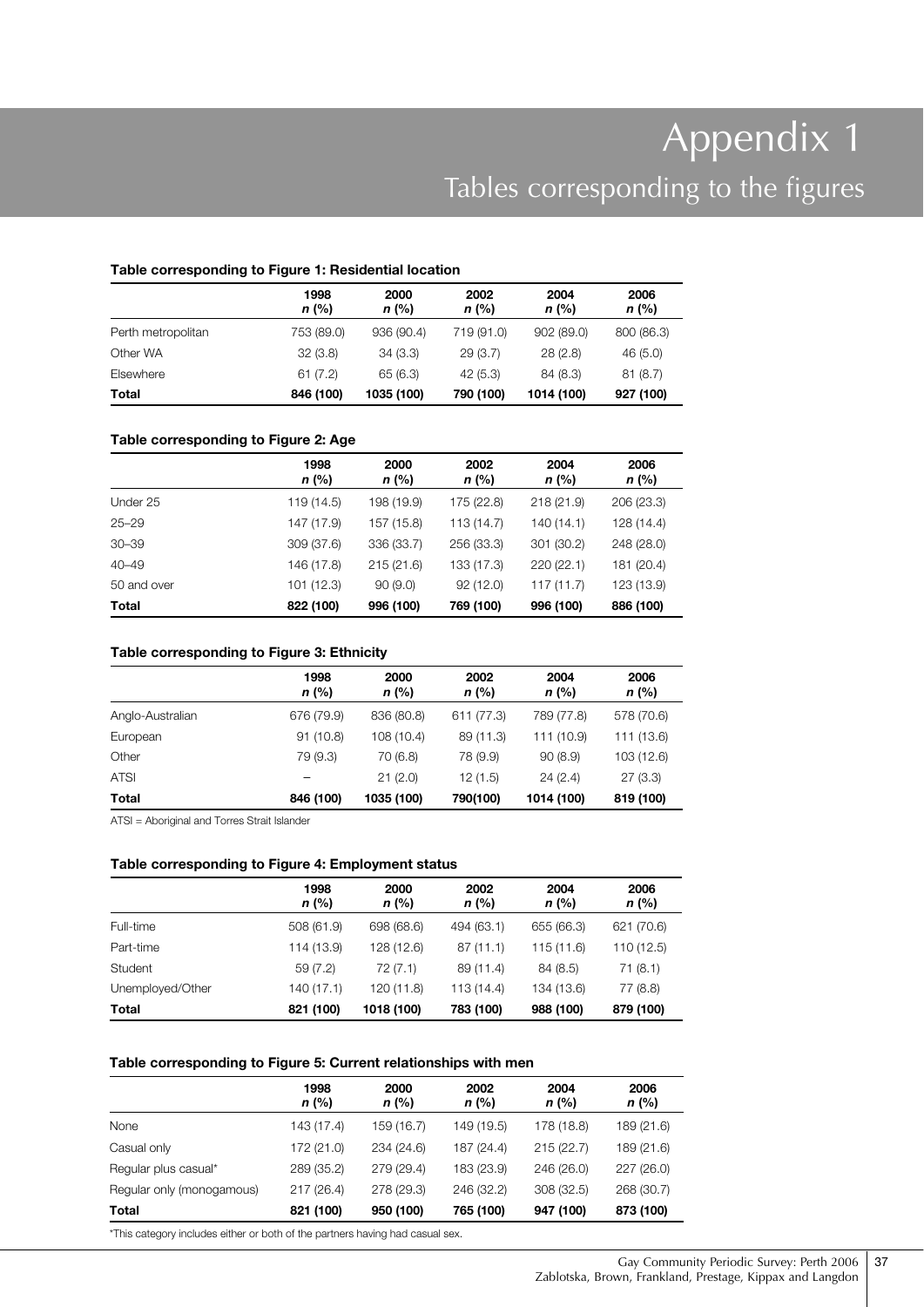|                    | 1998<br>$n$ (%) | 2000<br>$n$ (%) | 2002<br>$n$ (%) | 2004<br>$n$ (%) | 2006<br>$n$ (%) |
|--------------------|-----------------|-----------------|-----------------|-----------------|-----------------|
| Less than one year | 166 (37.1)      | 199 (35.4)      | 192 (43.8)      | 202 (35.3)      | 157 (30.7)      |
| At least one year  | 281 (62.9)      | 363 (64.6)      | 246 (56.2)      | 370 (64.7)      | 355 (69.3)      |
| Total              | 447 (100)       | 562 (100)       | 438 (100)       | 572 (100)       | 512 (100)       |

#### **Table corresponding to Figure 6: Length of relationships with men, among men with regular male partners at the time of completing the survey**

#### **Table corresponding to Figure 7: Sexual identity**

|                      | 1998<br>$n$ (%) | 2000<br>$n$ (%) | 2002<br>n (%) | 2004<br>$n$ (%) | 2006<br>$n$ (%) |
|----------------------|-----------------|-----------------|---------------|-----------------|-----------------|
| Gay/Homosexual/Queer | 728 (87.2)      | 892 (86.9)      | 685 (86.7)    | 835 (83.4)      | 793 (86.5)      |
| Bisexual             | 71 (8.5)        | 96(9.4)         | 80(10.1)      | 114 (11.4)      | 84 (9.2)        |
| Heterosexual/Other   | 36(4.3)         | 38 (3.7)        | 25(3.2)       | 52(5.2)         | 40(4.4)         |
| Total                | 835 (100)       | 1026 (100)      | 790 (100)     | 1001 (100)      | 917 (100)       |

#### **Table corresponding to Figure 8: Proportion of friends who are gay**

|               | 1998<br>$n$ (%) | 2000<br>$n$ (%) | 2002<br>$n$ (%) | 2004<br>$n$ (%) | 2006<br>$n$ (%) |
|---------------|-----------------|-----------------|-----------------|-----------------|-----------------|
| None          | 23(2.7)         | 26(2.5)         | 16(2.0)         | 30(3.0)         | 27(2.9)         |
| Some or a few | 376 (44.7)      | 501 (48.5)      | 418 (53.0)      | 585 (57.9)      | 523 (56.6)      |
| Most or all   | 442 (52.6)      | 505 (48.9)      | 355 (45.0)      | 395 (39.1)      | 374 (40.5)      |
| Total         | 841 (100)       | 1032 (100)      | 789 (100)       | 1010 (100)      | 924 (100)       |

#### **Table corresponding to Figure 9: Proportion of free time spent with gay men**

|              | 1998<br>n (%) | 2000<br>$n$ (%) | 2002<br>$n$ (%) | 2004<br>$n$ (%) | 2006<br>n (%) |
|--------------|---------------|-----------------|-----------------|-----------------|---------------|
| None         | 15(1.8)       | 16(1.5)         | 9(1.1)          | 19(1.9)         | 20(2.2)       |
| A little     | 126 (14.9)    | 186 (18.0)      | 145 (18.4)      | 241 (23.9)      | 218 (23.8)    |
| Some         | 332 (39.4)    | 378 (36.6)      | 307 (38.9)      | 380 (37.7)      | 351 (38.4)    |
| A lot        | 370 (43.9)    | 453 (43.9)      | 328 (41.6)      | 367 (36.4)      | 326 (35.6)    |
| <b>Total</b> | 843 (100)     | 1033 (100)      | 789 (100)       | 1007 (100)      | 915 (100)     |

#### **Table corresponding to Figure 10: HIV test results**

|                       | 1998<br>$n$ (%) | 2000<br>$n$ (%) | 2002<br>$n$ (%) | 2004<br>$n$ (%) | 2006<br>$n$ (%) |
|-----------------------|-----------------|-----------------|-----------------|-----------------|-----------------|
| Not tested/No results | 123 (14.8)      | 182 (17.8)      | 162 (20.6)      | 180 (17.8)      | 136 (15.5)      |
| HIV-negative          | 662 (79.8)      | 792 (77.3)      | 596 (75.9)      | 780 (77.3)      | 698 (79.6)      |
| HIV-positive          | 45(5.4)         | 51(5.0)         | 27(3.4)         | 49 (4.9)        | 43 (4.9)        |
| Total                 | 830 (100)       | 1025 (100)      | 785 (100)       | 1009 (100)      | 877 (100)       |

#### **Table corresponding to Figure 11: Time since most recent HIV test, among men who had not tested HIV-positive**

|                        | 1998<br>$n$ (%) | 2000<br>$n$ (%) | 2002<br>$n$ (%) | 2004<br>$n$ (%) | 2006<br>n (%) |
|------------------------|-----------------|-----------------|-----------------|-----------------|---------------|
| Less than 6 months ago | 309 (45.2)      | 347 (40.9)      | 279 (44.2)      | 333 (42.5)      | 287 (40.7)    |
| 7-12 months ago        | 116 (17.0)      | 164 (19.3)      | 114(18.1)       | 153 (19.5)      | 149 (21.5)    |
| 1-2 years ago          | 131 (19.2)      | 144 (17.0)      | 117 (18.5)      | 137 (17.5)      | 124 (17.5)    |
| Over 2 years ago       | 128 (18.7)      | 194 (22.9)      | 121 (19.2)      | 161 (20.5)      | 142 (20.3)    |
| Total                  | 684 (100)       | 849 (100)       | 631 (100)       | 784 (100)       | 824 (100)     |

Note: Includes only non-HIV-positive men who had ever been tested for HIV.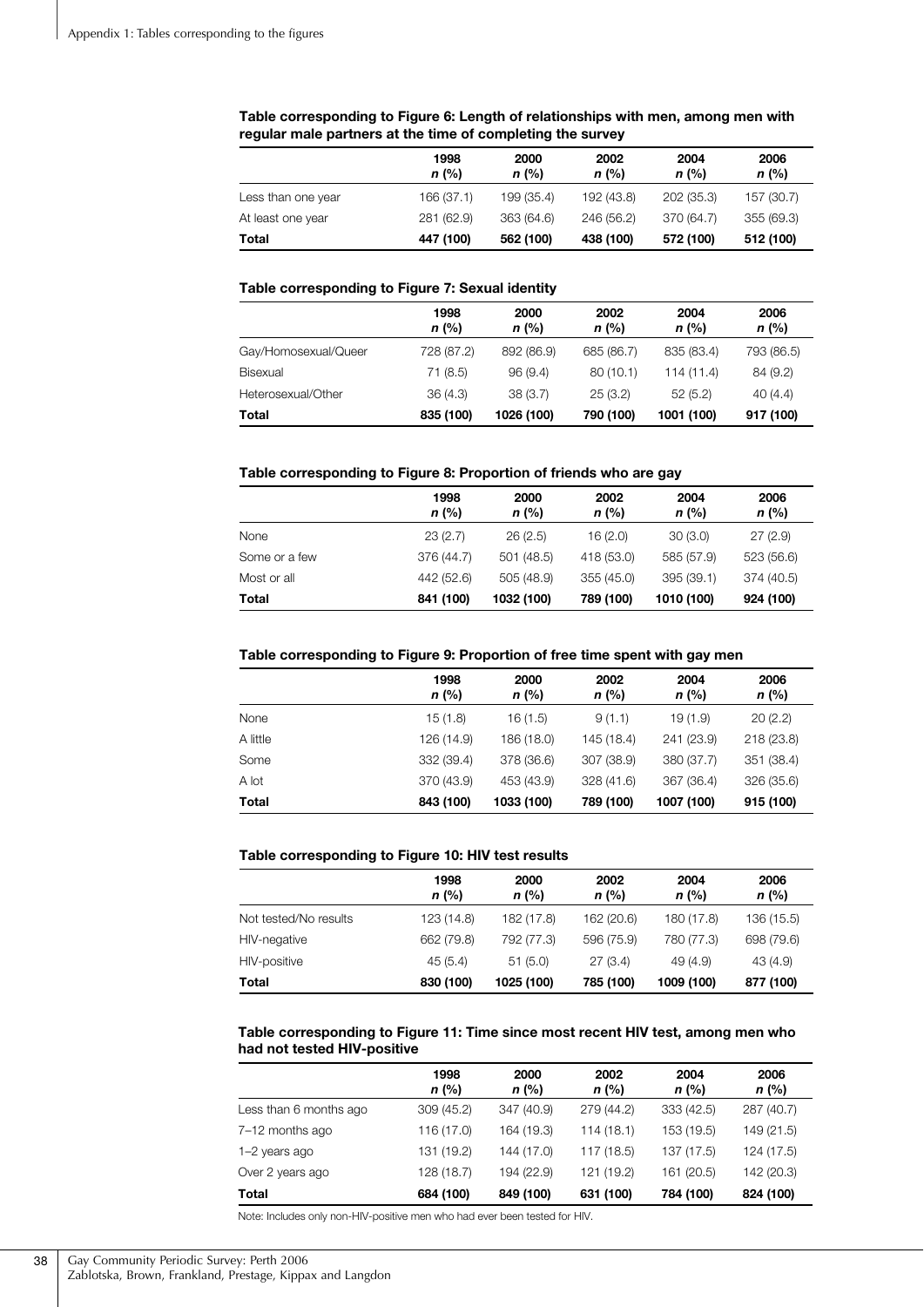|                  | 1998<br>$n$ (%) | 2000<br>$n$ (%) | 2002<br>$n$ (%) | 2004<br>n (%) | 2006<br>$n$ (%) |
|------------------|-----------------|-----------------|-----------------|---------------|-----------------|
| On treatment     | 28(62.2)        | 37 (74.0)       | 20(74.1)        | 35(71.4)      | 32 (78.0)       |
| Not on treatment | 17 (37.8)       | 13 (26.0)       | 7(25.9)         | 14 (28.6)     | 9(22.0)         |
| Total            | 45 (100)        | 50 (100)        | 27 (100)        | 49 (100)      | 41 (100)        |

Note: Includes only HIV-positive men.

#### **Table corresponding to Figure 13: HIV status of regular partner**

|                | 1998<br>$n$ (%) | 2000<br>$n$ (%) | 2002<br>$n$ (%) | 2004<br>$n$ (%) | 2006<br>n (%) |
|----------------|-----------------|-----------------|-----------------|-----------------|---------------|
| HIV-positive   | 23(5.8)         | 31(5.8)         | 20(5.4)         | 31(5.6)         | 37(7.7)       |
| HIV-negative   | 272 (68.0)      | 346 (64.6)      | 259 (69.6)      | 396 (72.1)      | 342 (71.3)    |
| <b>Unknown</b> | 105 (26.3)      | 159 (29.7)      | 93(25.0)        | 122 (22.2)      | 101(21.0)     |
| <b>Total</b>   | 400 (100)       | 536 (100)       | 372 (100)       | 549 (100)       | 480 (100)     |

Note: Includes only those men who had a regular partner at the time of completing the survey.

#### **Table corresponding to Figure 14: Match of HIV status in regular relationships**

|                              | 1998<br>$n$ (%) | 2000<br>$n$ (%) | 2002<br>$n$ (%) | 2004<br>$n$ (%) | 2006<br>$n$ (%) |
|------------------------------|-----------------|-----------------|-----------------|-----------------|-----------------|
| Seroconcordant, HIV-positive | 9(2.5)          | 7(1.4)          | 3(0.9)          | 9(1.8)          | 5(1.2)          |
| Seroconcordant, HIV-negative | 215 (59.9)      | 271 (56.1)      | 201(59.1)       | 323 (65.9)      | 272 (65.5)      |
| Serodiscordant               | 30(8.4)         | 37(7.7)         | 27(7.9)         | 38(7.8)         | 41 (9.9)        |
| Serononconcordant            | 105 (29.2)      | 168 (34.8)      | 109 (32.1)      | 120 (24.5)      | 97 (23.4)       |
| Total                        | 359 (100)       | 483 (100)       | 340 (100)       | 490 (100)       | 415 (100)       |

Note: Includes only those men who had a regular partner at the time of completing the survey.

#### **Table corresponding to Figure 15: Sex with male partners in the six months prior to the survey—all men**

|                                             | 1998<br>$n$ (%) | 2000<br>$n$ (%) | 2002<br>n (%) | 2004<br>$n$ (%) | 2006<br>n (%) |
|---------------------------------------------|-----------------|-----------------|---------------|-----------------|---------------|
| Any sexual contact with<br>regular partners | 527 (62.3)      | 679 (65.6)      | 500 (63.3)    | 662 (65.3)      | 602 (64.9)    |
| Any sexual contact with<br>casual partners  | 551 (65.1)      | 683 (66.0)      | 494 (62.5)    | 621 (61.2)      | 574 (61.9)    |
| Total                                       | 846 (100)       | 1035 (100)      | 790 (100)     | 1014 (100)      | 927 (100)     |

Note: These categories are not mutually exclusive.

#### **Table corresponding to Figure 16: Number of male sex partners in the six months prior to the survey**

|              | 1998<br>$n$ (%) | 2000<br>n (%) | 2002<br>$n$ (%) | 2004<br>$n$ (%) | 2006<br>n (%) |
|--------------|-----------------|---------------|-----------------|-----------------|---------------|
| None         | 73 (8.6)        | 64 (6.2)      | 55 (7.0)        | 80(8.0)         | 73 (8.0)      |
| One          | 217(25.7)       | 285 (27.8)    | 225 (28.7)      | 300(30.1)       | 294 (32.1)    |
| $2 - 10$     | 366 (43.4)      | 470 (45.8)    | 365 (46.5)      | 427 (42.8)      | 370 (40.4)    |
| $11 - 50$    | 151 (17.9)      | 166 (16.2)    | 114 (14.5)      | 154 (15.4)      | 147 (16.1)    |
| More than 50 | 37(4.4)         | 42(4.1)       | 26(3.3)         | 37(3.7)         | 31(3.4)       |
| Total        | 844 (100)       | 1027 (100)    | 785 (100)       | 998 (100)       | 915 (100)     |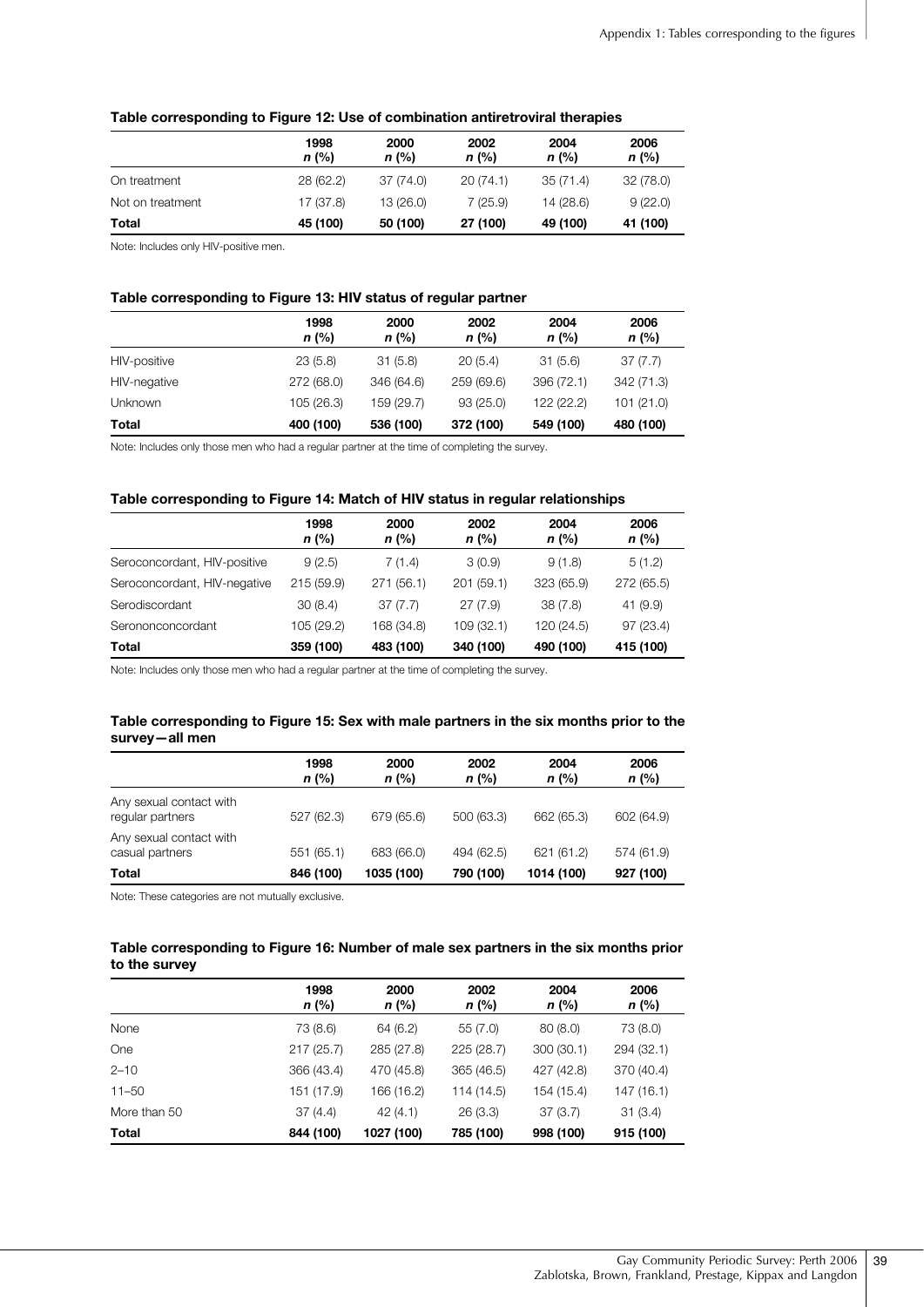#### **Table corresponding to Figures 17 & 18: Positioning in oral intercourse with ejaculation, and anal intercourse, with regular male partners in the six months prior to the survey**

|                                       | <b>Total sample</b><br>n (%) | Those with regular partners<br>n (%) |
|---------------------------------------|------------------------------|--------------------------------------|
| 1998                                  |                              |                                      |
| Any oral intercourse with ejaculation | 339 (40.1)                   | 339 (64.3)                           |
| Insertive fellatio with ejaculation   | 261 (30.9)                   | 261 (49.5)                           |
| Receptive fellatio with ejaculation   | 277 (32.7)                   | 277 (52.6)                           |
| Any anal intercourse                  | 435 (51.4)                   | 435 (82.5)                           |
| Insertive anal intercourse            | 376 (44.4)                   | 376 (71.3)                           |
| Receptive anal intercourse            | 351(41.5)                    | 351 (66.6)                           |
| Total                                 | 846                          | 527                                  |
| 2000                                  |                              |                                      |
| Any oral intercourse with ejaculation | 408 (39.4)                   | 408 (60.1)                           |
| Insertive fellatio with ejaculation   | 337 (32.6)                   | 337 (49.6)                           |
| Receptive fellatio with ejaculation   | 337 (32.6)                   | 337 (49.6)                           |
| Any anal intercourse                  | 577 (55.7)                   | 577 (85.0)                           |
| Insertive anal intercourse            | 508 (49.1)                   | 508 (74.8)                           |
| Receptive anal intercourse            | 470 (45.4)                   | 470 (69.2)                           |
| Total                                 | 1035                         | 679                                  |
| 2002                                  |                              |                                      |
| Any oral intercourse with ejaculation | 326 (41.3)                   | 326 (65.2)                           |
| Insertive fellatio with ejaculation   | 276 (34.9)                   | 276 (55.2)                           |
| Receptive fellatio with ejaculation   | 276 (34.9)                   | 276 (55.2)                           |
| Any anal intercourse                  | 423 (53.5)                   | 423 (84.6)                           |
| Insertive anal intercourse            | 370 (46.8)                   | 370 (74.0)                           |
| Receptive anal intercourse            | 349 (44.2)                   | 349 (69.8)                           |
| Total                                 | 790                          | 500                                  |
| 2004                                  |                              |                                      |
| Any oral intercourse with ejaculation | 426 (42.0)                   | 426 (64.4)                           |
| Insertive fellatio with ejaculation   | 352 (34.7)                   | 352 (53.2)                           |
| Receptive fellatio with ejaculation   | 345 (34.0)                   | 345 (52.1)                           |
| Any anal intercourse                  | 576 (56.8)                   | 576 (87.0)                           |
| Insertive anal intercourse            | 507 (50.0)                   | 507 (76.6)                           |
| Receptive anal intercourse            | 480 (47.3)                   | 480 (72.5)                           |
| Total                                 | 1014                         | 662                                  |
| 2006                                  |                              |                                      |
| Any oral intercourse with ejaculation | 400 (43.1)                   | 400 (66.4)                           |
| Insertive fellatio with ejaculation   | 323 (34.8)                   | 323 (53.7)                           |
| Receptive fellatio with ejaculation   | 337 (36.4)                   | 337 (56.0)                           |
| Any anal intercourse                  | 540 (58.3)                   | 540 (89.7)                           |
| Insertive anal intercourse            | 476 (51.3)                   | 476 (79.1)                           |
| Receptive anal intercourse            | 458 (49.4)                   | 458 (76.1)                           |
| Total                                 | 927                          | 602                                  |

Note: These items are not mutually exclusive. The percentages do not sum to 100% as some men engaged in more than one of these practices and some in none of these practices.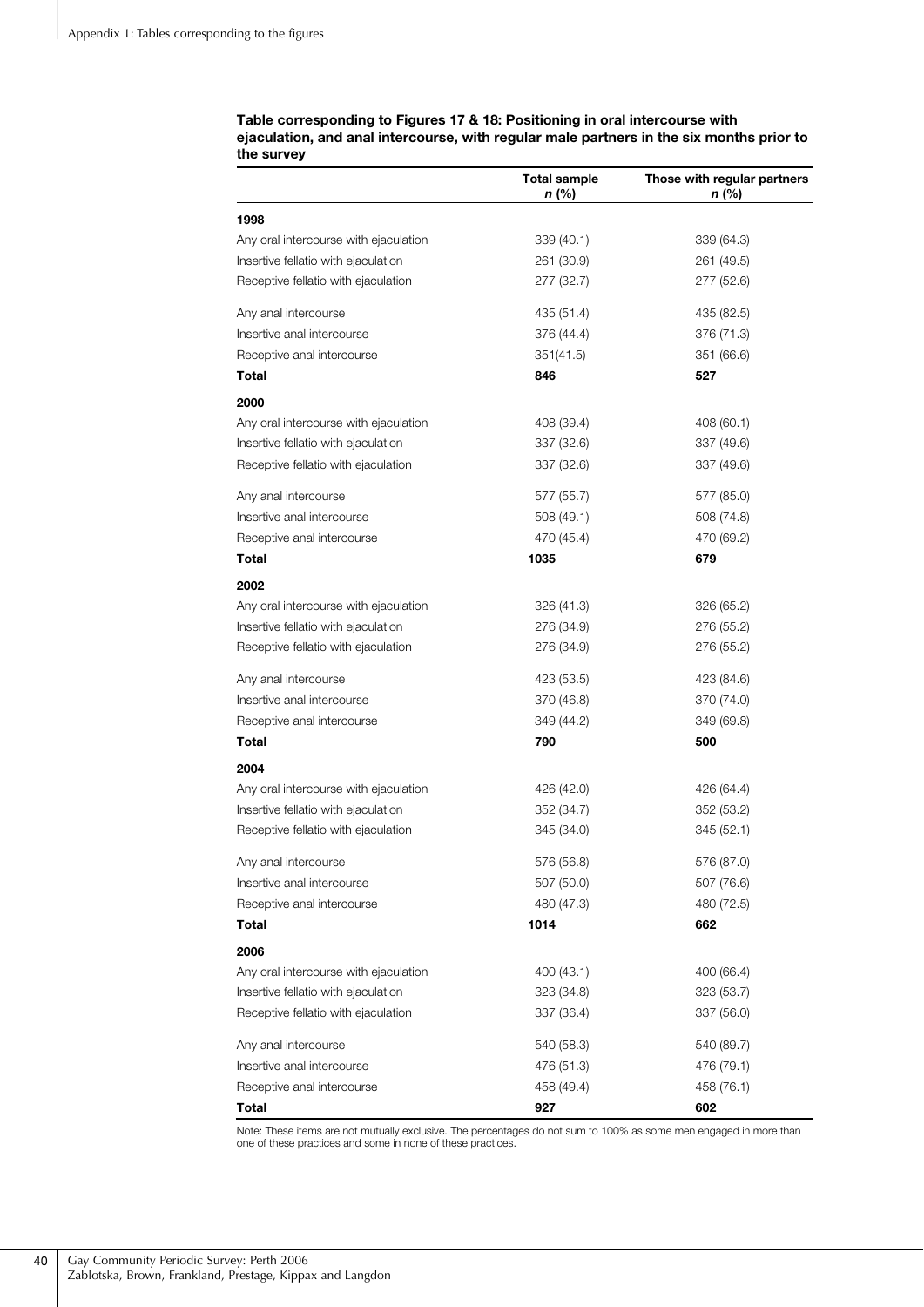#### **Table corresponding to Figures 19 & 20: Positioning in oral intercourse with ejaculation, and anal intercourse, with casual male partners in the six months prior to the survey**

|                                       | <b>Total sample</b><br>n (%) | Those with casual partners<br>n (%) |
|---------------------------------------|------------------------------|-------------------------------------|
| 1998                                  |                              |                                     |
| Any oral intercourse with ejaculation | 269 (31.8)                   | 269 (47.4)                          |
| Insertive fellatio with ejaculation   | 209 (24.7)                   | 209 (36.9)                          |
| Receptive fellatio with ejaculation   | 188 (22.2)                   | 188 (33.2)                          |
| Any anal intercourse                  | 355 (42.0)                   | 355 (62.6)                          |
| Insertive anal intercourse            | 305(36.1)                    | 305(53.8)                           |
| Receptive anal intercourse            | 257 (30.4)                   | 257 (45.3)                          |
| Total                                 | 846                          | 567                                 |
| 2000                                  |                              |                                     |
| Any oral intercourse with ejaculation | 303 (29.3)                   | 303 (42.4)                          |
| Insertive fellatio with ejaculation   | 258 (24.9)                   | 258 (36.1)                          |
| Receptive fellatio with ejaculation   | 210 (20.3)                   | 210 (29.4)                          |
| Any anal intercourse                  | 489 (47.2)                   | 489 (68.5)                          |
| Insertive anal intercourse            | 433 (41.8)                   | 433 (60.6)                          |
| Receptive anal intercourse            | 363 (35.1)                   | 363 (50.8)                          |
| Total                                 | 1035                         | 714                                 |
| 2002                                  |                              |                                     |
| Any oral intercourse with ejaculation | 231 (29.2)                   | 231 (45.7)                          |
| Insertive fellatio with ejaculation   | 192 (24.3)                   | 192 (38.0)                          |
| Receptive fellatio with ejaculation   | 160 (20.3)                   | 160 (31.7)                          |
| Any anal intercourse                  | 353 (44.7)                   | 353 (69.9)                          |
| Insertive anal intercourse            | 314 (39.7)                   | 314 (62.2)                          |
| Receptive anal intercourse            | 265 (33.5)                   | 265 (52.5)                          |
| Total                                 | 790                          | 505                                 |
| 2004                                  |                              |                                     |
| Any oral intercourse with ejaculation | 301 (29.7)                   | 295 (47.5)                          |
| Insertive fellatio with ejaculation   | 257 (25.3)                   | 254 (40.9)                          |
| Receptive fellatio with ejaculation   | 200 (19.7)                   | 195 (31.4)                          |
| Anv anal intercourse                  | 488 (48.1)                   | 476 (76.7)                          |
| Insertive anal intercourse            | 442 (43.6)                   | 431 (69.4)                          |
| Receptive anal intercourse            | 358 (35.3)                   | 347 (55.9)                          |
| Total                                 | 1014                         | 621                                 |
| 2006                                  |                              |                                     |
| Any oral intercourse with ejaculation | 325 (29.7)                   | 322 (56.1)                          |
| Insertive fellatio with ejaculation   | 270 (29.1)                   | 269 (46.9)                          |
| Receptive fellatio with ejaculation   | 232 (25.0)                   | 229 (39.9)                          |
| Any anal intercourse                  | 451 (48.7)                   | 444 (77.4)                          |
| Insertive anal intercourse            | 391 (42.2)                   | 384 (66.9)                          |
| Receptive anal intercourse            | 342 (36.9)                   | 336 (58.5)                          |
| <b>Total</b>                          | 927                          | 574                                 |

Note: These items are not mutually exclusive. The percentages do not sum to 100% as some men engaged in more than one of these practices and some in none of these practices.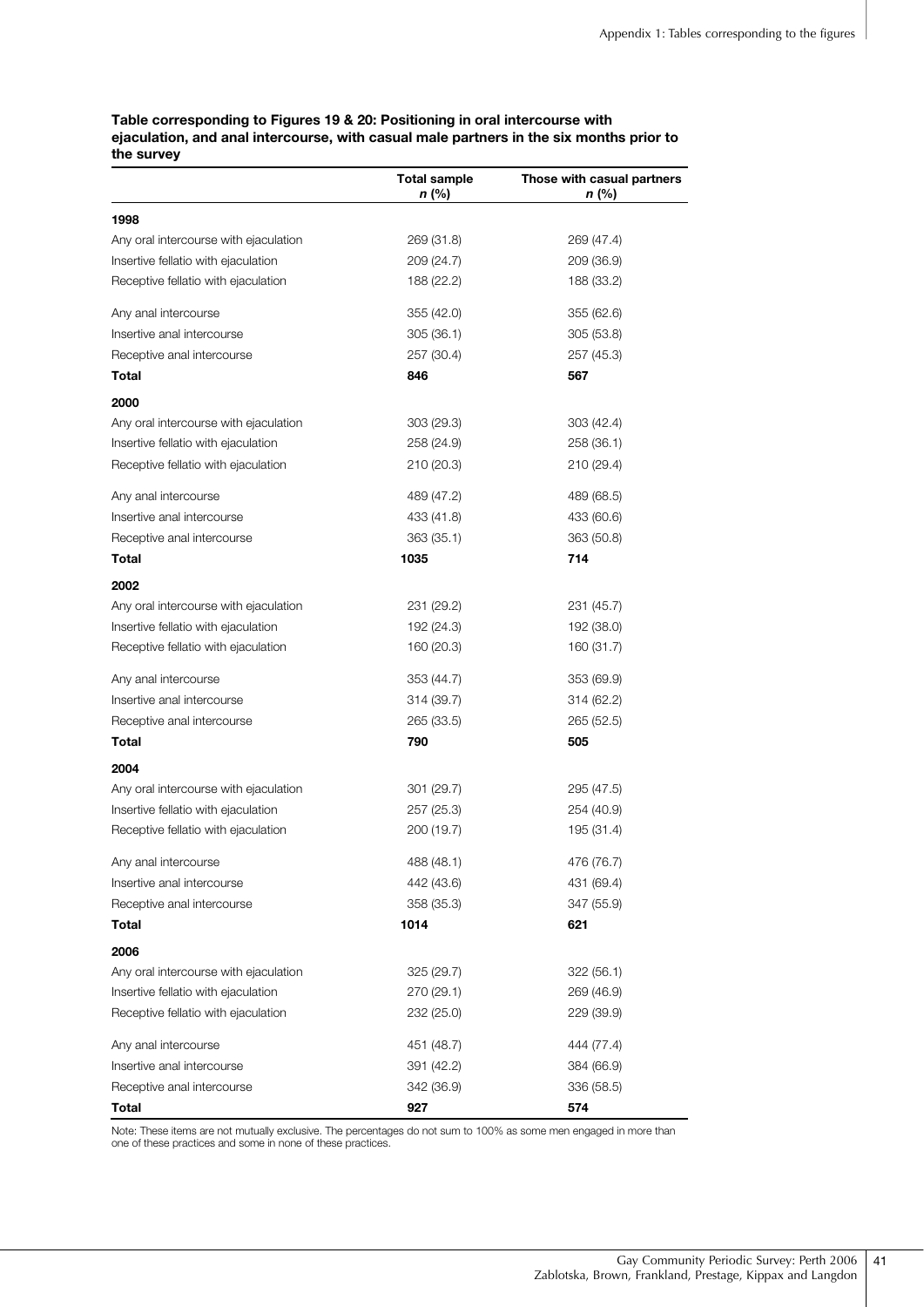|                                 | <b>Total sample</b><br>n (%) | Those with regular partners<br>n (%) |
|---------------------------------|------------------------------|--------------------------------------|
| 1998                            |                              |                                      |
| No regular partner              | 319 (37.7)                   |                                      |
| No anal intercourse             | 92 (10.9)                    | 92 (17.5)                            |
| Always uses a condom            | 181 (21.4)                   | 181 (34.3)                           |
| Sometimes does not use a condom | 254 (30.0)                   | 254 (48.2)                           |
| <b>Total</b>                    | 846 (100)                    | 527 (100)                            |
| 2000                            |                              |                                      |
| No regular partner              | 356 (34.4)                   |                                      |
| No anal intercourse             | 102 (9.9)                    | 102 (15.0)                           |
| Always uses a condom            | 201 (19.4)                   | 201 (29.6)                           |
| Sometimes does not use a condom | 376 (36.3)                   | 376 (55.4)                           |
| Total                           | 1035 (100)                   | 679 (100)                            |
| 2002                            |                              |                                      |
| No regular partner              | 290 (36.7)                   |                                      |
| No anal intercourse             | 77 (9.7)                     | 77 (15.4)                            |
| Always uses a condom            | 149 (18.9)                   | 149 (29.8)                           |
| Sometimes does not use a condom | 274 (34.7)                   | 274 (54.8)                           |
| Total                           | 790 (100)                    | 500 (100)                            |
| 2004                            |                              |                                      |
| No regular partner              | 352 (34.7)                   |                                      |
| No anal intercourse             | 86(8.5)                      | 86 (13.0)                            |
| Always uses a condom            | 205 (20.2)                   | 205 (31.0)                           |
| Sometimes does not use a condom | 371 (36.6)                   | 371 (56.0)                           |
| Total                           | 1014 (100)                   | 662 (100)                            |
| 2006                            |                              |                                      |
| No regular partner              | 325 (35.1)                   |                                      |
| No anal intercourse             | 62(6.7)                      | 62 (10.3)                            |
| Always uses a condom            | 173 (18.7)                   | 173 (28.7)                           |
| Sometimes does not use a condom | 367 (39.6)                   | 367 (61.0)                           |
| Total                           | 927 (100)                    | 602 (100)                            |

#### **Table corresponding to Figure 21: Condom use with regular male partners in the six months prior to the survey**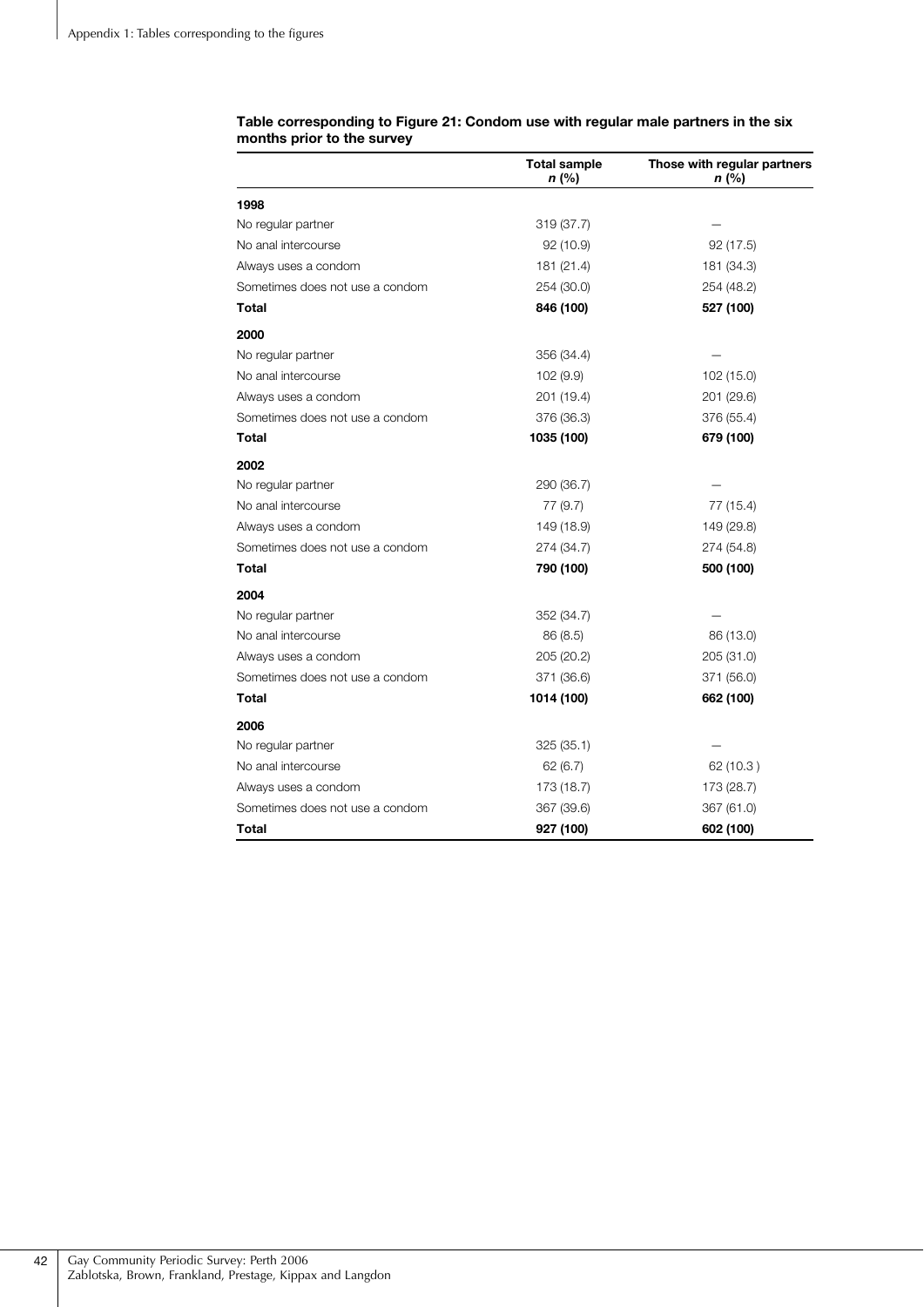|                                 | <b>HIV-positive</b><br>n (%) | <b>HIV-negative</b><br>n (%) | <b>HIV status unknown</b><br>n (%) |
|---------------------------------|------------------------------|------------------------------|------------------------------------|
| 1998                            |                              |                              |                                    |
| No anal intercourse             | 4(13.3)                      | 75 (18.0)                    | 9(12.9)                            |
| Always uses a condom            | 11 (36.7)                    | 140 (33.6)                   | 29 (41.4)                          |
| Sometimes does not use a condom | 15(50.0)                     | 202 (48.4)                   | 32(45.7)                           |
| <b>Total</b>                    | 30 (100)                     | 417 (100)                    | 70 (100)                           |
| 2000                            |                              |                              |                                    |
| No anal intercourse             | 3(9.4)                       | 72 (13.8)                    | 25(21.6)                           |
| Always uses a condom            | 11(34.4)                     | 160 (30.7)                   | 29 (25.0)                          |
| Sometimes does not use condom   | 18 (56.3)                    | 290 (55.6)                   | 62 (53.4)                          |
| <b>Total</b>                    | 32 (100)                     | 522 (100)                    | 116 (100)                          |
| 2002                            |                              |                              |                                    |
| No anal intercourse             | 1(5.3)                       | 52 (13.4)                    | 24 (26.7)                          |
| Always uses a condom            | 8(42.1)                      | 116 (29.9)                   | 24 (26.7)                          |
| Sometimes does not use a condom | 10(52.6)                     | 220 (56.7)                   | 42 (46.7)                          |
| <b>Total</b>                    | 19 (100)                     | 388 (100)                    | 90 (100)                           |
| 2004                            |                              |                              |                                    |
| No anal intercourse             | 2(6.3)                       | 64 12.1)                     | 18 (18.8)                          |
| Always uses a condom            | 14 (43.8)                    | 160 (30.1)                   | 31(32.3)                           |
| Sometimes does not use a condom | 16(50.0)                     | 307 (57.8)                   | 47 (49.0)                          |
| <b>Total</b>                    | 32 (100)                     | 531 (100)                    | 96 (100)                           |
| 2006                            |                              |                              |                                    |
| No anal intercourse             | 5(16.7)                      | 42 (9.2)                     | 11(13.1)                           |
| Always uses a condom            | 13(43.3)                     | 129 (28.2)                   | 25 (29.8)                          |
| Sometimes does not use a condom | 12(40.0)                     | 286 (62.6)                   | 48 (57.1)                          |
| Total                           | 30 (100)                     | 457 (100)                    | 84 (100)                           |

**Table corresponding to Figure 22: Unprotected anal intercourse with regular male partners in the six months prior to the survey, by HIV status of respondent**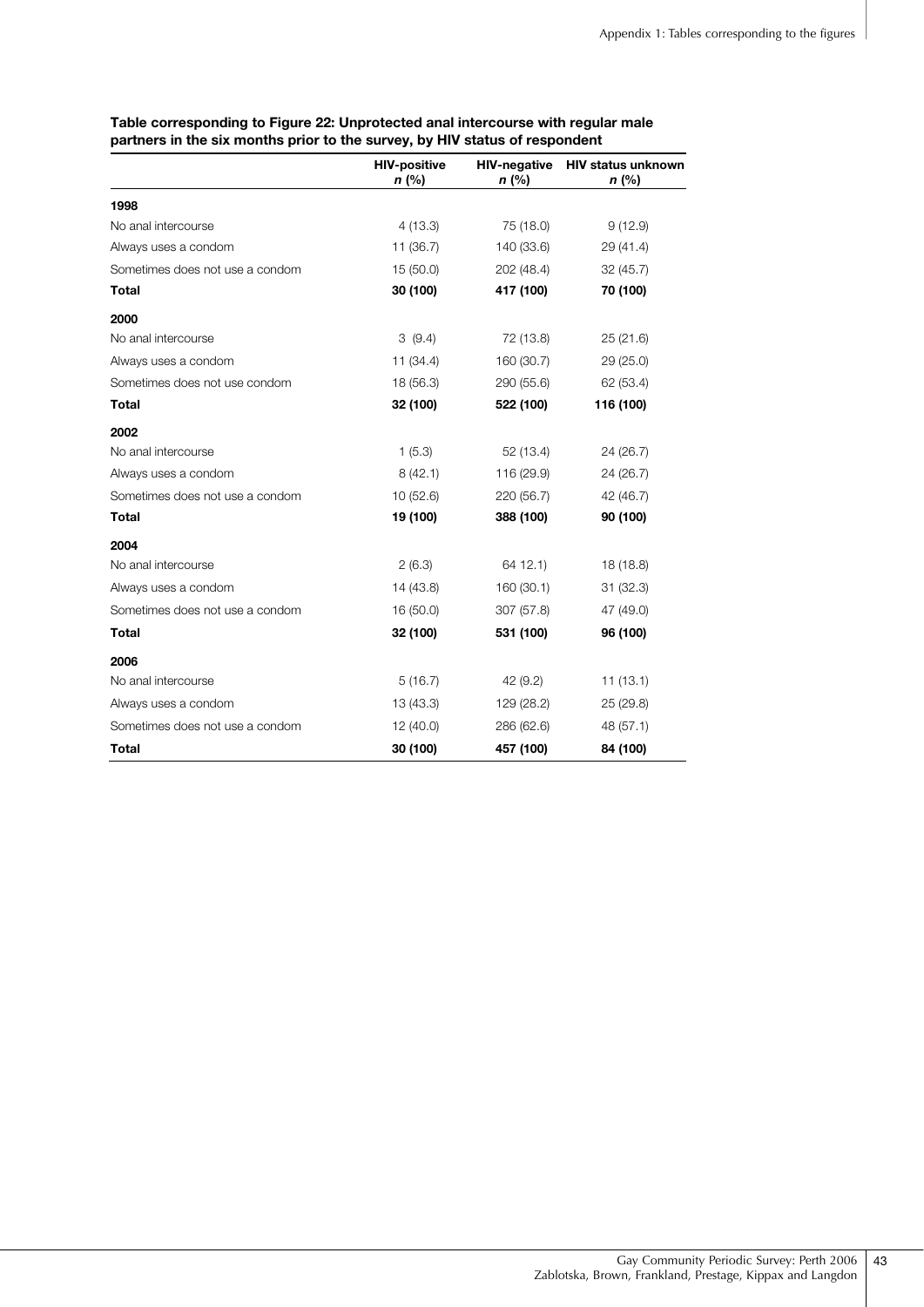|                                 | <b>Serostatus</b>                  |                                    |                   |               |  |
|---------------------------------|------------------------------------|------------------------------------|-------------------|---------------|--|
|                                 | Concordant,<br><b>HIV-positive</b> | Concordant,<br><b>HIV-negative</b> | <b>Discordant</b> | Nonconcordant |  |
|                                 | $n$ (%)                            | $n$ (%)                            | $n$ (%)           | $n$ (%)       |  |
| 1998                            |                                    |                                    |                   |               |  |
| No anal intercourse             | 1(11.1)                            | 42 (19.5)                          | 6(20.0)           | 18(17.1)      |  |
| Always uses a condom            | 0(0.0)                             | 46 (21.4)                          | 15(50.0)          | 39(37.1)      |  |
| Sometimes does not use a condom | 8 (89.9)                           | 127 (59.1)                         | 9(30.0)           | 48 (45.7)     |  |
| Total                           | 9(100)                             | 215 (100)                          | 30 (100)          | 105 (100)     |  |
| 2000                            |                                    |                                    |                   |               |  |
| No anal intercourse             | 1(14.3)                            | 32(11.8)                           | 2(5.4)            | 31(18.5)      |  |
| Always uses a condom            | 1(14.3)                            | 66 (24.4)                          | 17 (45.9)         | 41(24.4)      |  |
| Sometimes does not use a condom | 5(71.4)                            | 173 (63.8)                         | 18 (48.6)         | 96(57.1)      |  |
| Total                           | 7 (100)                            | 271 (10)                           | 37 (100)          | 168 (100)     |  |
| 2002                            |                                    |                                    |                   |               |  |
| No anal intercourse             | 0(0.0)                             | 21(10.4)                           | 3(11.1)           | 27 (24.8)     |  |
| Always uses a condom            | (0.0)                              | 48 (23.9)                          | 10(37.0)          | 26 (23.9)     |  |
| Sometimes does not use a condom | 3(100)                             | 132 (65.7)                         | 14 (51.9)         | 56 (51.4)     |  |
| Total                           | 3(100)                             | 201 (100)                          | 27 (100)          | 109 (100)     |  |
| 2004                            |                                    |                                    |                   |               |  |
| No anal intercourse             | (0.0)                              | 37(11.5)                           | 5(13.2)           | 22 (18.3)     |  |
| Always uses a condom            | 0(0.0)                             | 73 (22.6)                          | 20(52.6)          | 35(29.2)      |  |
| Sometimes does not use a condom | 9(100)                             | 213 (65.9)                         | 13 (34.2)         | 63 (52.5)     |  |
| Total                           | 9(100)                             | 323 (100)                          | 38 (100)          | 120 (100)     |  |
| 2006                            |                                    |                                    |                   |               |  |
| No anal intercourse             | 1(20.0)                            | 25(9.2)                            | 6(14.6)           | 14 (14.4)     |  |
| Always uses a condom            | 1(20.0)                            | 47 (17.3)                          | 18 (43.9)         | 28 (28.9)     |  |
| Sometimes does not use a condom | 3(60.0)                            | 200 (73.5)                         | 17(41.5)          | 55 (56.7)     |  |
| Total                           | 5 (100)                            | 272 (100)                          | 41 (100)          | 97 (100)      |  |

**Table corresponding to Figure 23: Unprotected anal intercourse and match of HIV status in regular relationships** 

#### **Table corresponding to Figure 24: Agreements with regular male partners about sex**  *within* **the relationship**

|                                                           | 1998<br>$n$ (%) | 2000<br>n (%) | 2002<br>n (%) | 2004<br>n (%) | 2006<br>n (%) |
|-----------------------------------------------------------|-----------------|---------------|---------------|---------------|---------------|
| No spoken agreement about<br>anal intercourse             | 88 (22.3)       | 140 (26.5)    | 89 (23.9)     | 139 (25.2)    | 106 (22.5)    |
| No anal intercourse between<br>regular partners permitted | 40(10.1)        | 39(7.4)       | 30(8.0)       | 39(7.1)       | 33(7.0)       |
| Anal intercourse permitted<br>only with a condom          | 111 (28.1)      | 137 (25.9)    | 115 (30.8)    | 155 (28.1)    | 123 (26.1)    |
| Anal intercourse without a<br>condom permitted            | 156 (39.5)      | 213 (40.3)    | 139 (37.3)    | 219 (39.7)    | 209 (44.4)    |
| <b>Total</b>                                              | 395 (100)       | 529 (100)     | 373 (100)     | 552 (100)     | 471 (100)     |

Note: Percentages are based on men who had a regular partner at the time of completing the survey.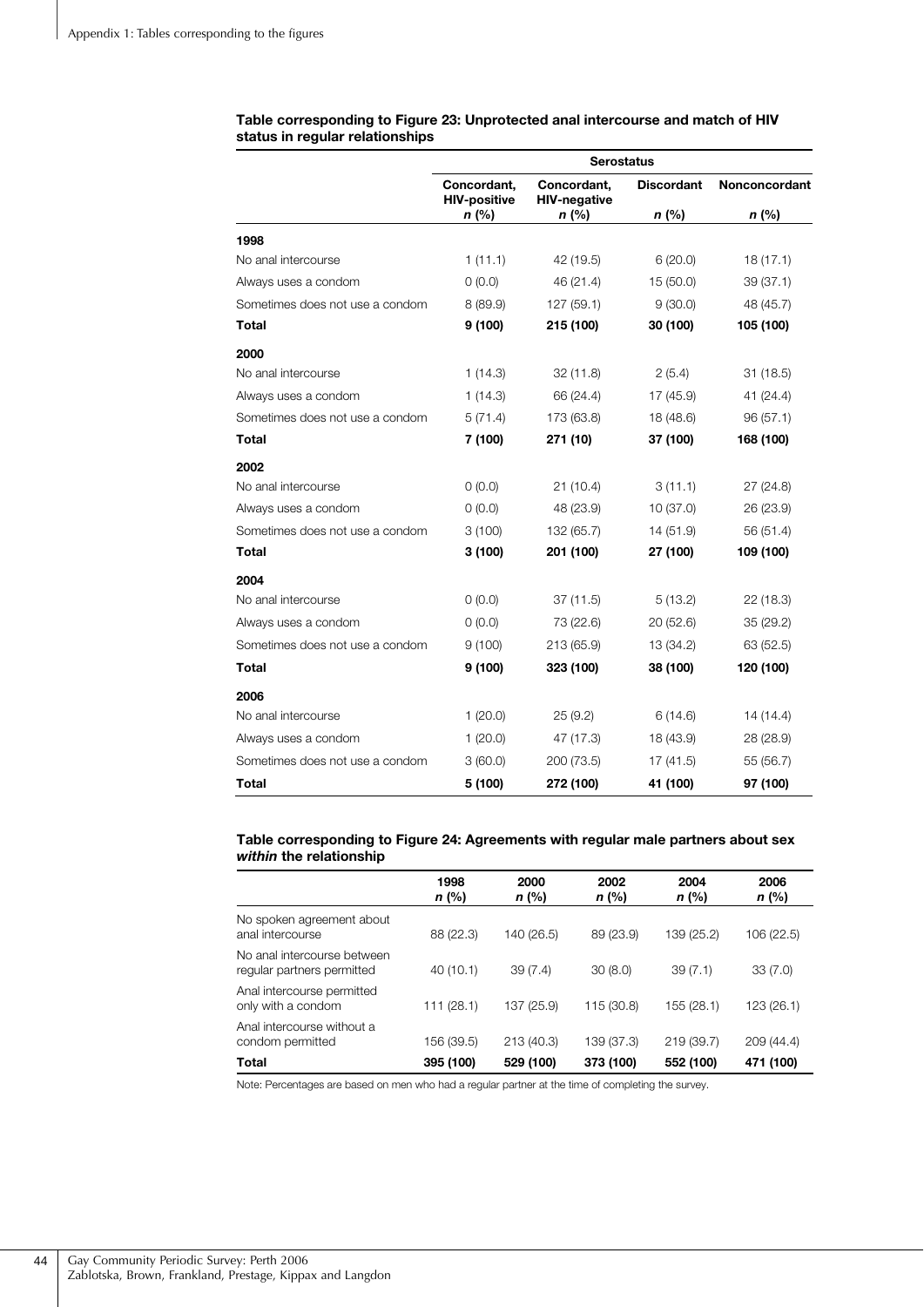|                                                       | 1998<br>$n$ (%) | 2000<br>$n$ (%) | 2002<br>n (%) | 2004<br>$n$ (%) | 2006<br>n (%) |
|-------------------------------------------------------|-----------------|-----------------|---------------|-----------------|---------------|
| No spoken agreement about<br>sex                      | 108(28.1)       | 164 (32.3)      | 152 (35.2)    | 160 (29.9)      | 117 (25.3)    |
| No sexual contact with<br>casual partners permitted   | 124 (32.3)      | 163 (32.1)      | 149 (34.5)    | 189 (35.3)      | 173 (37.4)    |
| No anal intercourse with<br>casual partners permitted | 34(8.9)         | 27(5.3)         | 23(5.3)       | 35(6.5)         | 24(5.2)       |
| Anal intercourse permitted<br>only with a condom      | 113 (29.4)      | 148 (29.2)      | 95(22.0)      | 143 (26.7)      | 133 (28.7)    |
| Anal intercourse without a<br>condom permitted        | 5(1.3)          | 5(1.0)          | 13(3.0)       | 9(1.7)          | 16(3.5)       |
| <b>Total</b>                                          | 384 (100)       | 507 (100)       | 432 (100)     | 536 (100)       | 463 (100)     |

#### **Table corresponding to Figure 25: Agreements with regular male partners about sex**  *outside* **the relationship**

Note: Percentages are based on men who had a regular partner at the time of completing the survey.

#### **Table corresponding to Figure 26: Condom use with casual male partners in the six months prior to the survey**

|                                  | <b>Total sample</b><br>n (%) | Those with casual partners<br>n (%) |
|----------------------------------|------------------------------|-------------------------------------|
| 1998                             |                              |                                     |
| No casual partner                | 295 (34.9)                   |                                     |
| No anal intercourse              | 201 (23.8)                   | 201 (36.5)                          |
| Always uses a condom             | 250 (29.6)                   | 250 (45.4)                          |
| Sometimes does not use a condom  | 100(11.8)                    | 100(18.1)                           |
| Total                            | 846 (100)                    | 551 (100)                           |
| 2000                             |                              |                                     |
| No casual partner                | 352 (34.0)                   |                                     |
| No anal intercourse              | 204 (19.7)                   | 204 (29.9)                          |
| Always uses a condom             | 292 (28.2)                   | 292 (42.8)                          |
| Sometimes does not use a condom  | 187 (18.1)                   | 187 (27.4)                          |
| Total                            | 1035 (100)                   | 683 (100)                           |
| 2002                             |                              |                                     |
| No casual partner                | 296 (37.5)                   |                                     |
| No anal intercourse              | 146 (18.5)                   | 146 (29.6)                          |
| Always uses a condom             | 202 (25.6)                   | 202 (40.9)                          |
| Sometimes does not use a condom  | 146 (18.5)                   | 146 (29.6)                          |
| Total                            | 790 (100)                    | 494 (100)                           |
| 2004                             |                              |                                     |
| No casual partner                | 393 (38.8)                   |                                     |
| No anal intercourse              | 145 (14.3)                   | 145 (23.3)                          |
| Always uses a condom             | 300 (29.6)                   | 300 (48.3)                          |
| Sometimes does not use a condom1 | 176 (17.4)                   | 176 (28.3)                          |
| Total                            | 1014 (100)                   | 621 (100)                           |
| 2006                             |                              |                                     |
| No casual partner                | 353 (38.1)                   |                                     |
| No anal intercourse              | 130 (14.0)                   | 130 (22.6)                          |
| Always uses a condom             | 252 (27.2)                   | 252 (43.9)                          |
| Sometimes does not use a condom  | 192 (20.7)                   | 192 (33.4)                          |
| Total                            | 927 (100)                    | 574 (100)                           |

<sup>1</sup> Of the 192 men who had engaged in unprotected anal intercourse with casual partners in the six months prior to the survey, 66 had practised only withdrawal prior to ejaculation, 37 had consistently ejaculated inside and 89 had engaged in both withdrawal and ejaculation inside.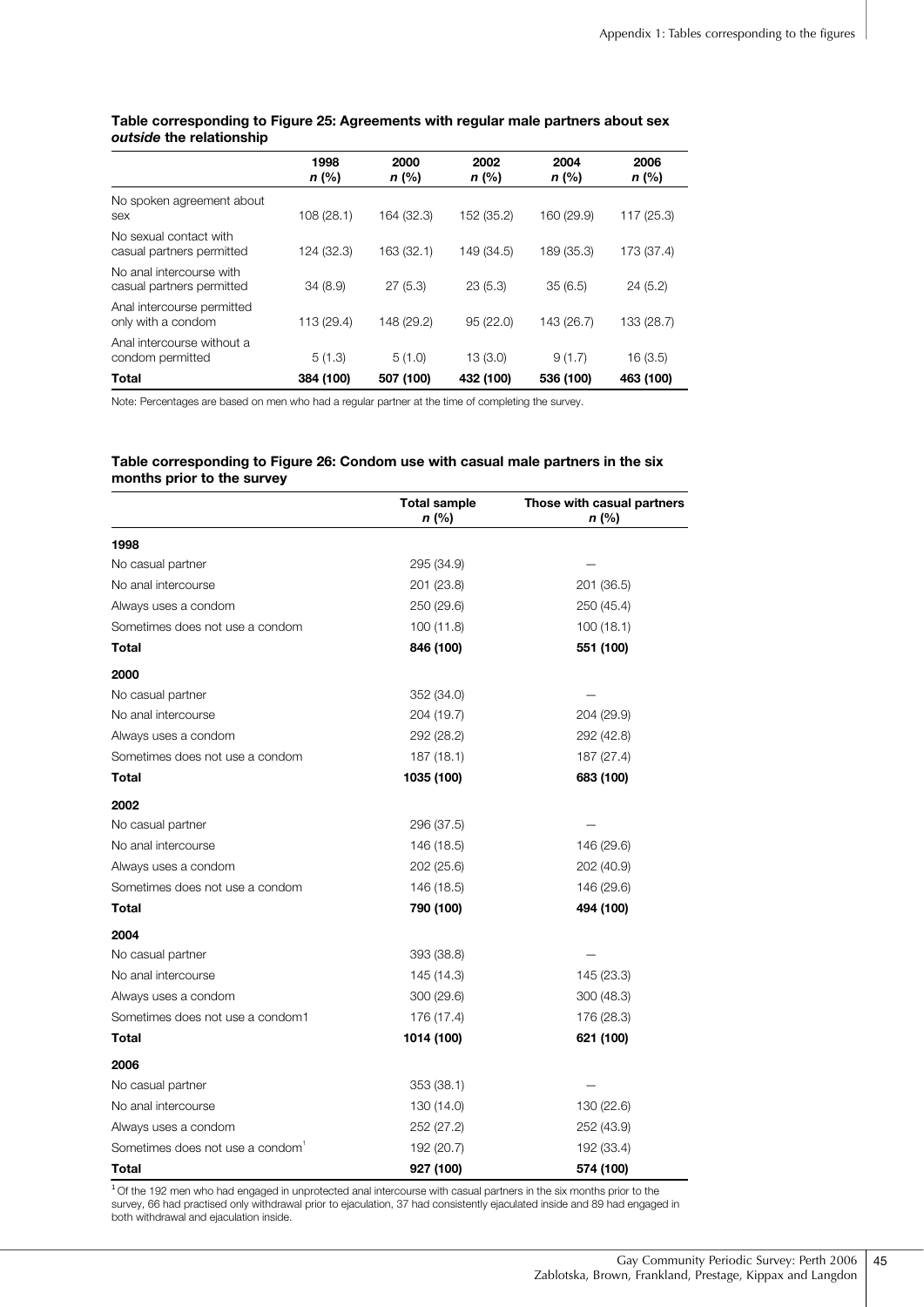|                                 | <b>HIV-positive</b><br>n (%) | <b>HIV-negative</b><br>n (%) | <b>HIV status unknown</b><br>$n$ (%) |
|---------------------------------|------------------------------|------------------------------|--------------------------------------|
| 1998                            |                              |                              |                                      |
| No anal intercourse             | 6(18.2)                      | 164 (37.3)                   | 27 (37.5)                            |
| Always uses a condom            | 16 (48.5)                    | 205 (46.6)                   | 28 (38.9)                            |
| Sometimes does not use a condom | 11 (33.3)                    | 71 (16.1)                    | 17 (23.6)                            |
| <b>Total</b>                    | 33 (100)                     | 440 (100)                    | 72 (100)                             |
| 2000                            |                              |                              |                                      |
| No anal intercourse             | 9(21.4)                      | 152 (28.7)                   | 42 (38.5)                            |
| Always uses a condom            | 22(52.4)                     | 230 (43.4)                   | 40 (36.7)                            |
| Sometimes does not use a condom | 11 (26.2)                    | 148 (27.9)                   | 27(24.8)                             |
| <b>Total</b>                    | 42 (100)                     | 530 (100)                    | 109 (100)                            |
| 2002                            |                              |                              |                                      |
| No anal intercourse             | 5(27.8)                      | 105 (27.6)                   | 36 (38.3)                            |
| Always uses a condom            | 7(38.9)                      | 166 (43.6)                   | 29 (30.9)                            |
| Sometimes does not use a condom | 6(33.3)                      | 110 (28.9)                   | 29 (30.9)                            |
| <b>Total</b>                    | 18 (100)                     | 381 (100)                    | 94 (100)                             |
| 2004                            |                              |                              |                                      |
| No anal intercourse             | 3(10.3)                      | 106 (21.9)                   | 35 (33.0)                            |
| Always uses a condom            | 9(31.0)                      | 249 (51.4)                   | 41 (38.7)                            |
| Sometimes does not use a condom | 17 (58.6)                    | 129 (26.7)                   | 30 (28.3)                            |
| <b>Total</b>                    | 29 (100)                     | 484 (100)                    | 106 (100)                            |
| 2006                            |                              |                              |                                      |
| No anal intercourse             | 7(20.0)                      | 95(21.5)                     | 20 (27.0)                            |
| Always uses a condom            | 12 (34.3)                    | 206 (46.7)                   | 30(40.5)                             |
| Sometimes does not use a condom | 16 (45.7)                    | 140 (31.7)                   | 24 (32.4)                            |
| <b>Total</b>                    | 35 (100)                     | 441 (100)                    | 74 (100)                             |

#### **Table corresponding to Figure 27: Unprotected anal intercourse with casual male partners in the six months prior to the survey, by HIV status of respondent**

**Table corresponding to Figure 28: Participants' disclosure of HIV status to casual male partners before sex in the six months prior to the survey, by HIV status of respondent** 

|       | <b>HIV-positive</b><br>$n$ (%) | <b>HIV-negative</b><br>$n$ (%) | <b>HIV status unknown</b><br>$n$ (%) |
|-------|--------------------------------|--------------------------------|--------------------------------------|
| None  | 12 (34.3)                      | 221(54.7)                      | 40(61.5)                             |
| Some  | 10(28.6)                       | 91(22.5)                       | 12 (18.5)                            |
| All   | 13(37.1)                       | 92(22.8)                       | 13 (20.0)                            |
| Total | 35 (100)                       | 404 (100)                      | 65 (100)                             |

**Table corresponding to Figure 29: Casual male partners' disclosure of HIV status to participants before sex in the six months prior to the survey, by HIV status of respondent**

|       | <b>HIV-positive</b><br>$n$ (%) | <b>HIV-negative</b><br>$n$ (%) | <b>HIV status unknown</b><br>$n$ (%) |
|-------|--------------------------------|--------------------------------|--------------------------------------|
| None  | 18(51.4)                       | 235 (57.5)                     | 41 (61.2)                            |
| Some  | 15 (42.9)                      | 114 (27.9)                     | 17(25.4)                             |
| All   | 2(5.7)                         | 60 (14.7)                      | 9(13.4)                              |
| Total | 35 (100)                       | 409 (100)                      | 67 (100)                             |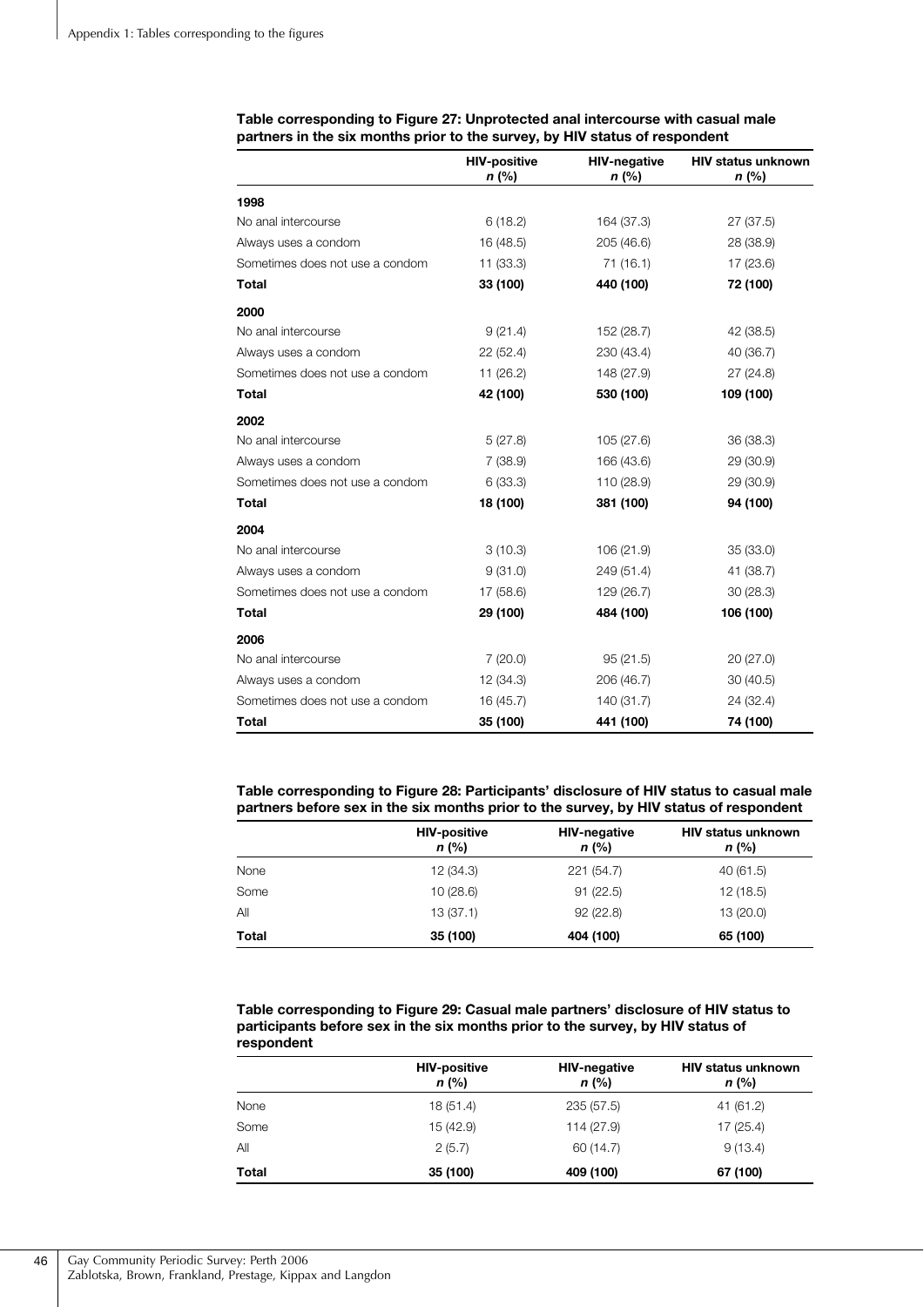|                          | <b>HIV-positive</b><br>n (%) | <b>HIV-negative</b><br>$n$ (%) | <b>HIV status unknown</b><br>$n$ (%) |
|--------------------------|------------------------------|--------------------------------|--------------------------------------|
| did                      | 14 (41.2)                    | 118 (28.9)                     | 12(18.8)                             |
| My casual partners did   | 0(0.0)                       | 14(3.4)                        | 3(4.7)                               |
| Equally often them or me | 12 (35.3)                    | 102 (25.0)                     | 12(18.8)                             |
| We didn't                | 8(23.5)                      | 174 (42.6)                     | 37(57.8)                             |
| Total                    | 34 (100)                     | 408 (100)                      | 64 (100)                             |

#### **Table corresponding to Figure 30: Who talked about HIV status first, by HIV status of respondent**

#### **Table corresponding to Figures 31 & 32: Where men looked for male sex partners, and how often they looked**

| Venue             |      | <b>Never</b><br>n (%) | <b>Occasionally</b><br>n (%) | Often<br>n (%) | Total<br>n (%) |
|-------------------|------|-----------------------|------------------------------|----------------|----------------|
| Internet          | 2002 | 394 (53.5)            | 264 (35.8)                   | 79 (10.7)      | 737 (100)      |
|                   | 2004 | 375 (44.8)            | 332 (39.7)                   | 130 (15.5)     | 837 (100)      |
|                   | 2006 | 347 (43.7)            | 303 (38.2)                   | 144 (18.1)     | 794 (100)      |
| Gay bar           | 1998 | 147 (20.1)            | 385 (52.7)                   | 198 (27.1)     | 730 (100)      |
|                   | 2000 | 149 (16.7)            | 468 (52.5)                   | 274 (30.8)     | 891 (100)      |
|                   | 2002 | 214 (28.8)            | 372 (50.0)                   | 158 (21.2)     | 744 (100)      |
|                   | 2004 | 318 (36.5)            | 436 (50.1)                   | 117 (13.4)     | 871 (100)      |
|                   | 2006 | 337 (42.1)            | 354 (44.2)                   | 110 (13.7)     | 801 (100)      |
| Other bar         | 2004 | 506 (64.5)            | 249 (31.8)                   | 29 (3.7)       | 784 (100)      |
|                   | 2006 | 493 (67.3)            | 200 (27.3)                   | 39(5.3)        | 732 (100)      |
| Beat              | 1998 | 352 (55.4)            | 218 (34.3)                   | 65 (10.2)      | 635 (100)      |
|                   | 2000 | 460 (58.1)            | 257 (32.4)                   | 75 (9.5)       | 792 (100)      |
|                   | 2002 | 526 (72.2)            | 165 (22.6)                   | 38 (5.2)       | 729 (100)      |
|                   | 2004 | 577 (72.9)            | 171 (21.6)                   | 43 (5.4)       | 791 (100)      |
|                   | 2006 | 563 (75.5)            | 142 19.1)                    | 41 (5.5)       | 746 (100)      |
| Sauna             | 1998 | 323 (47.2)            | 268 (39.2)                   | 93 (13.6)      | 684 (100)      |
|                   | 2000 | 398 (46.7)            | 315 (37.0)                   | 139 (16.3)     | 852 (100)      |
|                   | 2002 | 440 (60.1)            | 215 (29.4)                   | 77 (10.5)      | 732 (100)      |
|                   | 2004 | 483 (56.2)            | 269 (31.3)                   | 107 (12.5)     | 859 (100)      |
|                   | 2006 | 481 (61.7)            | 202 (25.9)                   | 96 (12.3)      | 779 (100)      |
| Private sex party | 1998 | 524 (87.0)            | 72 (12.0)                    | 6(1.0)         | 602 (100)      |
|                   | 2000 | 634 (85.6)            | 88 (11.9)                    | 19 (2.6)       | 741 (100)      |
|                   | 2002 | 652 (89.6)            | 61 (8.4)                     | 15(2.1)        | 728 (100)      |
|                   | 2004 | 670 (86.3)            | 87 (11.2)                    | 19(2.4)        | 776 (100)      |
|                   | 2006 | 623 (86.3)            | 91 (12.6)                    | 8(1.1)         | 722 (100)      |
| Sex worker        | 1998 | 548 (90.7)            | 48 (7.9)                     | 8(1.3)         | 604 (100)      |
|                   | 2000 | 683 (92.5)            | 46 (6.2)                     | 9(1.2)         | 738 (100)      |
|                   | 2002 | 696 (95.6)            | 30(4.1)                      | 2(0.3)         | 728 (100)      |
|                   | 2004 | 718 (93.0)            | 46 (6.0)                     | 8(1.0)         | 772 (100)      |
| Interstate        | 2004 | 561 (71.5)            | 192 (24.5)                   | 32 (4.1)       | 785 (100)      |
|                   | 2006 | 512 (69.7)            | 200 (27.2)                   | 23(3.1)        | 735 (100)      |
| Overseas          | 2006 | 546 (74.0)            | 164 (22.2)                   | 28 (3.8)       | 738 (100)      |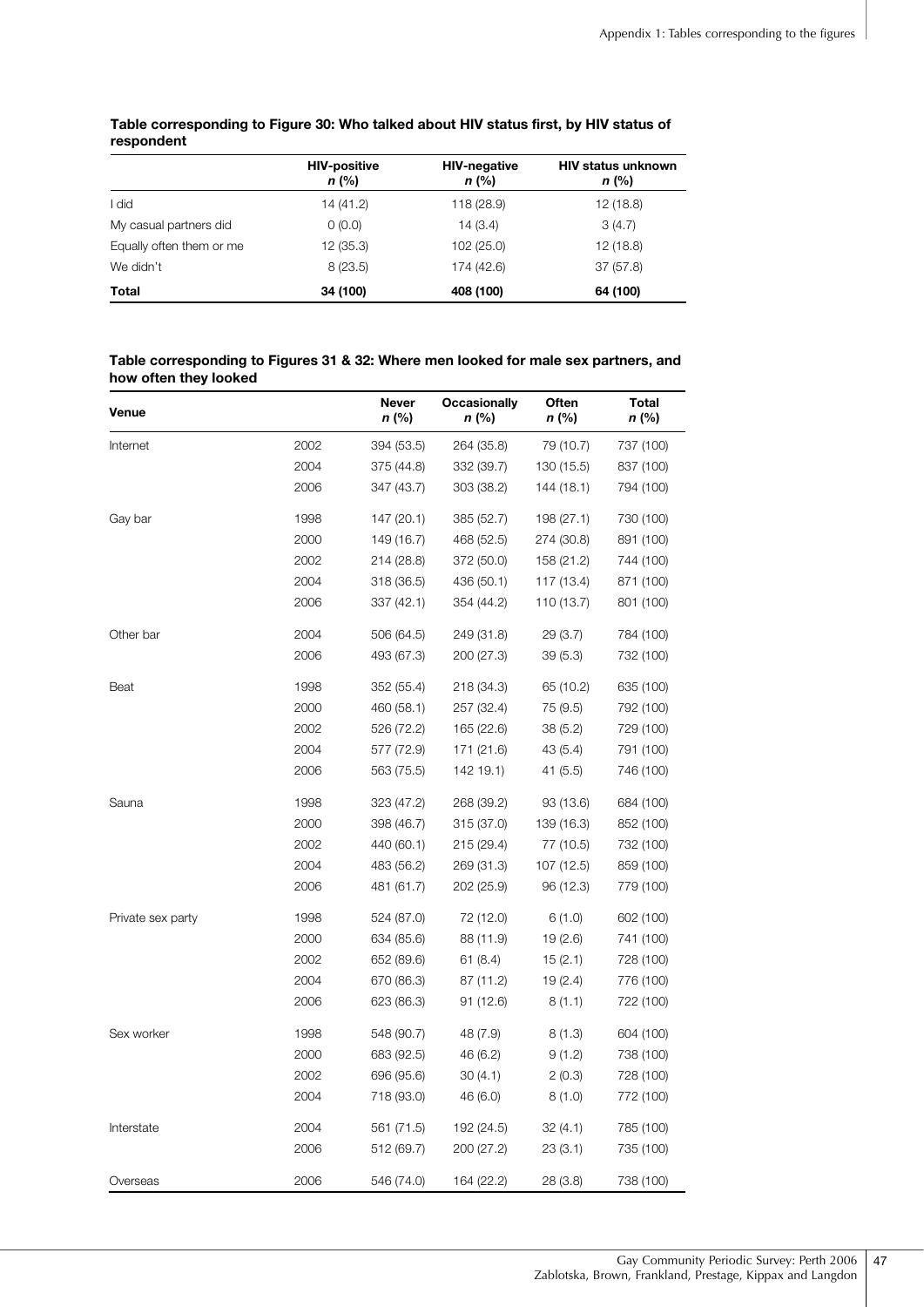|                               | <b>None</b><br>$n$ (%) | <b>One</b><br>$n$ (%) | Two<br>$n$ (%) | 3 or more<br>n (%) |
|-------------------------------|------------------------|-----------------------|----------------|--------------------|
| Anal swab                     | 743 (80.2)             | 112(12.1)             | 44 (4.7)       | 28(3.0)            |
| Throat swab                   | 711 (76.7)             | 138 (14.9)            | 50(5.4)        | 28(3.0)            |
| Penile swab                   | 759 (81.9)             | 108(11.7)             | 34(3.7)        | 26(2.8)            |
| Urine sample                  | 575 (62.0)             | 203 (21.9)            | 100 (10.8)     | 49(5.3)            |
| Blood test for HIV            | 441 (47.6)             | 266 (28.7)            | 122 (13.2)     | 98 (10.6)          |
| Blood test other than for HIV | 483 (52.1)             | 227 (24.5)            | 123 (13.3)     | 94(10.1)           |

#### **Table corresponding to Figure 33: Number of sexual health tests in the 12 months prior to the survey**

#### **Table corresponding to Figure 34: Number of times men had used a particular drug in the six months prior to the survey**

|                | 1–5 times<br>n (%) | 6-10 times<br>n (%) | $11-20$ times<br>$n$ (%) | Over 20 times<br>n (%) |
|----------------|--------------------|---------------------|--------------------------|------------------------|
| Amyl           | 127 (47.0)         | 52 (19.3)           | 32 (11.9)                | 59 (21.9)              |
| Marijuana      | 137 (43.2)         | 41 (12.9)           | 37(11.7)                 | 102 (32.2)             |
| Viagra         | 60 (65.6)          | 18 (16.7)           | 12(11.1)                 | 18 (16.7)              |
| Ecstasy        | 158 (58.7)         | 42 (15.6)           | 27(10.0)                 | 42 (15.6)              |
| Speed          | 119 (55.3)         | 31(14.4)            | 24 (11.2)                | 41 (19.1)              |
| Cocaine        | 54 (62.8)          | 12 (14.0)           | 8(9.3)                   | 12 (14.0)              |
| Crystal        | 66 (51.6)          | 21(16.4)            | 16 (12.5)                | 25(19.5)               |
| <b>LSD</b>     | 32 (60.4)          | 9(17.0)             | 4(7.5)                   | 8(15.1)                |
| <b>GHB</b>     | 16 (50.0)          | 6(18.8)             | 3(9.4)                   | 7(21.9)                |
| Special K      | 26 (57.8)          | 6(13.3)             | 4(8.9)                   | 9(20.0)                |
| Heroin         | 8(57.1)            | 1(7.1)              | 1(7.1)                   | 4(28.6)                |
| Any other drug | 28 (40.0)          | 9(12.9)             | 8(11.4)                  | 25(35.7)               |

Note: Figures are based on men who reported any use of each type of drug, not on the entire 2006 sample.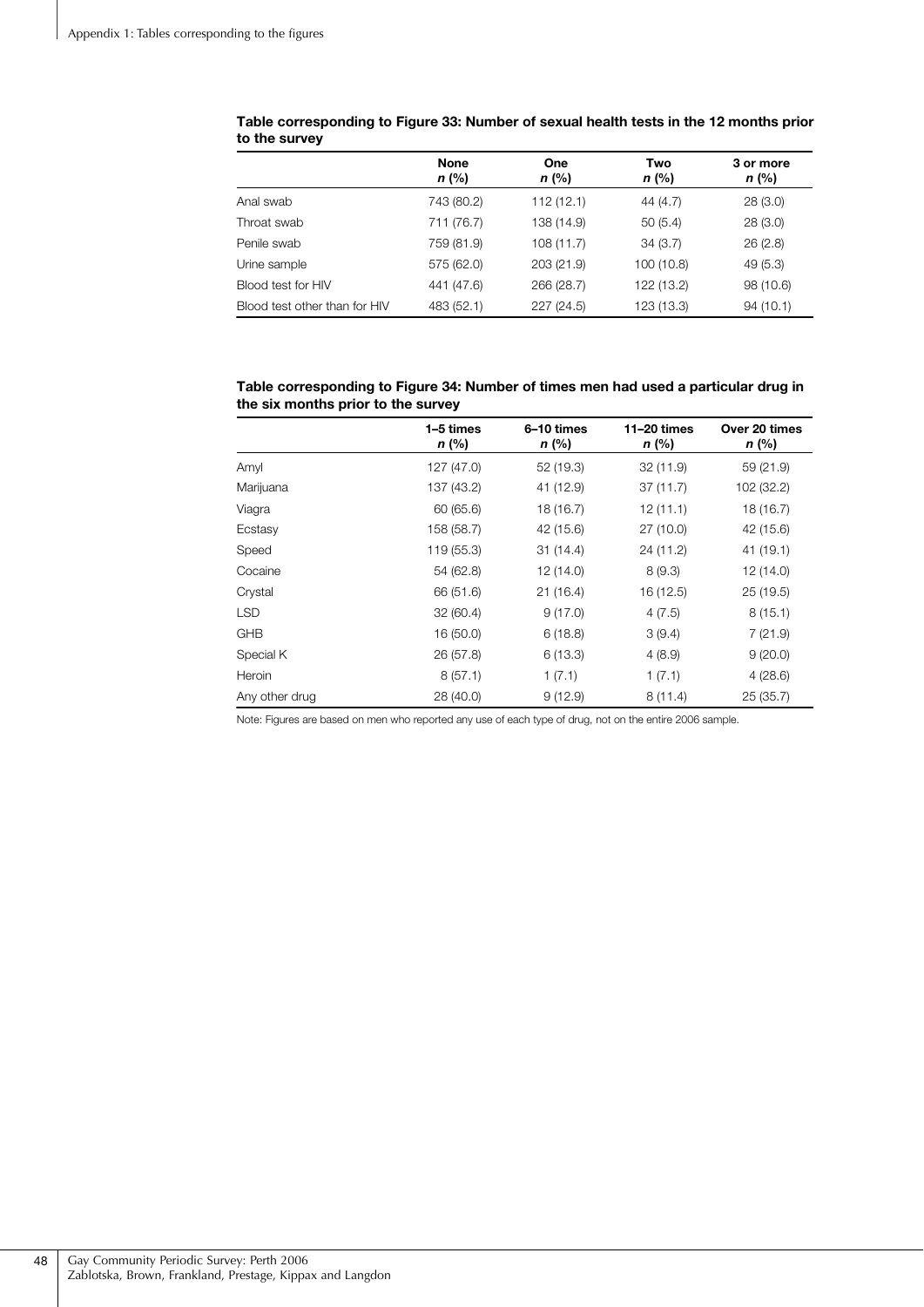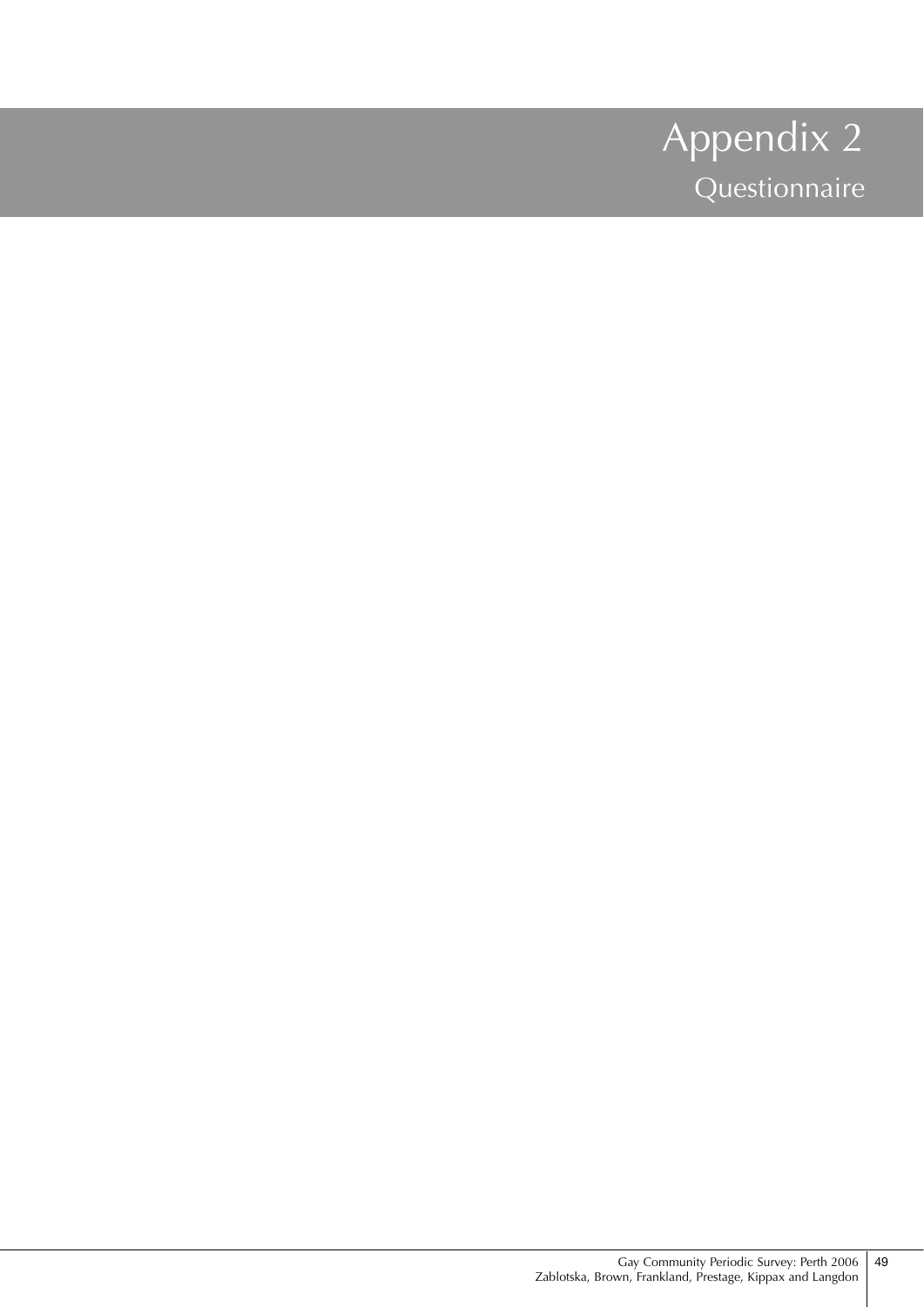|                                                           | WA Centre for Health Promotion Research,                                                                                                     | LAST SIX MONTHS                                                                                                                               | Casual male partners - last 6 months                                                                                                                                                                                 |
|-----------------------------------------------------------|----------------------------------------------------------------------------------------------------------------------------------------------|-----------------------------------------------------------------------------------------------------------------------------------------------|----------------------------------------------------------------------------------------------------------------------------------------------------------------------------------------------------------------------|
|                                                           | National Centre in HIV Epidemiological and<br>National Centre in HIV Social Research                                                         | 8. How many different <u>men</u> have you had sex with in the past<br>six months?<br>$6-10$ men $\Box_4$<br>None D <sub>1</sub>               | 21. Have you had any sex with any casual male partner/s in the last<br>No D <sub>2</sub> Go directly to Question. 35<br>six months? Yes <sub>[1</sub>                                                                |
|                                                           | Perth Gay Community Periodic Survey<br>Clinical Research & WA AIDS Council                                                                   | $11-50$ men $\Box_5$<br>More than 50 men D <sub>6</sub><br>One $\Box_2$<br>$2-5$ men $\Box_3$                                                 | on next page                                                                                                                                                                                                         |
|                                                           | This survey is for men who have had sex with another man in                                                                                  |                                                                                                                                               | In the past SIX MONTHS which of the following have you done with                                                                                                                                                     |
|                                                           | the past five years.                                                                                                                         | 9. How many different women have you had sex with in the past six<br>months?                                                                  | any of your <b>CASUAL</b> male partners?                                                                                                                                                                             |
| Gay Community Periodic Survey: Perth 2006                 | PLEASE DO NOT COMPLETE IF YOU HAVE<br>Your responses are very important to us.                                                               | More than 10 women $\Box_5$<br>$6-10$ women $\Box_4$<br>None $\overline{\square}$ ,<br>One $\overline{\square}$ <sub>2</sub>                  | 22. Oral sex: I sucked his cock but he did NOT come in my mouth<br>Often $\Box_3$<br>Occasionally $\Box_2$<br>Never D <sub>1</sub>                                                                                   |
|                                                           | ALREADY DONE SO THIS MONTH.                                                                                                                  | $2-5$ women $\Box_3$                                                                                                                          | 23. Oral sex: He sucked my cock but I did NOT come in his mouth<br>Occasionally $\Box_2$ Often $\Box_3$<br>Never D <sub>1</sub>                                                                                      |
|                                                           | For each question, please TICK one box only.                                                                                                 | Regular male partners - last 6 months                                                                                                         | 24. Oral sex: I sucked his cock and he came in my mouth                                                                                                                                                              |
|                                                           | All $\Box_5$<br>1. How many of your friends are gay or homosexual men?<br>Most $\Box_4$<br>A few $\Box_2$ Some $\Box_3$<br>None $\Box_1$     | 10. Have you had sex with regular male partner/s in the last six<br>No $\square_2$ Go directly to Question 21<br>YesI <sub>1</sub><br>months? | $\overline{O}$ ften $\Box_3$<br>Often $\Box_3$<br>25. Oral sex: He sucked my cock and I came in his mouth<br>Occasionally $\Box_2$<br>$\bar{O}$ ccasionally $\Box_2$<br>Never D <sub>1</sub><br>Never D <sub>1</sub> |
| Zablotska, Brown, Frankland, Prestage, Kippax and Langdon | 2. How much of your free time is spent with gay or homosexual men?<br>Some $\square_3$ A lot $\square_4$<br>None $\Box_1$ A little $\Box_2$  | in the past SIX MONTHS which of the following have you done with<br>any of your REGULAR male partner/s?                                       | Occasionally $\Box_2$<br>Anal sex<br>26. I fucked him with a condom                                                                                                                                                  |
|                                                           | Heterosexual $\Box_3$<br>Bisexual $\Box_2$<br>Gay/homosexual <sub>[-1</sub><br>3. Do you think of yourself as:                               | 1. Oral sex: I sucked his cock but he did NOT come in my mouth<br>Occasionally $\Box_2$ Often $\Box_3$<br>Never D <sub>1</sub>                | Often $\Box_3$<br>Often <sub>[3</sub><br>Occasionally $\Box_2$<br>27. He fucked me with a condom<br>Never $\Box_1$<br>Never $\Box_1$                                                                                 |
|                                                           | Other (please specify)                                                                                                                       | 2. Oral sex: He sucked my cock but I did NOT come in his mouth<br>Occasionally $\Box_2$ Often $\Box_3$<br>Never $\Box_1$                      | 28. I fucked him without a condom but pulled out before I came<br>Never $\Box_1$ Occasionally $\Box_2$ Often $\Box_3$                                                                                                |
|                                                           | In this survey we distinguish between REGULAR (boyfriend/lover) and<br>CASUAL partners.                                                      | Often <sub>D<sub>3</sub></sub><br>3. Oral sex: I sucked his cock and he came in my mouth<br>Occasionally $\Box_2$<br>Never D <sub>1</sub>     | 29. He fucked me without a condom but pulled out before he came<br>Often $\Box_3$<br>Occasionally $\Box_2$<br>Never $\Box_1$                                                                                         |
|                                                           | No $\Box_1$ Yes $\Box_2$<br>4. Do you currently have sex with casual male partners?                                                          | Often <sub>D<sub>3</sub></sub><br>4. Oral sex: He sucked my cock and I came in his mouth<br>Occasionally $\Box_2$<br>Never D <sub>1</sub>     | Often $\Box_3$<br>30. I fucked him without a condom and came inside<br>Occasionally $\Box_2$<br>Never $\Box_1$                                                                                                       |
|                                                           | No $\Pi_1$ Yes $\Pi_2$<br>5. Do you currently have sex with a regular male partner?                                                          | Anal sex                                                                                                                                      | Often $\Box_3$<br>31. He fucked me without a condom and came inside<br>Occasionally $\Box_2$<br>Never D <sub>1</sub>                                                                                                 |
|                                                           | 6. How would you describe your sexual relationship with your current<br>regular male partner? (tick one)                                     | Often $\Box_3$<br>Occasionally $\Box_2$<br>5. I fucked him with a condom<br>Never D <sub>1</sub>                                              | In the last 6 months:                                                                                                                                                                                                |
|                                                           | both my partner and I have casual sex with other men $\square_2$<br>we are monogamous - neither of us has casual sex D <sub>1</sub>          | Often $\Box_3$<br>Occasionally $\Box_2$<br>6. He fucked me with a condom<br>Never <sub>D1</sub>                                               | 32. How many of your casual partners did you tell your HIV status<br>$\frac{1}{4}$<br>Some $\Box_2$<br>None ロ <sub>r</sub><br>before sex?                                                                            |
|                                                           | I have casual sex with other men but my partner does not $\square_3$<br>my partner has casual sex with other men but I do not D <sub>4</sub> | 7. I fucked him without a condom but pulled out before I came<br>Often $\Box_3$<br>Occasionally $\Box_2$<br>Never $\Box_1$                    | 33. How many of your casual partners told you their HIV status                                                                                                                                                       |
|                                                           | asual sex with other nieur exercicies $\square_5$<br>Thave several regular male partners $\square_6$                                         | 8. He fucked me without a condom but pulled out before he came<br>Often $\Box_3$<br>Occasionally $\Box_2$<br>Never $\Box_1$                   | $\mathop{\mathbb{Z}}\limits_{\varnothing}$<br>$\vec{\Box}$<br>Some I<br>q<br>None<br>before sex?                                                                                                                     |
|                                                           | 7. If you are in a regular relationship with a man, for how long has it<br>$6-11$ months $\Box_2$<br>Less than 6 months $\Box$ ,<br>been?    | Often $\Box_3$<br>9. I fucked him without a condom and came inside<br>Occasionally $\Box_2$<br>Never $\Box_1$                                 | equally often them or me D <sub>3</sub><br>34. In the last 6 months, who usually talked about HIV status first?<br>₫<br>We didn't<br>$1$ did $\Box_1$<br>My casual partners did $\Box_2$                             |
|                                                           | $1-2$ years $\Box_3$<br>More than 2 years $\Box_4$                                                                                           | Often $\Box_3$<br>20. He fucked me without a condom and came inside<br>Occasionally $\Box_2$<br>Never D <sub>1</sub>                          |                                                                                                                                                                                                                      |
|                                                           | Not in a regular relationship with a man $\square_5$                                                                                         |                                                                                                                                               |                                                                                                                                                                                                                      |